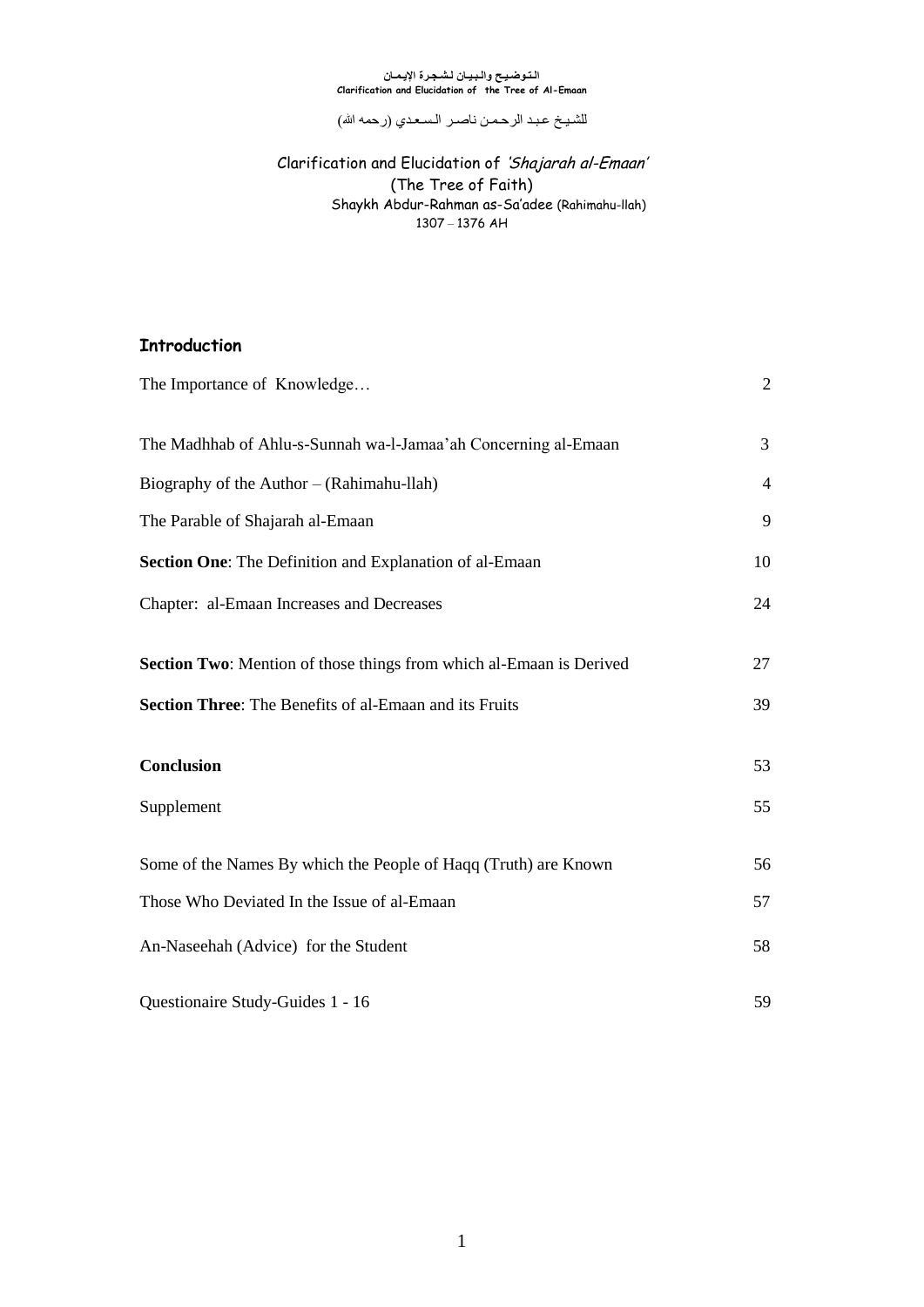#### **The Importance of Knowledge and the Status of the People of knowledge**

Allah, the Most High, says:

…Say: Are those who **know** equal to those who do not know? It is only men of understanding who will remember (take heed). [Az-Zumar 39:9]

Allah, the Most High, says: It is only those who have **knowledge** among His slaves that fear Allah. Verily! Allah is All-Mighty, Oft-Forgiving. [Faatir 35:28]

Allah, the Most High, says: Allah bears witness that none has the right to be worshipped but He, and the angels, and those having **knowledge** (also give this witness)… [Al-Imraan 3:18].

Allah, the Most High, says: And those whom they invoke instead of Him have no power of intercession <sup>ـ</sup> except for those who bear witness to the Truth (i.e. believed in the Oneness of Allah, and obeyed His Orders), **knowingly**. [Az-Zukhruf 43:86].

The Prophet Said: Seeking **knowledge** is an obligation upon every Muslim. [Ibn Maajah (Hadeeth Hasan)].

The Prophet Sessid: He who dies **knowing** that there is no god worthy of worship except Allah shall enter Al-Jannah (Paradise). [Saheeh Muslim]

He used to supplicate: O Allah! I ask of You beneficial **knowledge**…[Ahmad, Ibn Maajah (Saheeh)]

He also used to supplicate: O Allah! I seek refuge in You from **knowledge** which has no benefit, and from deeds which are not raised up to you and from a supplication which is not heard. [Saheeh Ibn Hibbaan]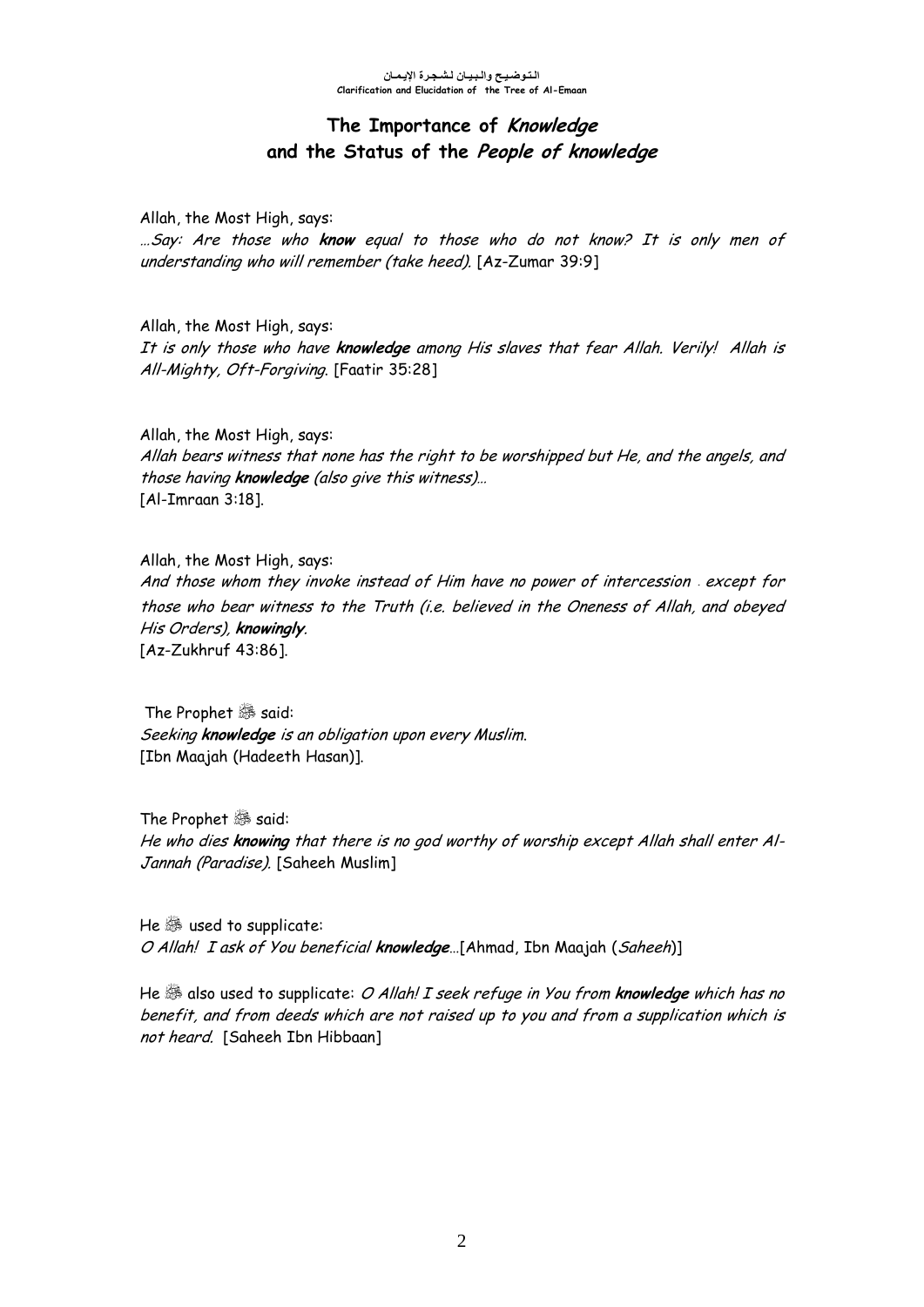#### **The Madhhab of Ahlu-s-Sunnah wa-l-Jamaa'ah Concerning al-Emaan**

The reality of *Emaan*, according to *Ahlu-s-Sunnah wa-l-Jamaa"ah* is:

- A. *Conviction* in the *Heart*,
- B. *Speech* on the *Tongue*, and
- C. *Actions* by the *Limbs* (body parts).

The *Daleel* (proof) for this statement is the saying of the Messenger of Allah: *Verily, al-Emaan consists of seventy some odd branches; the highest of them is the saying: Laa ilaaha illa Allah (Nothing deserves to be worshipped except Allah); and the lowest branch is the removal of something harmful from the road; and al-Hayaa' (Modesty) is a branch of Emaan..* [al-Bukhaaree & Muslim]

**The Speech** upon the tongue is the saying: *Laa ilaaha illa Allah*. **The Action** of the limbs is *removing something harmful from the road*. **The Action** *of the heart* is *modesty*. **The Conviction** in the heart is believing in Allah, His Angels, His Scriptures, His Messengers, the Judgement Day, and the Divine Decree: the good and bad of it.

And this is based upon the saying of the Prophet: *Al-Emaan is to believe in Allah, His Angels, His Scriptures, His Messengers, the Judgement Day, and to believe in the Divine Decree, the good and bad of it.* [Saheeh Muslim, from Umar ibn al-Khattaab]

*Ahlu-s-Sunnah wa-l-Jamaa"ah* also hold that *al-Emaan increases* and *decreases*. The Qur"an points to its increase, while *rational necessity* points to the fact that everything which is confirmed to *increase*, must necessarily have the potential to *decrease*.

Allah says in the Qur"an: *And that the believers may increase in Emaan* [al-Muddaththir 74:31]

Allah says: *As for those who believe, it has increased their Emaan.* [at-Tawbah 9:124] [see also: *Aali "Imraan* 3:173; *al-Anfaal* 8:2; *al-Ahzaab* 33:22; *al-Fath* 48:4; and the Chapter Heading (33) of Imaam al-Bukhaaree 1/76, no. 44: *Emaan Increases and Decreases*]

Since, *Emaan* also includes *speech* and *actions*, there is no doubt that the speech of the people differs, from one person to another. The one who says: *Subhaan Allah* (Allah is Free from all Imperfections), *wa al-Hamdu li-llah* (All Praise belongs to Allah)*, wa Allahu Akbar* (Allah is the Greatest) *one time* is certainly not like the one who says it *one hundred times*.

Likewise, the *Emaan* which is *conviction in the heart* also differs in *strength* and *weakness* from one person to another. The Prophet Ibraaheem said: *…My Lord! Show me how You give life to the dead. He (Allah) said: Do you not believe? He (Ibraaheem) said: Yes (I believe), but in order that the conviction in my heart will be stronger…*[al-Baqarah 2:260]

No doubt that which is *reported* is not like *witnessing* something with your *own eyes*. Hence, we say: *Emaan* increases and decreases: the righteous *actions* and *speech*, as well as the *conviction* which is in the Heart. And whoever denies this is in *opposition* to the *Sharee"ah* as well as the *reality* which one experiences in life.

#### **In Summary:**

*Al-Emaan* consists of *Conviction* in the *Heart*, *Speech* on the *Tongue*, and *Actions* by the *Limbs* (body parts). It *increases* with the increase in good deeds, and *decreases* with the commission of acts of disobedience.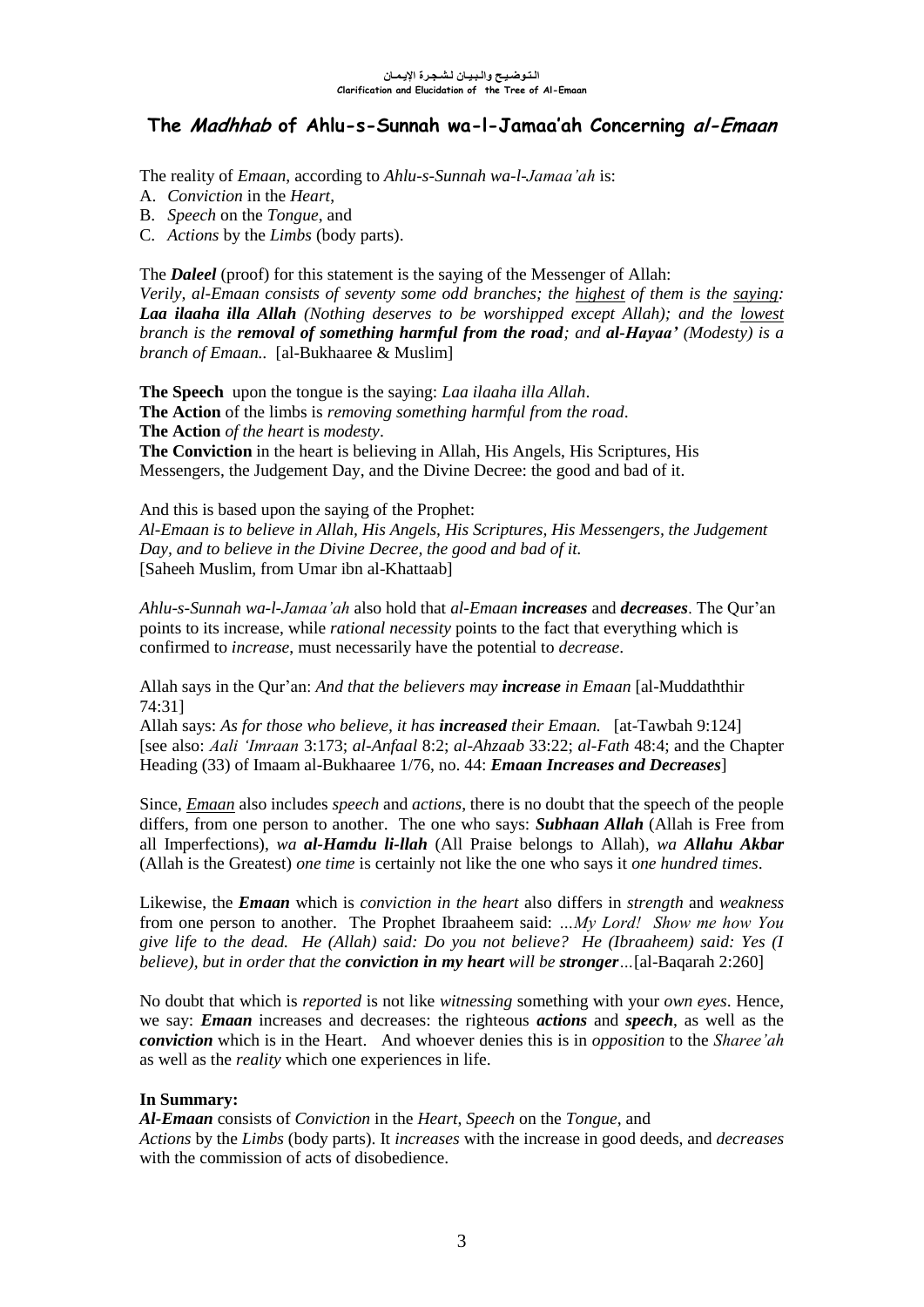#### **Biography of the Author – (Rahimahu-llah)**

His is ash-Shaykh al-'Allaamah – Abu Abdillah **Abdur-Rahmaan** ibn **Naasir** ibn Abdullah ibn Naasir **Aali Sa'dee**, from the tribe of **Tameem**. He was born in the city of 'Unaizah, **al-Qaseem**, north-west of Riyaadh, on the 12th of Muharram, in the year **1307 AH** [i.e. after the Hijrah of the Prophet].

His mother died when he was only four (**4**) years old. Then, his father died when he was seven (**7**). Hence, he was raised as an orphan. However, he was raised well, and attracted attention at an early age due to his intelligence and intense desire for knowledge.

He completed the *reading* of al-Qur'an after his father's death, and then memorized it by heart – with proficiency – at the age of eleven (**11**). Afterwards, he busied himself with seeking knowledge from the scholars of his land and those who visited it. He exerted every effort and applied himself with diligence until he achieved an abundant share in each of the fields of Islamic knowledge.

When he reached the age of twenty-three (**23**), he began to teach. Hence, he was learning and teaching – spending all of his time with 'knowledge'. This went on until the year **1350** AH, when he became the main reference for learning in his city, and the object of trust and dependance – in learning – for all of those who sought knowledge.

#### **Some of his Teachers**

He has learned from Shaykh Ibraaheem ibn Hamid ibn Jaasir, who was the first of his teachers. The author used to describe his Shaykh as having memorized the Hadeeth, as well as his piety and love for the poor. He also studied with Shaykh Muhammad ibn Abdul-Kareem ash-Shibl, with whom he studied Figh (Jurisprudence) and various aspects of Arabic language, etc.

He also studied with **Shaykh Saalih ibn Uthman al-Qadi** [the Qadi of Unaizah], with whom he studied Tawheed, Tafseer, Figh - its fundamentals (Usool) and its branches (Furoo') – as well the the fields of Arabic language. Shaykh Saalih was the Shaykh with whom the author has studied the most. In fact, the author accompanied him (i.e. Shaykh Saalih ibn Uthman) full time until he died, rahimahu-llah.

His other teachers included: Shaykh Abdullah ibn 'Aayid, Shaykh Sa'b at-Tuwaijari, Shaykh Ali as-Sinaani, Shaykh Ali an-Naasir, with whom he studied Hadeeth, including, but not limited to, al-Ummahaat as-Sittah (the six main books) for which he had been given an *Ijaazah* (i.e. permission to teach them).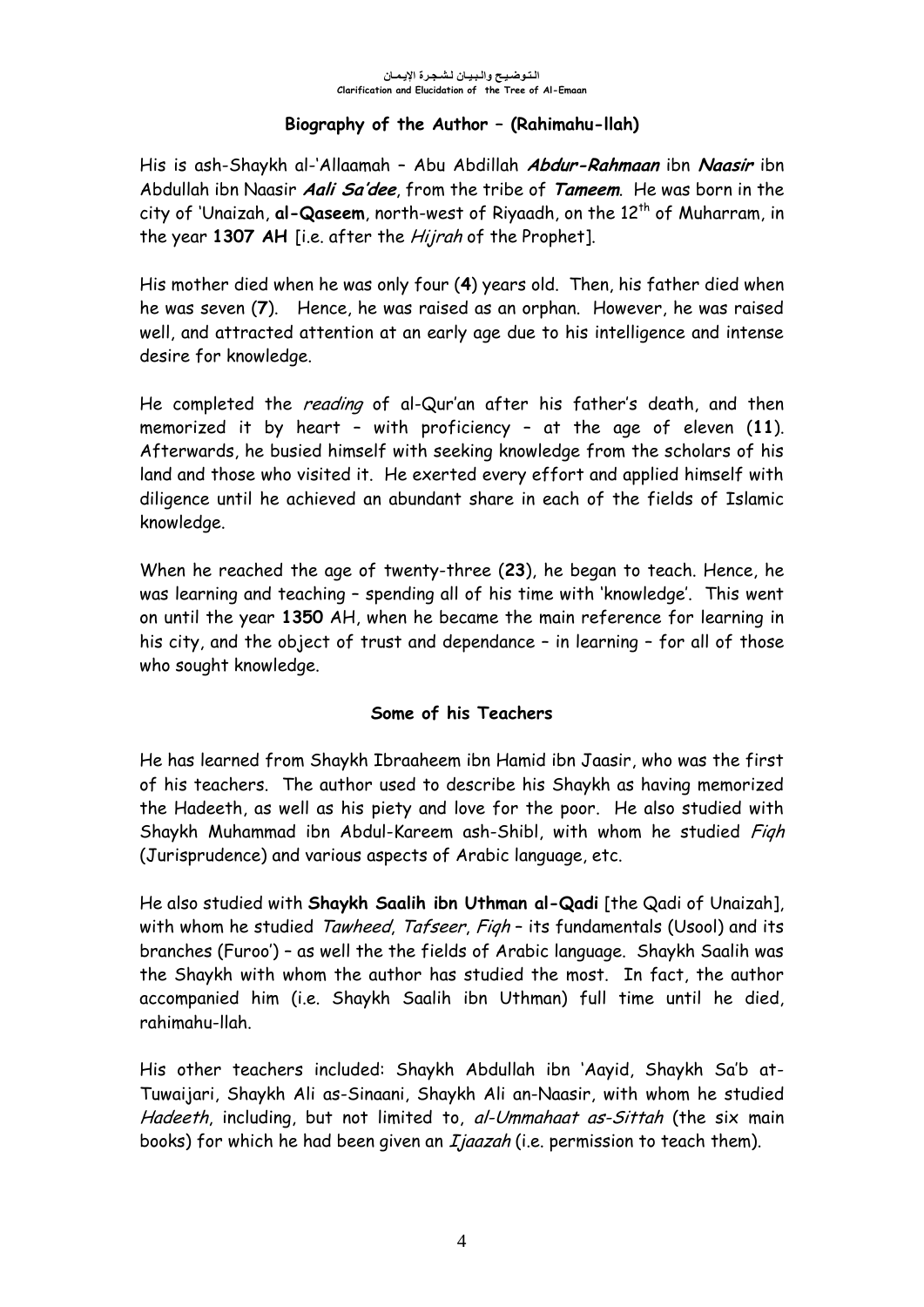His teachers also included Shaykh Muhammad ibn Shaykh Abdul-Aziz Aal Muhammad al-Maani', and Shaykh **Muhammad ash-Shanqeeti** – when the Shaykh visited 'Unaizah for the purpose of teaching – and he studied with him Tafseer, Hadeeth, Mustalah (Hadeeth technical terms, etc.), and the various fields of Arabic language, such as Nahw, Sarf, etc.

#### **The Character/Manners of the Author**

He was characterized as having reached a high degree of noble manners, and was humble with the young and old, rich and poor. He used to spend some of his time in meeting with those who desired his presence,… transforming their ordinary meetings into gatherings of worship and circles of knowledge.

He would address each person with that which was appropriate for him, and discuss with him that which would be of benefit to him in this world and the hereafter. Often he would solve the problems between people with a just agreement that would please both sides.

He was compassionate to the poor and needy, as well as strangers, to whom he would extend a helping hand, within his means, as well as seeking for them the sympathy of the charitable people whom he knew had a love for doing good (to others)….

He was the best of people in his manner of teaching, and the most effective in making the people understand, as well as being very organized in arranging the times for teaching. He would set up debates between his students who had achieved (a level of knowledge), in order to sharpen their minds. He used to offer a prize for whoever would memorize certain *matoon* (text of various Islamic sciences); and everyone who memorized it would be given a prize, no one being denied.

He would consult with his students concerning the selection of the most beneficial books for study, and give preference to that which was desired by the majority, while he himself would make the final decision if they were equal [i.e. if there was no majority preference].

The students would not be bored from sitting too long if he prolonged (his teaching), since they used to enjoy immensly sitting with him. For this reason, he had – and still has – a large number of students who achieved high levels of knowledge. May Allah make his life pleasurable and bless him and us in our time, and grant us and him provisions from al-Baagiyaat as-Saalihaat (the righteous deeds which remain)!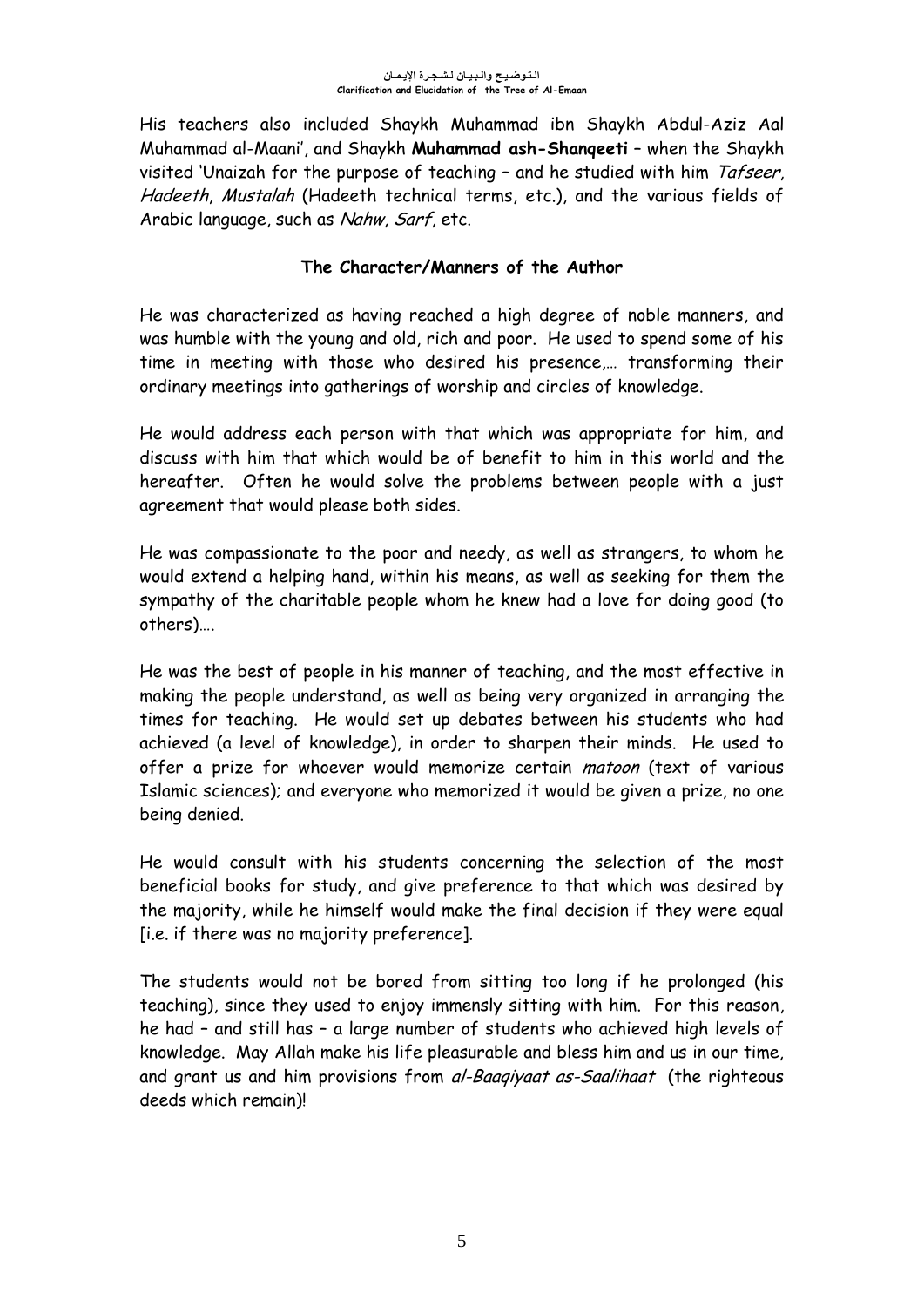#### **The Author's Status in Knowledge**

He was highly proficient in *Figh -* its Usool (fundamentals) and its Furoo' (branches). In the beginning he was sticking to the Hanbali Madhhab, following his teachers. Hence, he memorized some of the *mutoon* (texts) from the Madhhab. Infact, early on, he authored a work of Fiqh, which consisted of about four-hundred (400) lines of poetry, along with a brief explanation. However, he did not desire to publish it, since it was based upon his early views.

Most of his pre-occupation, and most of his benefit (in learning), was from the books of Shaykh al-Islam Ibn Taymiyyah and his student Ibn al-Qayyim. Indeed, he gained a tremendous amount of Khair (good) - as a result of these two great scholars - in the sciences of Usool (Ageedah), Tawheed, Tafseer, Figh and other beneficial sciences.

As a result of his enlightenment through the books of the two mentioned scholars, [Ibn Taymiyyah and Ibn al-Qayyim] he was no longer confined to the Hanbali Madhhab. Rather, he began to give precedence to that which he viewed as having the stronger *daleel shar'ee* (legal evidence). He would not criticize the scholars of the Madhaahib [i.e. the 4 Schools of Jurisprudence] as some of the foolish do. May Allah guide us and them to that which is correct and the clear path!

He had attained much (i.e. a high degree of proficiency) in Tafseer, having read [throughly] a number of books of Tafseer, and had excelled in it. He has authored an illustrious book of Tafseer - composed of a number of volumns which he explained spontaneously, without having the time to author a book of Tafseer or any other subject.

He was always reading the noble Qur'an – with the students – and he would explain it spontaneously. He would make clear the meanings of the Qur'an and its points of benefit. He would draw out unique points and splendid meanings, such that the listener would hope that he would not stop, due to his the excellence of his language and expressions, and the extensiveness of the evidences and related incidences that he would present.

Whoever met him, studied and researched with him, knew his level of scholarship, just like those who read his books and *fataawaa* (legal rulings).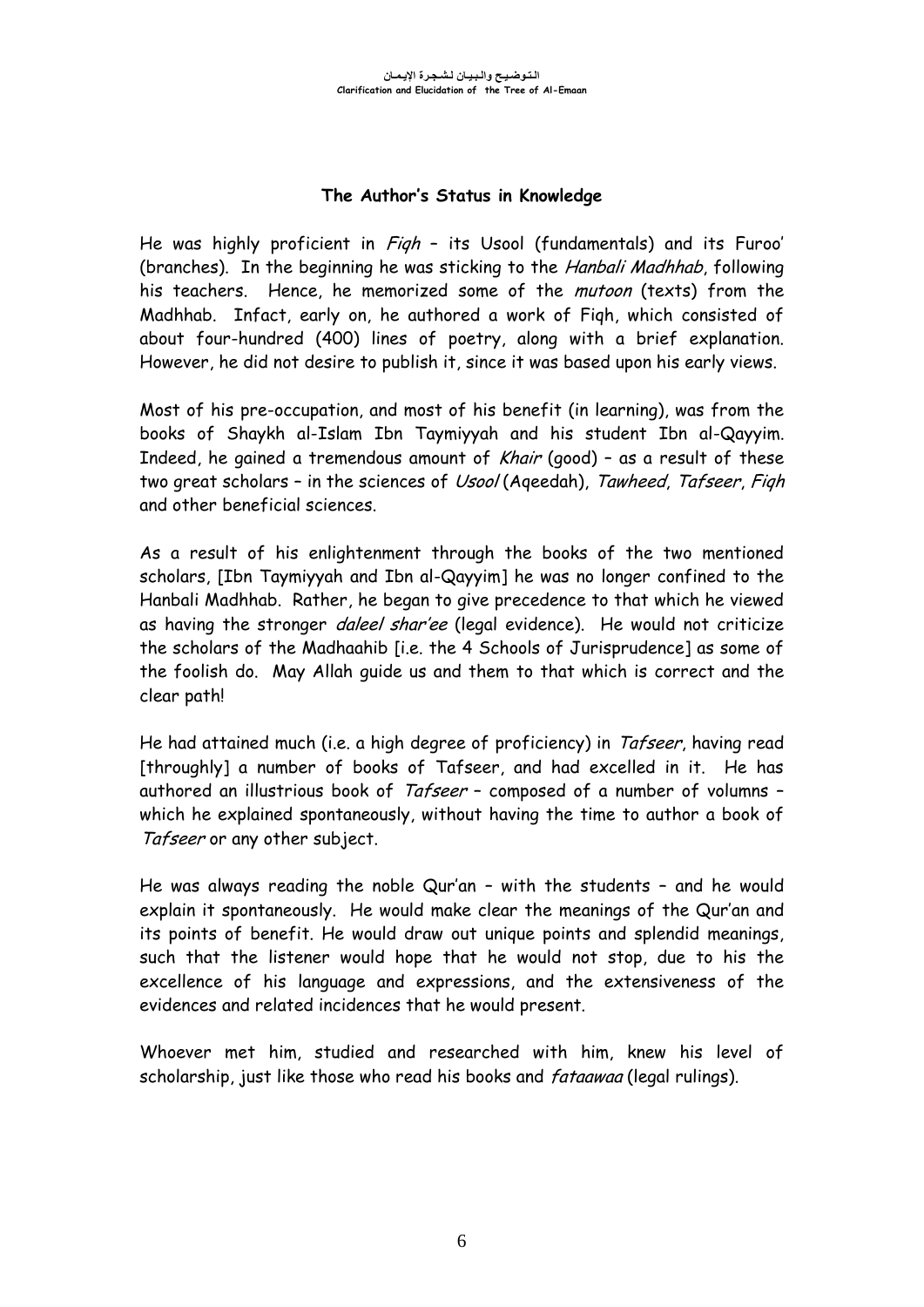#### **Some of the Author's Writing**

\*\*The explanation of the Noble Qur'an, entitled 'Tayseer al-Kareem ar-Rahmaan Fee Tafseer Kalaam al-Manaan' , which he completed in the year 1344.

\*\* Haashiyah 'ala al-Figh, written as a supplement for the shortcomings of the books which are relied upon in the Hanbali Madhhab. [Unpublished]

\*\*'Irshaad Uli-l-Basaa'ir wa-l-Albaab li-Ma'rifah al-Fiqh bi-Aqrab at-Turuq wa Aysar al-Asbaab' - written in Question and Answer form. [Published in 1365 AH at the author's expense, and distributed free of charge]

\*\*'ad-Durrah al-Mukhtasarah Fee Mahaasin al-Islam' [Published 1366 AH]

\*\*'al-Khutub al-Asriyyah al-Qayyimah ' [Published with ad-Durrah al-Mukhtasarah, at the author's expense and distributed free of charge]

\*\*'al-Qawaa'id al-Hisaan li-Tafseer al-Qur'an' [Published 1366 AH and distributed free of charge]

\*\*'al-Haqq al-Waadih al-Mubeen Fee Sharh Tawheed al-Anbiyaa' wal-Mursaleen '

\*\*'Tawdeeh al-Kaafiyyah ash-Shaafiyyah ', which is an explanation of an-Nooniyyah by al-'Allaamah Ibn al-Qayyim.

\*\*'Wujoob at-Ta'aawun baina-l-Muslimeen ' [These last three books were all published at the expense of the author and distributed free of charge]

\*\*'al-Qawl as-Sadeed Fee Maqaasid at-Tawheed ' [Published 1367]

\*\*' Mukhtasar fee Usool al-Figh' [Unpublished]

\*\*'Tayseer al-Lateef al-Mannaan Fee Khulaasah Tafseer al-Qur'aan ' [Published at the expense of the author and other donors, and distributed free of charge]

He has to his credit many beneficial works and *fataawaa* (legal rulings) concerning questions that came to him from those in his land and others, which he would answer. He also has numerous Ta'aleegaat (explanatory remarks) related to many of the books which he has gone through. Writing was extremely easy for him, and as a result he has produced a large body of fataawaa and other writings…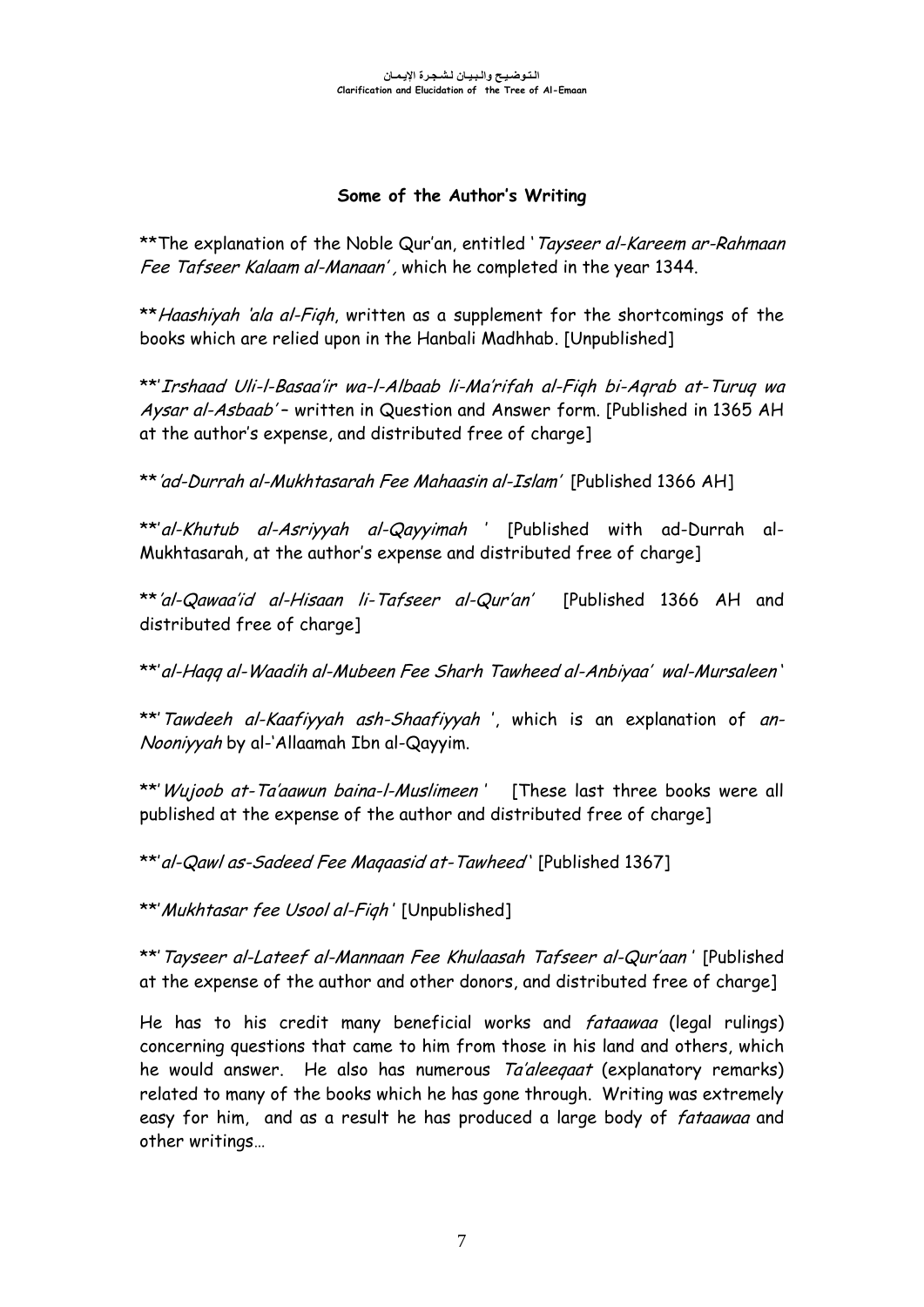#### **His Objective in Writing**

The intention behind his writing was the spread of 'Ilm (knowledge) and call to the *Hagg* (Truth). It is for this reason that he wrote and published as many works as he was able to produce, while not receiving any transitory, short-lived benefit [e.g. money, etc], nor any worldly gain. Rather, he would distribute his works free of charge, in order that more people benefit from them.

#### **His Death**

After a long life that lasted nearly sixty-nine (69) years in the service of al-'Ilm (knowledge), he returned to his Lord, in the year 1376 AH, in the city of 'Unaizah, Qaseem.

Rahimahu-llah, Rahmatan Waasi'ah! May Allah shower him with His vast Mercy; and reward him with Khair (all good) for what he has contributed towards the spread of Islam and the benefit of Muslims. May Allah grant us success in that which is pleasing to Him.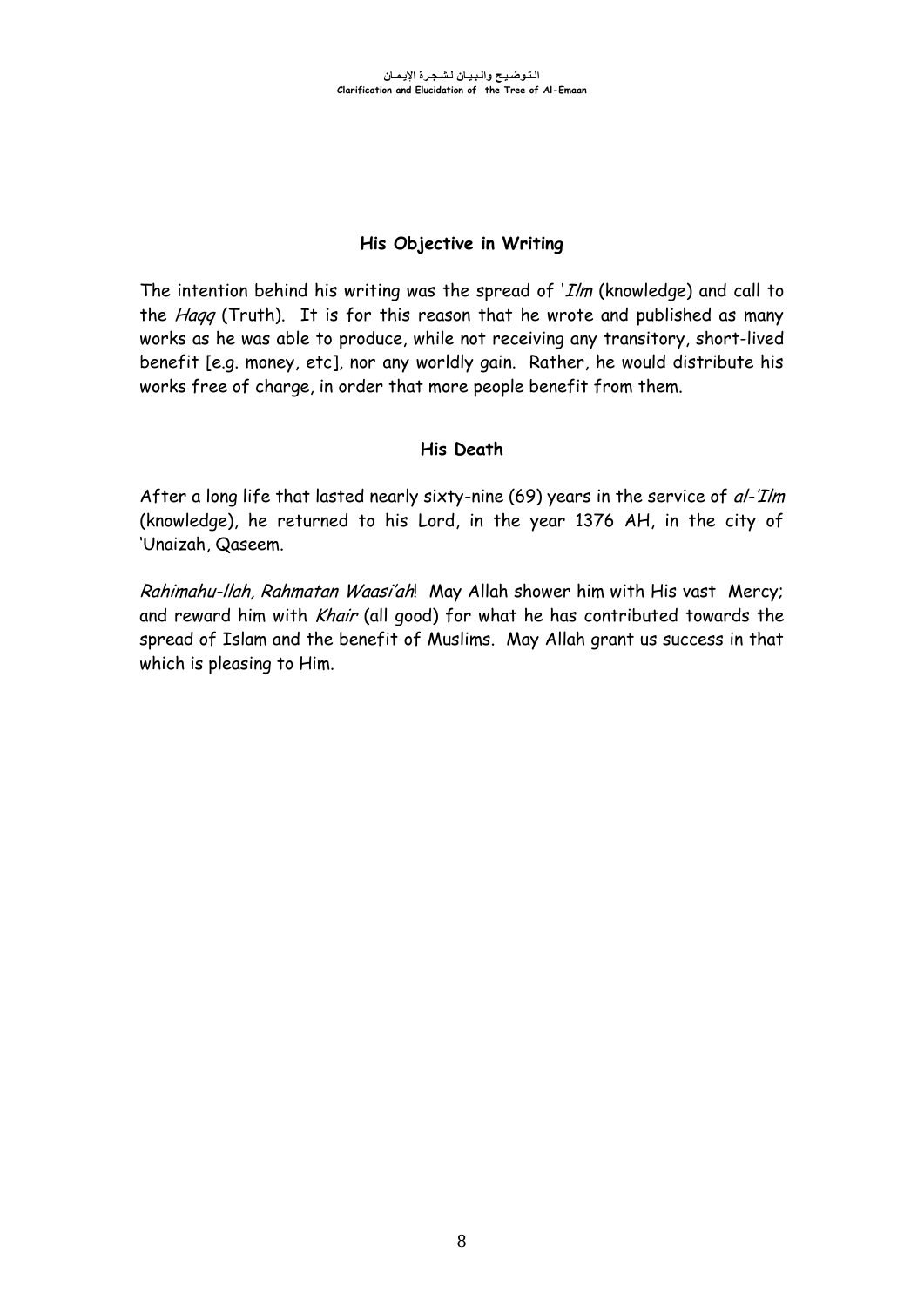#### **The Parable of Shajarah al-Emaan**

See they not how Allah sets forth a parable? A **goodly word** as a **goodly tree**, whose **root** is firmly fixed, and its **branches** reach up to the sky (i.e. very high).

Giving its **fruit** at all times, by the permission of its Lord, and Allâh sets forth parables for mankind in order that they may remember.

And the parable of an evil word is that of an evil tree uprooted from the surface of earth having no stability.

Allâh will keep firm those who believe, with the word that stands firm in this world (i.e. they will keep on worshipping Allâh Alone and none else), and in the Hereafter. And Allâh will cause to go astray those who are Zâlimoon (polytheists and wrongdoers, etc.), and Allâh does what He wills. [Ibraaheem, 14: 24-27]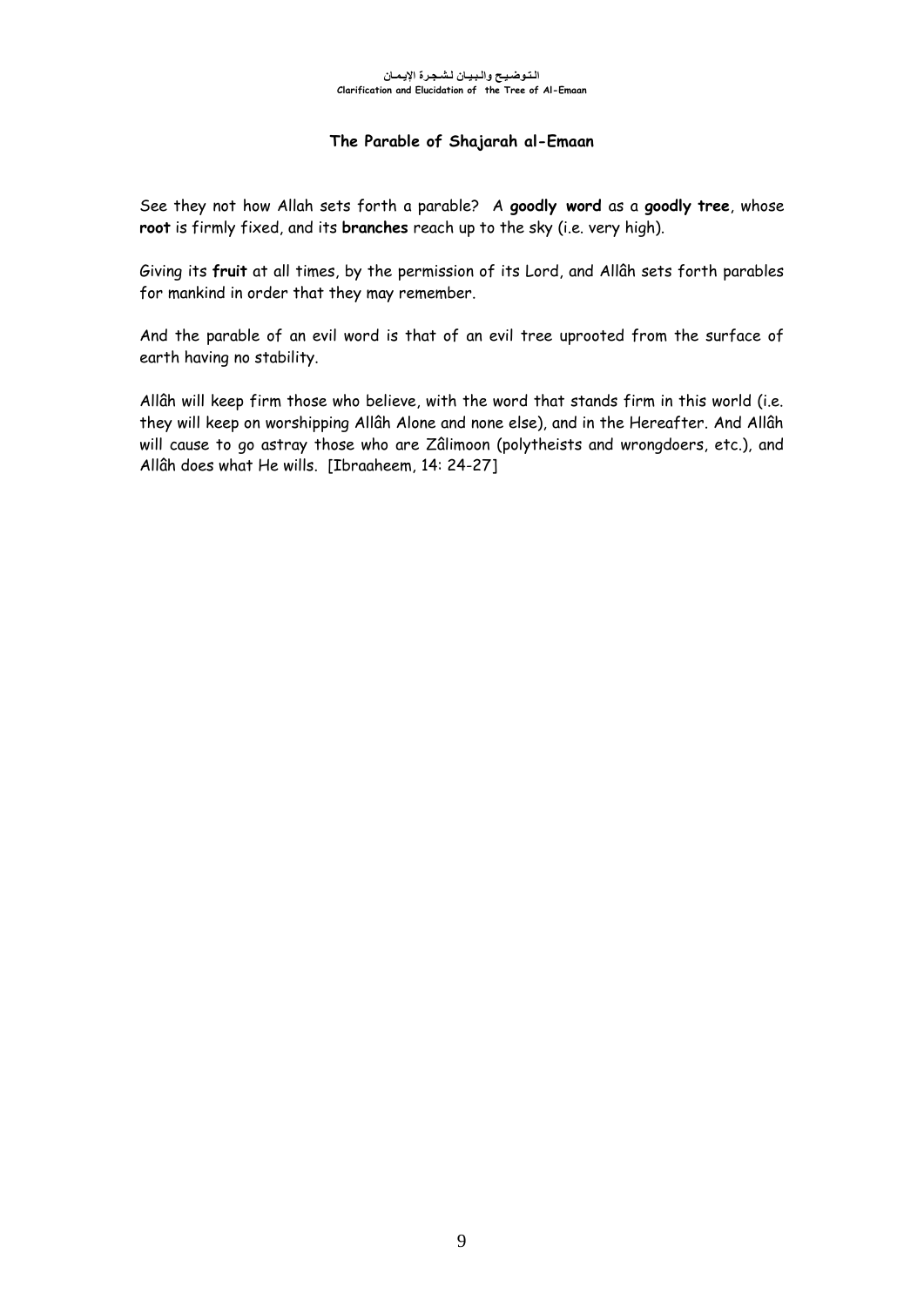# **الفصل األول**

**في حـد اإليـمـان وتفـسيره** 

## **Section One:** *The Definition and Explanation of al-Emaan*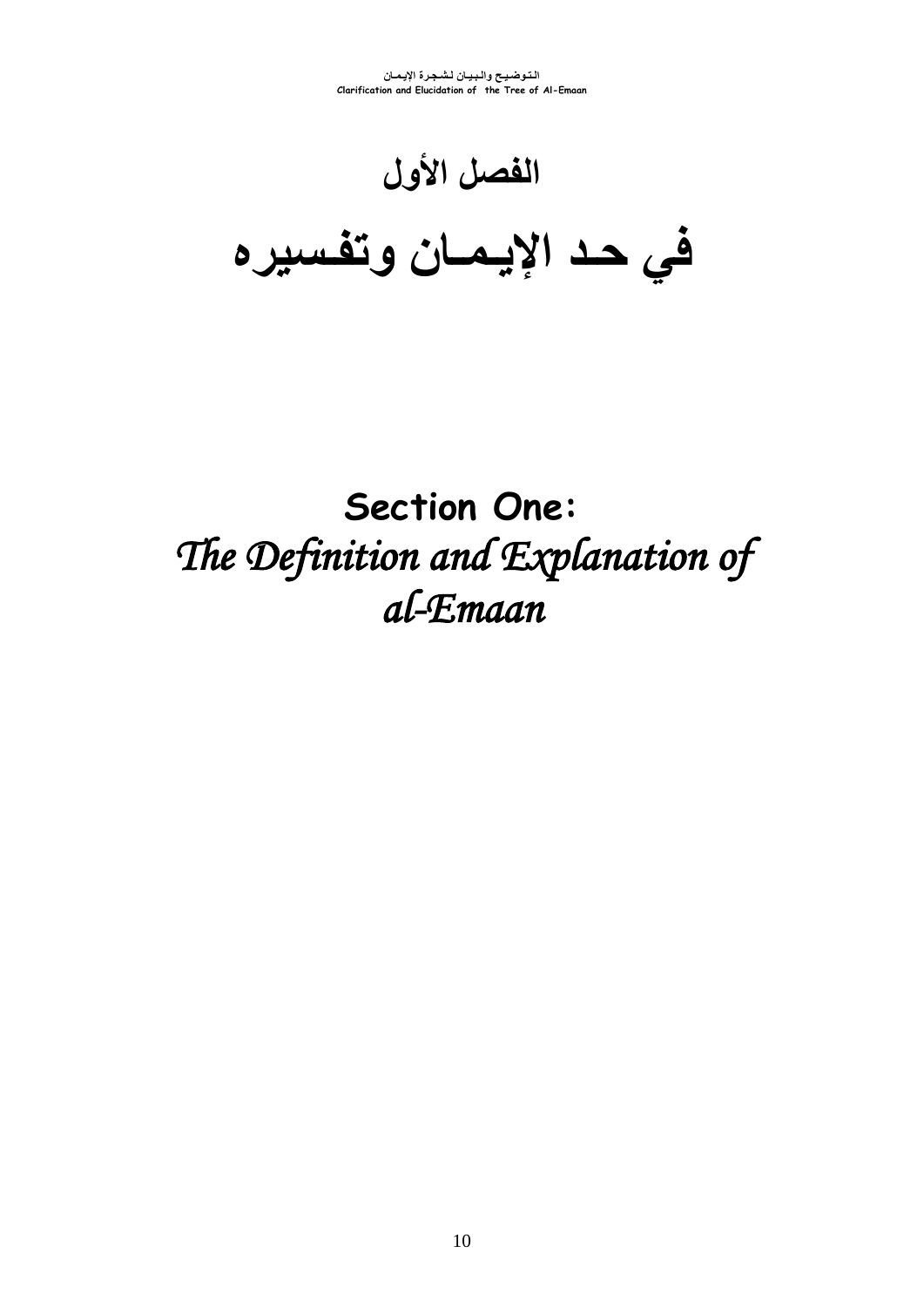## **الفصل األول : في حـد اإليـمـان وتفـسيره**

### **Section One : The Definition and Explanation of Emaan**

The author"s definition of *Emaan*:

It is *at-Tasdeeq al-Jaazim* (absolutely certain attestation) and *al-I"tiraaf at-Taam* (complete confession) to everything that Allah and His Messenger have ordered us to believe in; in addition to *al-Inqiyaad* (willing surrender) outwardly and inwardly.

Hence, it is the attestation of the *Qalb* (heart) and its conviction, which is inclusive of *A"maal al-Quloob* (the actions of the hearts) and *A"maal al-Badn* (the actions of the body). And this covers fulfilling the [rights of the] *Deen* (i.e. al-Islam) in totality.

For this reason, the Imaams of the *Salaf* (first generations of the Muslim Ummah) used to say:

"*al-Emaan is Qawl al-Qalb wa-l-Lisaan (speech of the Heart and the Tongue), as well as "Amal al-Qalb wa-l-Lisaan wa-l-Jawaarih (actions of the Heart, the Tongue and the limbs of the body).*"

Hence, it is *Qawl* (speech), "*Amal* (action) and *I'tiqaad* (conviction). It *Yazeed* (increases) through *at-Taa'ah* (acts of obedience) and *Yanqus* (decreases) through *al-Ma'siyah* (acts of disobedience).

It includes: *"Aqaa"id al-Emaan* (Tenets of Faith, matters of Creed), *wa Akhlaaqu-hu* (Morals and Manners) *wa A"maalu-hu* (Actions, Deeds, Works).

From the *Usool of al-Emaan* are: ……………………………………………………..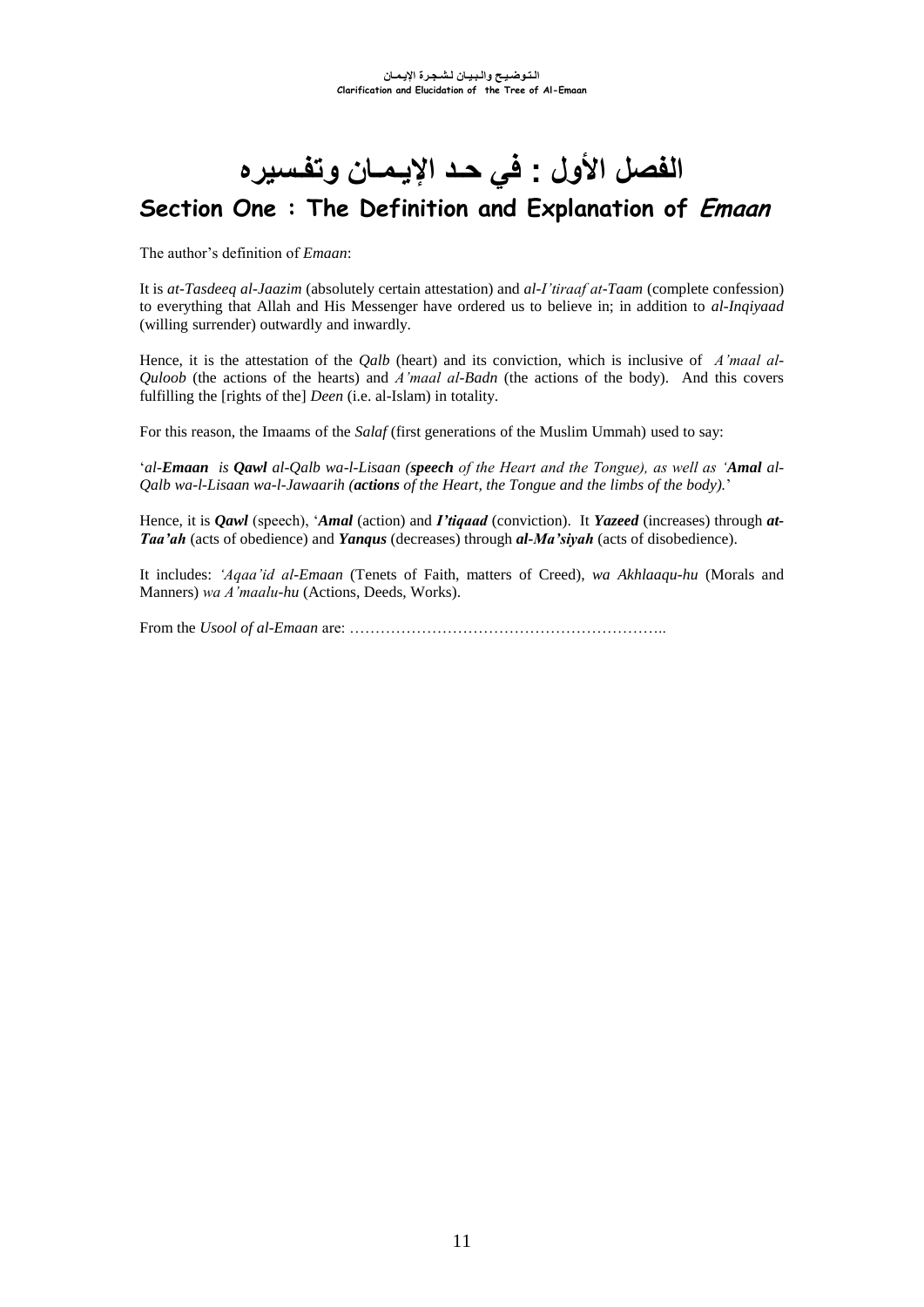And those who believe in Allâh (i.e. with Tawheed) and His Messengers, they are the *Siddiqoon* (i.e. those followers of the Prophets who were first and foremost to believe in them, never doubting the truthfulness of their message)... [al-Hadeed 57:19]

#### Narrated by Abu Sa"eed al-Khudree

The Prophet said, "The people of Paradise will look at the dwellers of the lofty mansions (i.e. a superior place in Paradise) in the same way as one looks at a brilliant star far away in the East or in the West on the horizon; due to the superiority of some over others (in rewards)." On that the people said, "O Allah"s Messenger! Are these lofty mansions for the prophets, which nobody else can reach? The Prophet replied," No! "By Allah in whose Hands my life is, these are for the men who *believed* in Allah and testified to the *truthfulness* of the Messengers." [Saheeh al-Bukhaaree, Muslim]

Say (O Muslims), We *believe* in *Allâh* and *that which has been sent down* to us and that which has been sent down to Ibrâhim (Abraham), Ismâ"il (Ishmael), Ishâq (Isaac), Ya"qub (Jacob), and to Al-Asbât [the offspring of the twelve sons of Ya"qub (Jacob)], and *that which has been given to* Musa (Moses) and "Isâ (Jesus), and that which has been given to the Prophets from their Lord. We make no distinction between any of them, and *to Him we have submitted* (in Islâm). [al-Baqarah 2:136]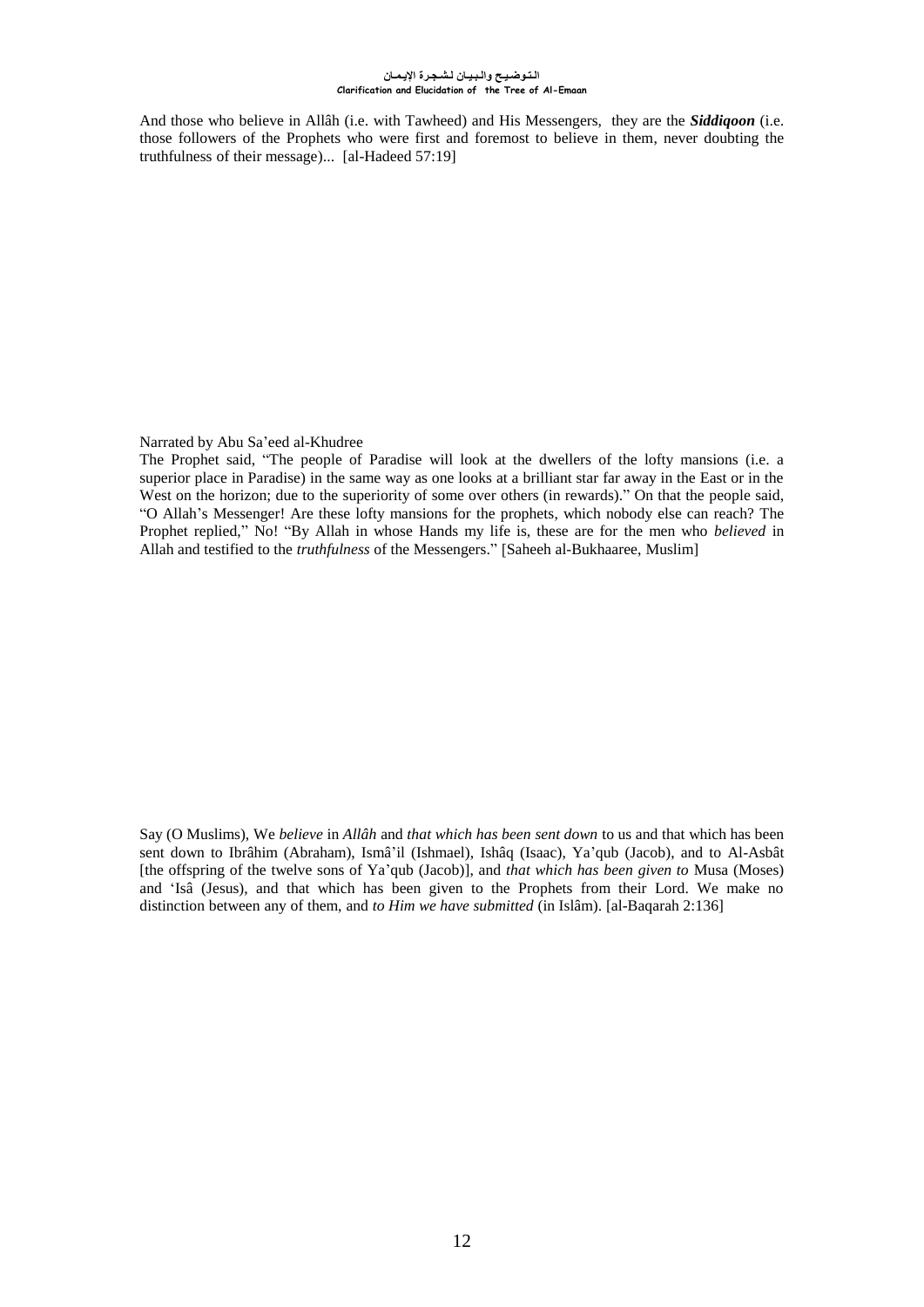The Messenger (Muhammad) *believes* in *what has been sent down* to him from his Lord, and (so do) the believers. Each one *believes* in Allâh, His Angels, His Books, and His Messengers. They say, We make no distinction between one another of His Messengers; and they say, *We hear, and we obey*. (We seek) Your Forgiveness, our Lord, and to You is the return (of all). [Al-Baqarah 2:285]

The believers are *only* those who, when Allâh is mentioned, feel a fear in their hearts and when His Verses (this Qur"ân) are recited unto them, they (i.e. the Verses) increase their *Emaan*; and they put their trust in their Lord (Alone);

Who perform As-Salât and spend out of that We have provided them.

It is they who are the believers in truth. For them are grades of dignity with their Lord, and Forgiveness and a generous provision (Paradise). [al-Anfaal 8: 2-4]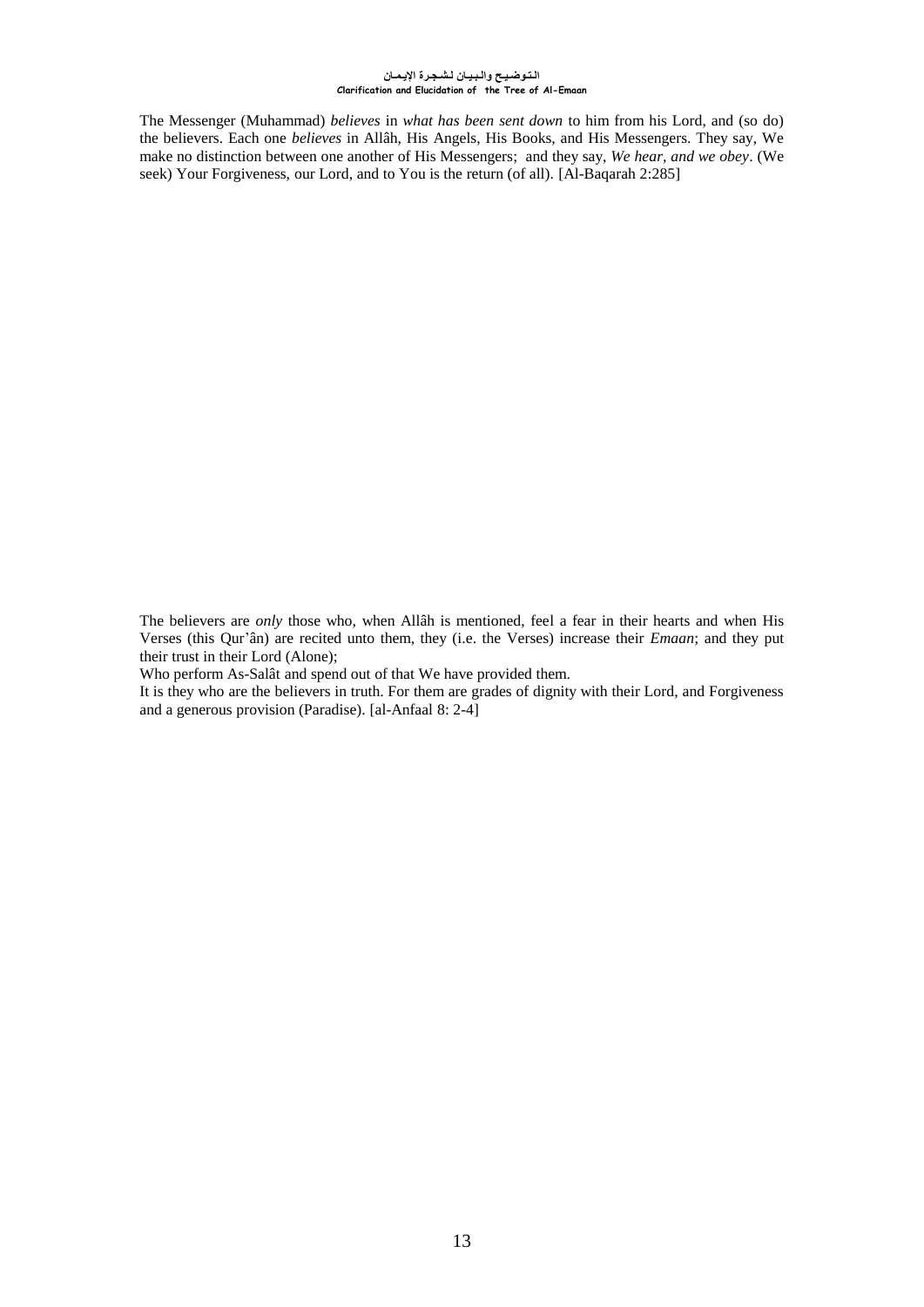Successful indeed are the believers…

Those who offer their *Salât* (prayers) with all solemnity and full submissiveness.

And those who turn away from *Al-Laghw* (dirty, false, evil vain talk, falsehood, and all that Allâh has forbidden).

And those who pay the *Zakât* .

And those who guard their *chastity* (i.e. private parts, from illegal sexual acts)

Except from their wives or (the captives and slaves) that their right hands possess, for then, they are free from blame;

But whoever seeks beyond that, then those are the transgressors;

Those who are faithfully true to their *Amanât* (all the duties which Allâh has ordained, honesty, moral responsibility and trusts etc.) and to their *covenants*;

And those who strictly guard their (five compulsory congregational) *Salawât* (prayers) (at their fixed stated hours).

These are indeed the *inheritors*.

Who shall inherit *al-Firdaws* (the highest place in Paradise).

They shall dwell therein forever. [al-Mu'minoon, 23:1-11]

Then We gave the Book (the Qur"ân) as inheritance to such of Our slaves whom We chose (the followers of Muhammad). Then of them are some who *wrong their ownselves,* and of them are some who follow a *middle course*, and of them are some who are, by Allâh"s Leave, *foremost in good deeds*. That (inheritance of the Qur'ân) is indeed a great grace. [Fatir 35:32]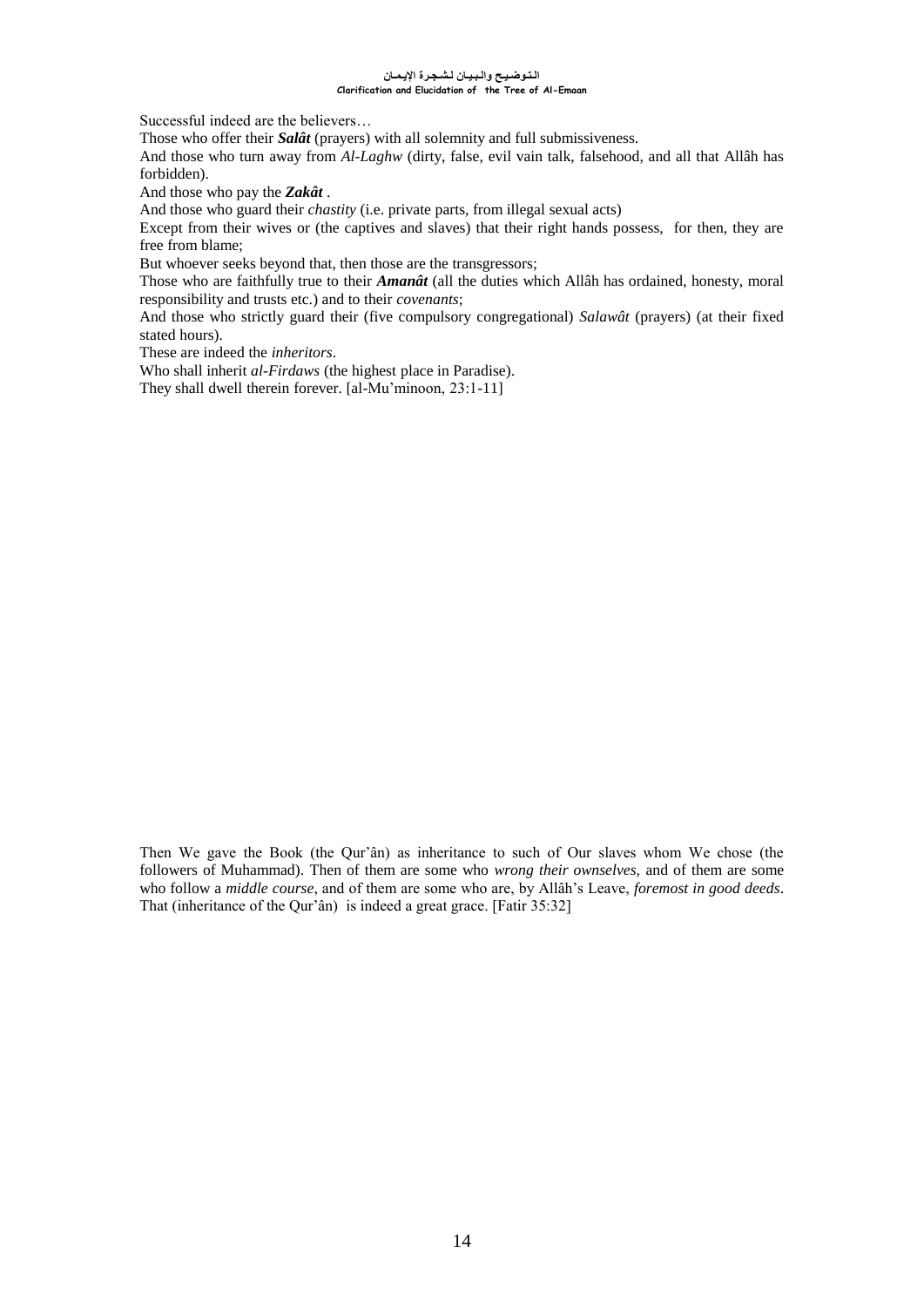No doubt! Verily, the *Auliyâ' of* Allâh [i.e. those who believe in the Oneness of Allâh and fear Allâh much, and love Allâh much], no *fear* shall come upon them nor shall they *grieve.* Those who *believe* (in the Tawheed of Allâh), and *fear* Allâh much (by abstaining from evil deeds and sins and by doing righteous deeds). [Yunus 10:62-63]

…But Allâh has endeared *al-Emaan* to you and has beautified it in your hearts, and has made disbelief, wickedness and disobedience (to Allâh and His Messenger) hateful to you. Such are they who are the *rightly guided*. This is a Grace from Allâh and (His) Favour. And Allâh is All-Knowing, All-Wise. [Hujurat 49:7-8]

#### Narrated by Anas

The Prophet said, "Whoever possesses the following three qualities will have the sweetness (delight) of *al-Emaan*:

- 1. The one to whom Allah & His Messenger is more beloved than anything else,
- 2. Who loves a person and he loves him *only* for Allah"s sake,
- 3. Who hates to revert to *al-Kufr* (disbelief) just as he hates to be thrown into the fire." [Saheeh al-Bukhaaree]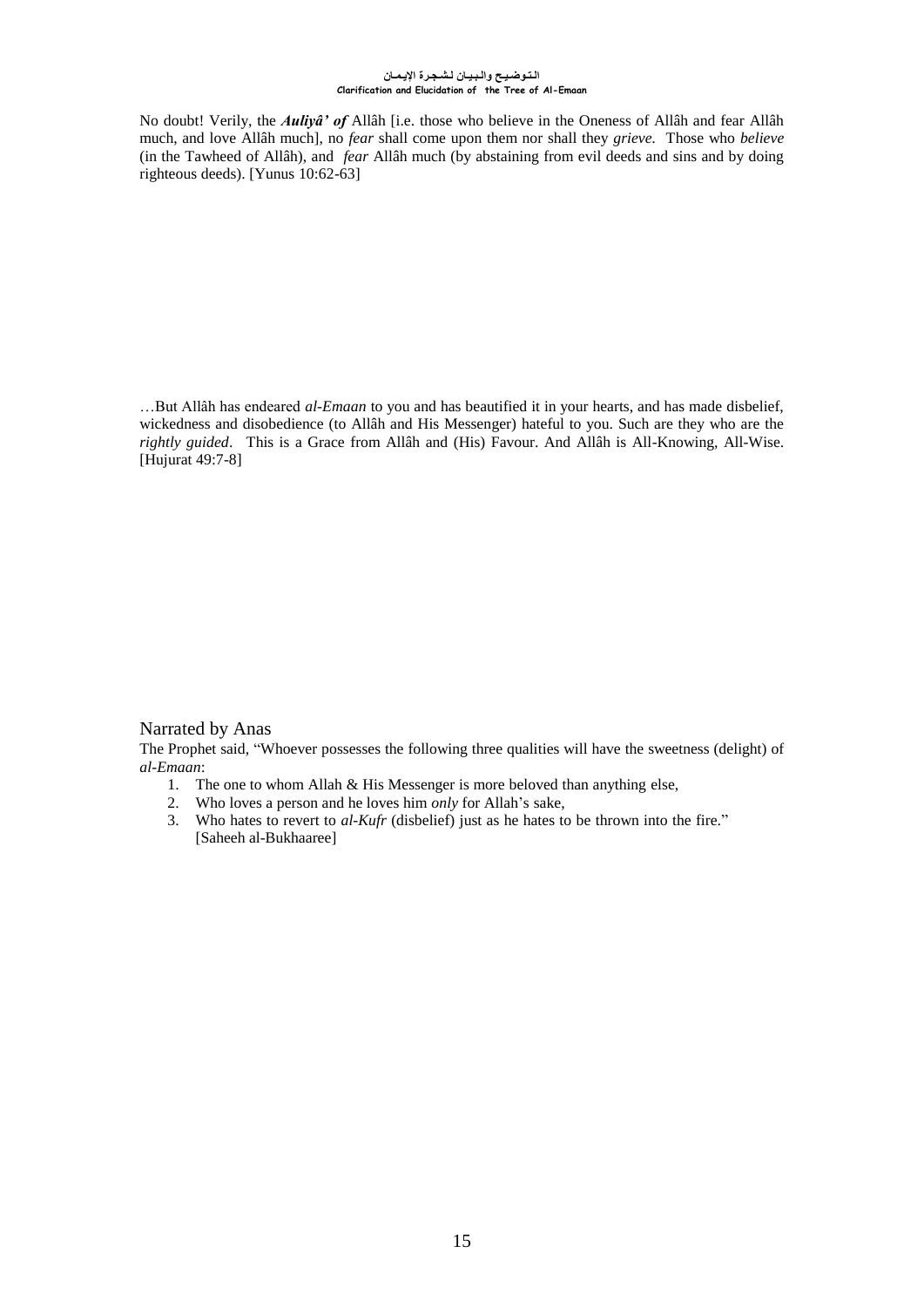It is narrated on the authority of Abu Hurairah that the Prophet said:

*Al-Emaan* has over seventy branches [or over sixty branches], the highest [most excellent of which] is the **declaration** that nothing deserves to be worshipped except Allah, and the lowest of which is the **removal** of what is injurious from the path: and *al-Hayaa* (modesty, self-respect) is a branch of *Emaan*.

[Saheeh Muslim; al-Bukhaaree has a similar narration]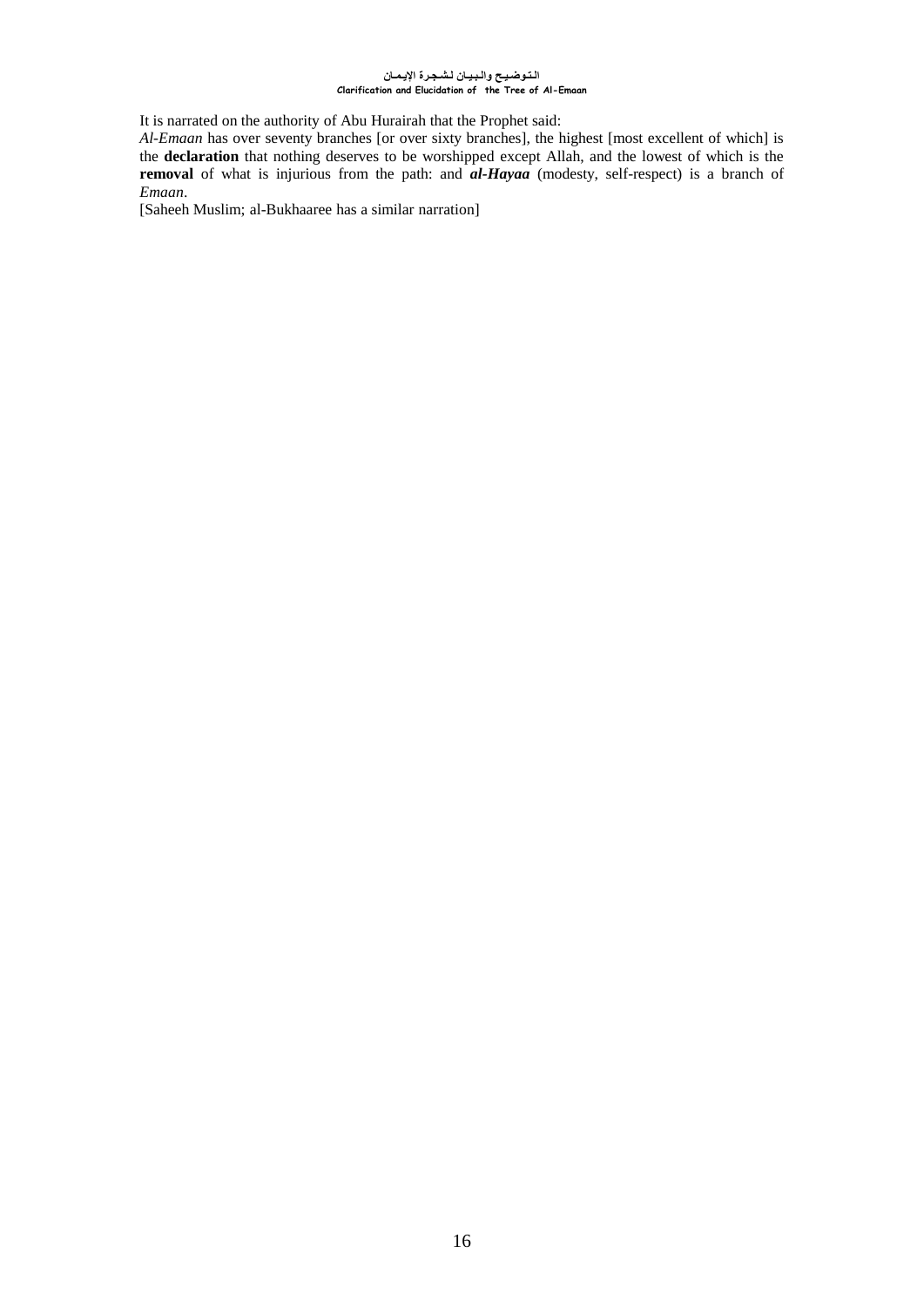Narrated Abdullah ibn Umar Hadeeth Jibreel…What is *al-Emaan*? It is to believe in Allah, His Angels, His Books, His Messengers and the Last Day and *al-Qadar*.

Narrated by Anas

The Prophet said "None of you will have *Emaan* till he loves me more than his parents, his children and all of mankind." [Saheeh al-Bukhaaree, Muslim]

Narrated by Anas

The Prophet said, "None of you will have *Emaan* till he loves for his (Muslim) brother what he loves for himself." [Saheeh al-Bukhaaree]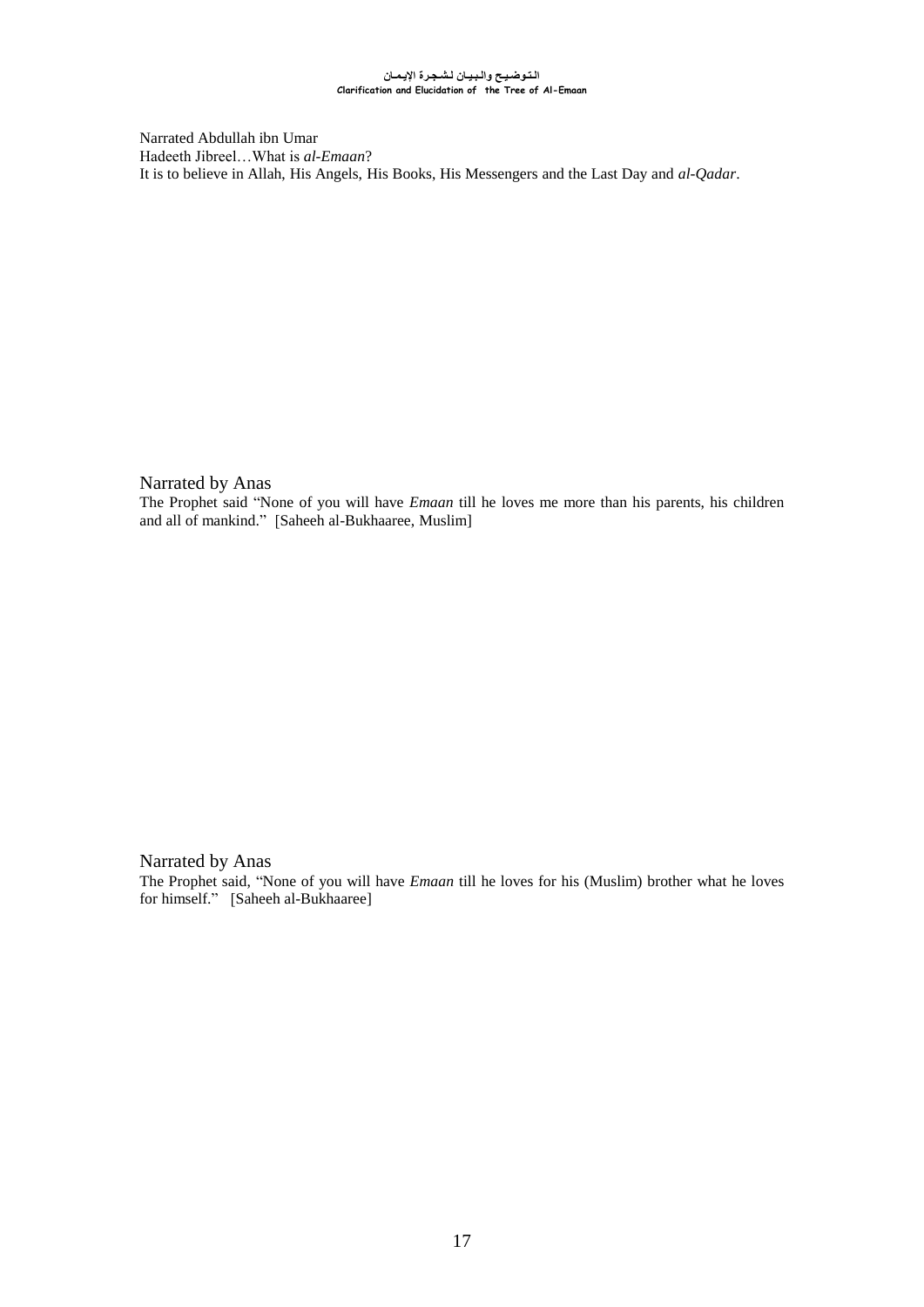#### Narrated by al-Abbas ibn Abdul-Muttalib

Abbas heard the Messenger of Allah as saying: He has tasted the flavor of *Emaan* who became pleased with Allah as Lord, with al-Islam as the *Way of Life* and with Muhammad as the Messenger (of Allah). [Saheeh Muslim, at-Tirmidhee]

Indeed Allah conferred a great favor on the believers when He sent among them a Messenger from among themselves, reciting unto them His verses (the Qur"aan), and purifying them (from sins by their following him), and instructing them in the Book (al-Qur"aan) and *al-Hikmah* [the wisdom and the *Sunnah*] while before that they had been in manifest error. [Aali Imraan 3:164]

Verily, there has come to you Messenger from amongst yourselves (i.e. whom you know well). It grieves him that you should receive any injury or difficulty. He (Muhammad) is anxious over you [to be rightly guided, to repent to Allah…in order that you may enter the Paradise and be saved from the Hell-Fire]; for the believers, he is full of pity, kind and merciful. [at-Tawbah 9:128]

Say (O Muhammad): If you (really) love Allah, then follow me, Allah will love you and forgive you your sins. And Allah is Oft-Forgiving, Most Merciful. [Aali Imraan 3:31]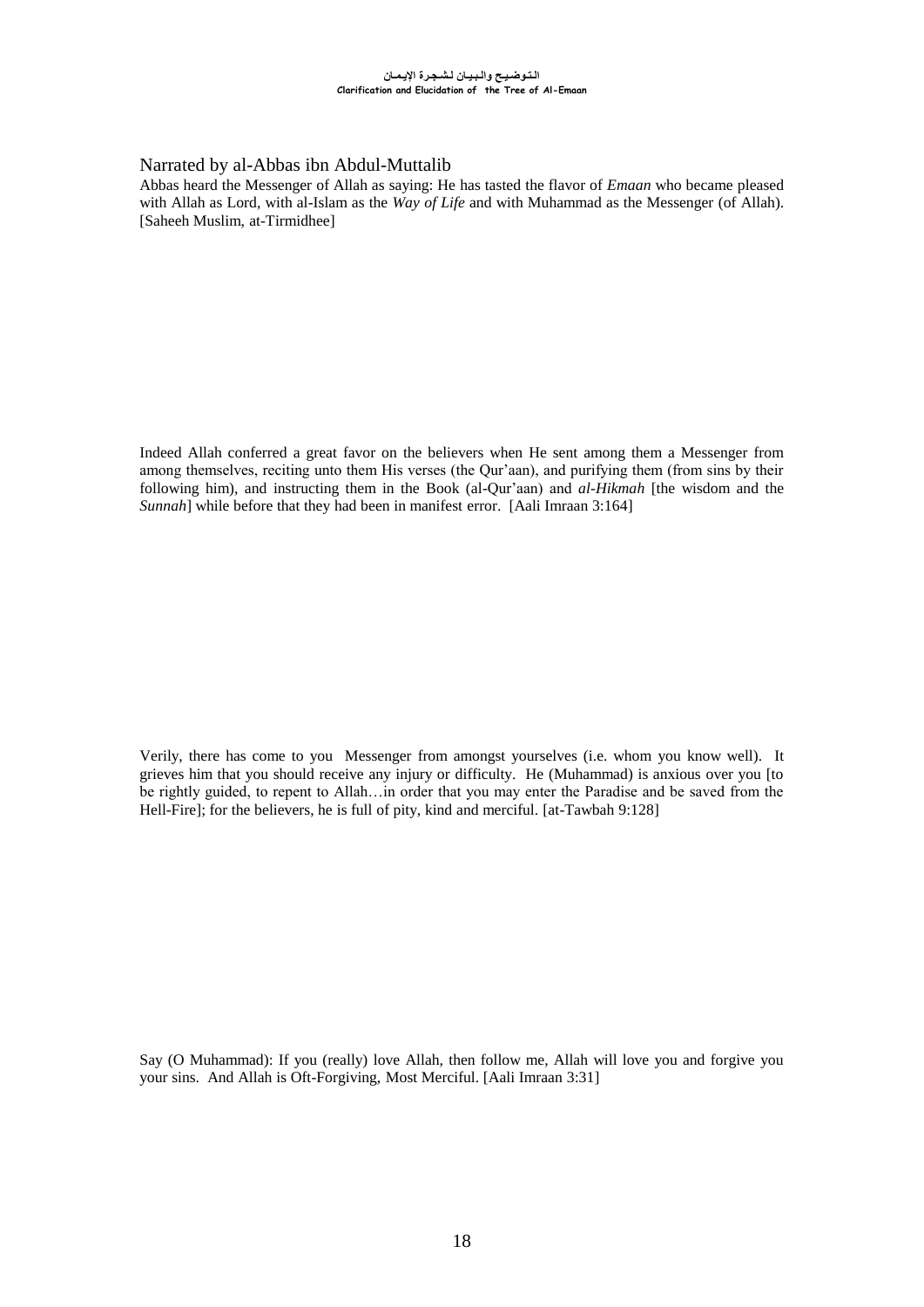#### Narrated by Sufyan ibn Abdullah ath-Thaqafee

I said: O Messenger of Allah! to tell me something about Islam, such that I will have no need to ask anyone about it *after you*. [In the Hadeeth of Abu Usaamah the words are: …*other than you*]. He (the Prophet) remarked: Say: I affirm my *Emaan* in Allah and then remain steadfast to it (i.e. act upon it). [Saheeh Muslim]

Verily, those who say: "Our Lord is Allah (Alone)", and then they *stand firm*, on them the angels will descend (at the time of their death) (saying): "Fear not, nor grieve! But receive the glad tidings of Paradise which you have been promised! We have been your friends in the life of this world and are (so) in the Hereafter. Therein you shall have (all) that your inner-selves desire, and therein you shall have (all) for which you ask. An entertainment from (Allah), the Oft-Forgiving, Most Merciful." [Fussilaat 41:30-32]

Ibn 'Abbas said, "A delegation of *Abdul Qais* came to Allah's Messenger and he said, Welcome, O people! Neither will you have disgrace nor will you regret." They said, "O Messenger of Allah! There are the *Mudar* pagans between you and us, so we cannot come to you except in the sacred Months. So please order us with something *decisive*, which we will pass on to those we left behind, and be admitted to Paradise due to it." The Prophet said, "I order you to do four things and forbid you from four things (I order you): To have *Emaan* in Allah alone. Then, he said: Do you know what *al-Emaan* in Allah Alone is? He said: It is to testify that None has the right to be worshipped except Allah, and that Muhammad is His servant and His Messenger, and to perform *as-Salaat*, to pay *az-Zakat*, *as-Siyaam* in the month of Ramadan and to give the *Khumus* (i.e. one-fifth of the spoils of war) (for Allah's Sake). I forbid you from four other things (i.e. the wine that is prepared in) *Al-Hantam*, *Ad-Dubbaa"*, *An-Naqeer,* and *Al-Muzaffat*.' The Prophet then said: Memorize these (instructions) and convey them to those who you left behind. [al-Bukhaaree, Muslim]

Narrated Abu Umaamah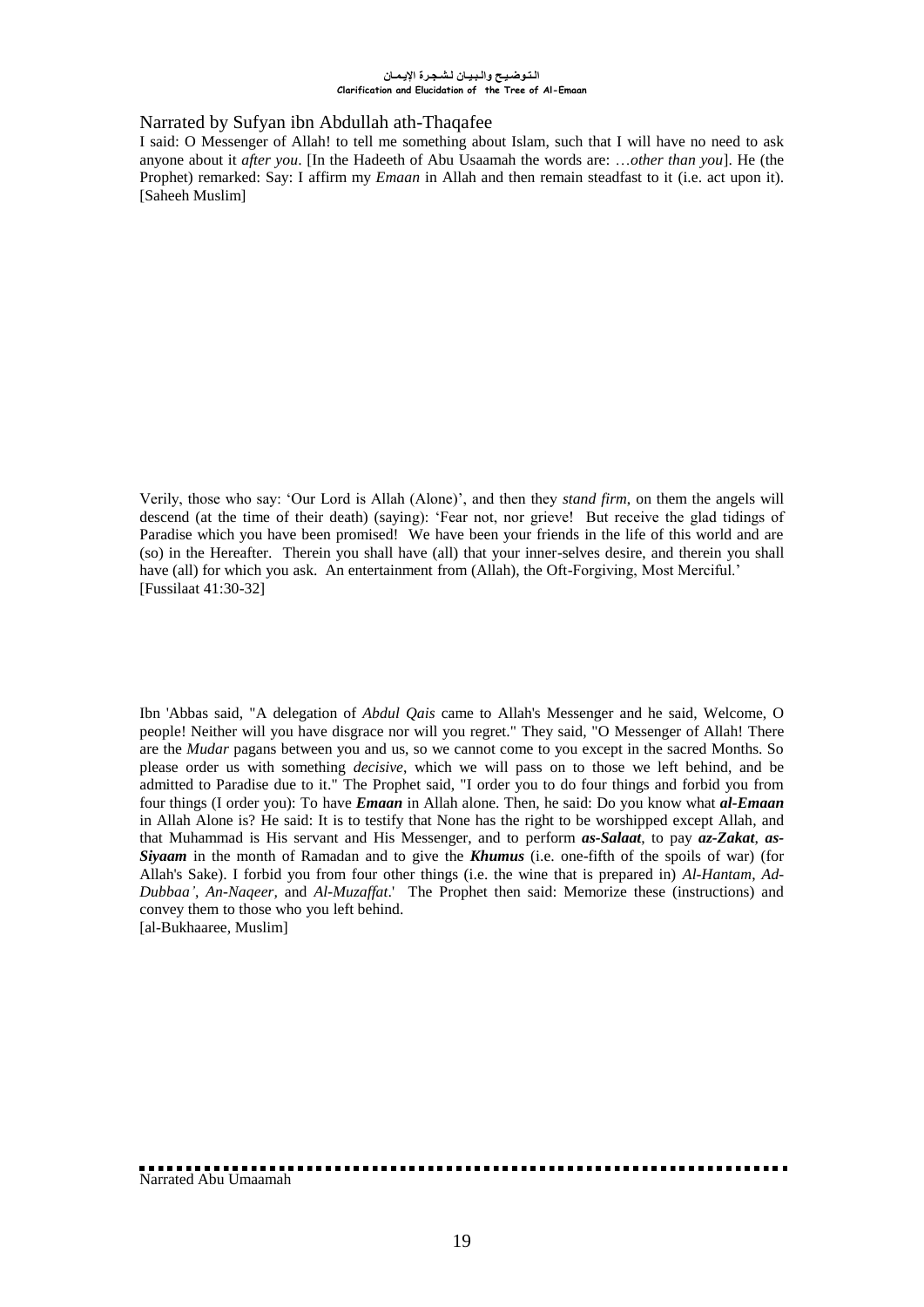The Messenger of Allah said: Whoever loves for (the sake of) Allah and hates for (the sake of) Allah, and gives for (the sake of) Allah and withholds for (the sake of) Allah, has indeed perfected *al-Emaan*. [Reported by Abu Daawood. Al-Albaanee declared it *Saheeh* (authentic) in *as-Silsilah as-Saheehah*, no. 380]

Narrated by Abu Hurayrah

Allah"s Messenger (peace be upon him) said: *al-Muslim* is one from whose tongue and hand the Muslims are safe; and *al-Mu"min* is one in whom people place their trust in regard to their life and wealth.

[Hadeeth *Saheeh*. Transmitted by an-Nasaa"ee, at-Tirmidhee, Ahmad; al-Haakim and Ibn Hibban declared it to be *Saheeh* (authentic), as well as Al-Albaanee in *Saheeh al-Jaami" as-Sagheer*, no. 6710]

No calamity befalls, but by the Leave (i.e. decision and *Qadar*) of Allâh, and **whosoever believes in Allâh, He guides his heart** [to the true *Emaan* with certainty, i.e. that what has befallen him was already written for him by Allâh from the *Qadar*]. And Allâh is the All-Knower of everything. [Taghabun 64:11]

Verily, those who *believe* (in the Tawheed of Allâh along with the articles of *Emaan*), and do *deeds of righteousness*, their Lord will *guide them* through their *Emaan..*. [Yunus 10:9]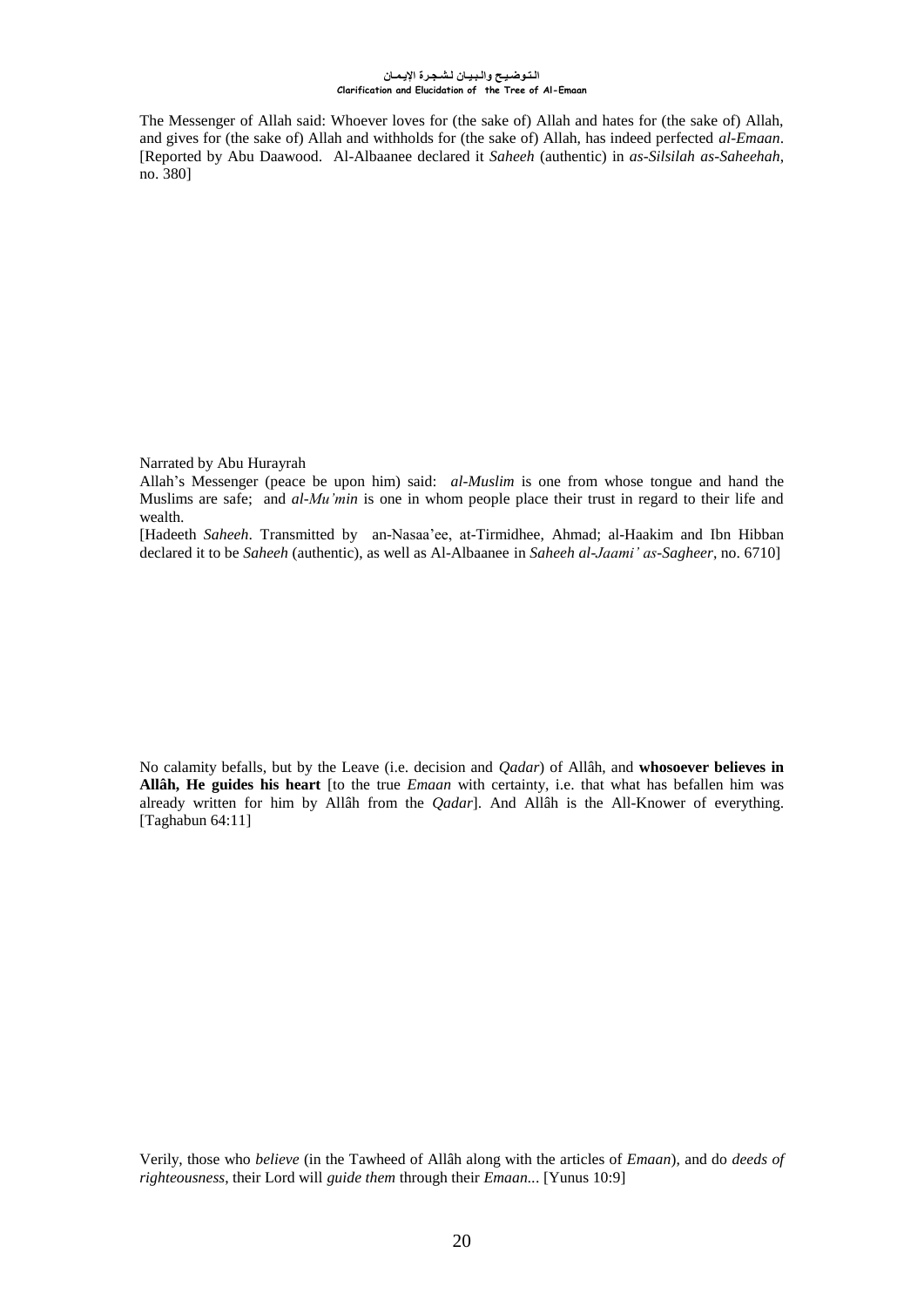…And We made the *Qiblah* (prayer direction towards Jerusalem) which you used to face, only to test those who followed the Messenger (Muhammad) from those who would turn on their heels (i.e. disobey the Messenger). Indeed it was a great (weighty matter, to bear) except for those whom Allâh guided. **And Allâh would never make your** *Emaan* **[i.e. your prayers offered towards Jerusalem, before the change of the Qiblah] to be lost. Truly, Allâh is full of Kindness, the Most Merciful** (towards mankind). [Baqarah 2:143]

Narrated Abu Sa"eed al-Khudree

The Messenger of Allah said: …Allah will remove from the Fire whoever has in his heart the *Emaan* which is less than the weight of a mustard seed. [al-Bukhaaree, Muslim]

Narrated by Amr bin Al-"Aas

That he heard Allah"s Messenger saying, "If a judge gives a verdict – according to the best of his knowledge – and his verdict is correct (i.e. agrees with Allah and His Messenger"s verdict) he will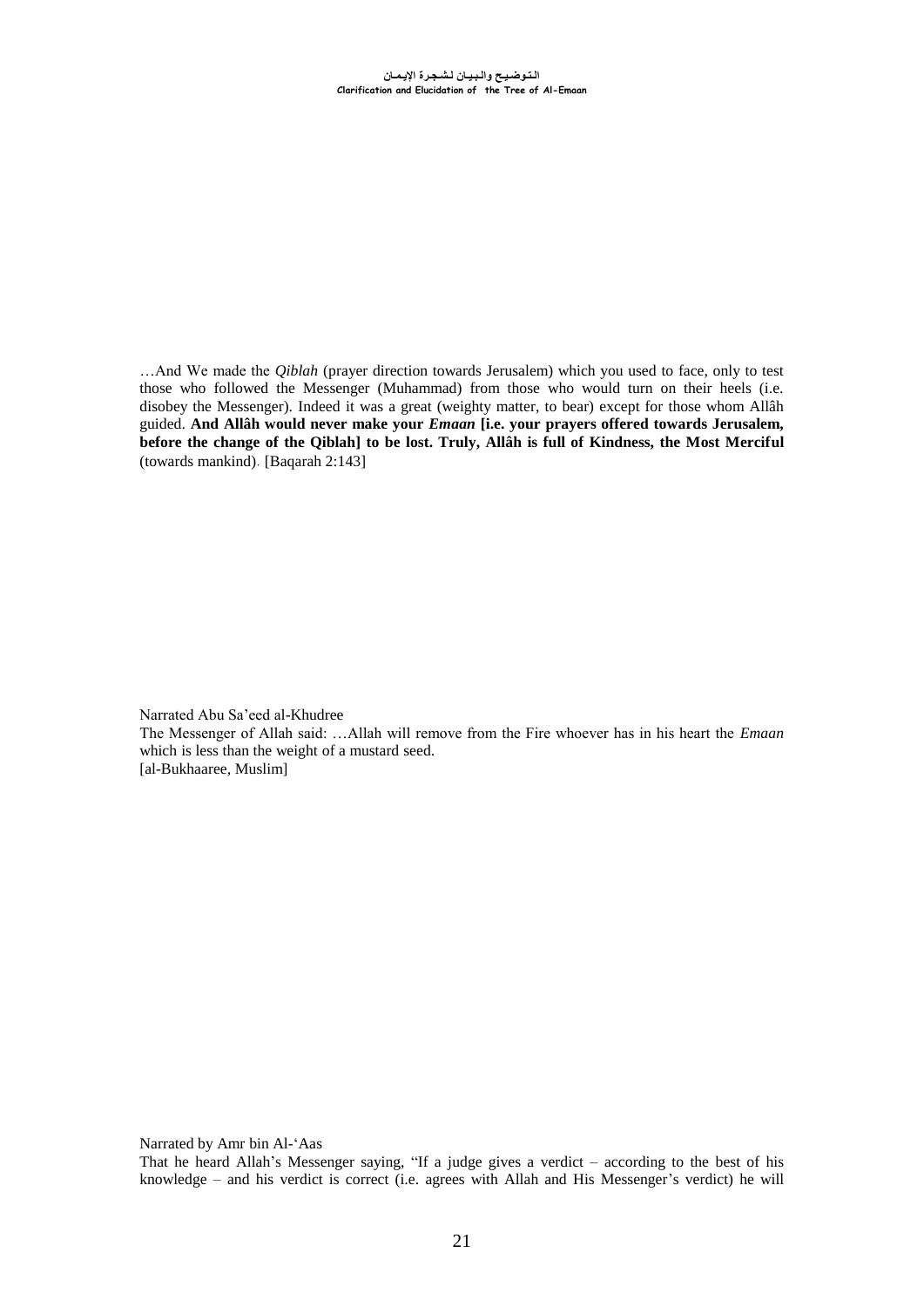receive a double reward. And if he gives a verdict – according to the best of his knowledge – and his verdict is wrong, (i.e. against that of Allah and His Messenger) even then he will get *one* reward ." [al-Bukhaaree, Muslim]

Narrated Abu Moosaa

Allah's Messenger said: When a person (i.e. believer) *falls ill* or *travels*, then he will get written on his accounts (the reward) similar to what he used to get for his good deeds practiced when he was *resident* (not traveling) and when in *good health* [as if he were doing them in the journey and in his illness]. [Saheeh Al-Bukhaaree]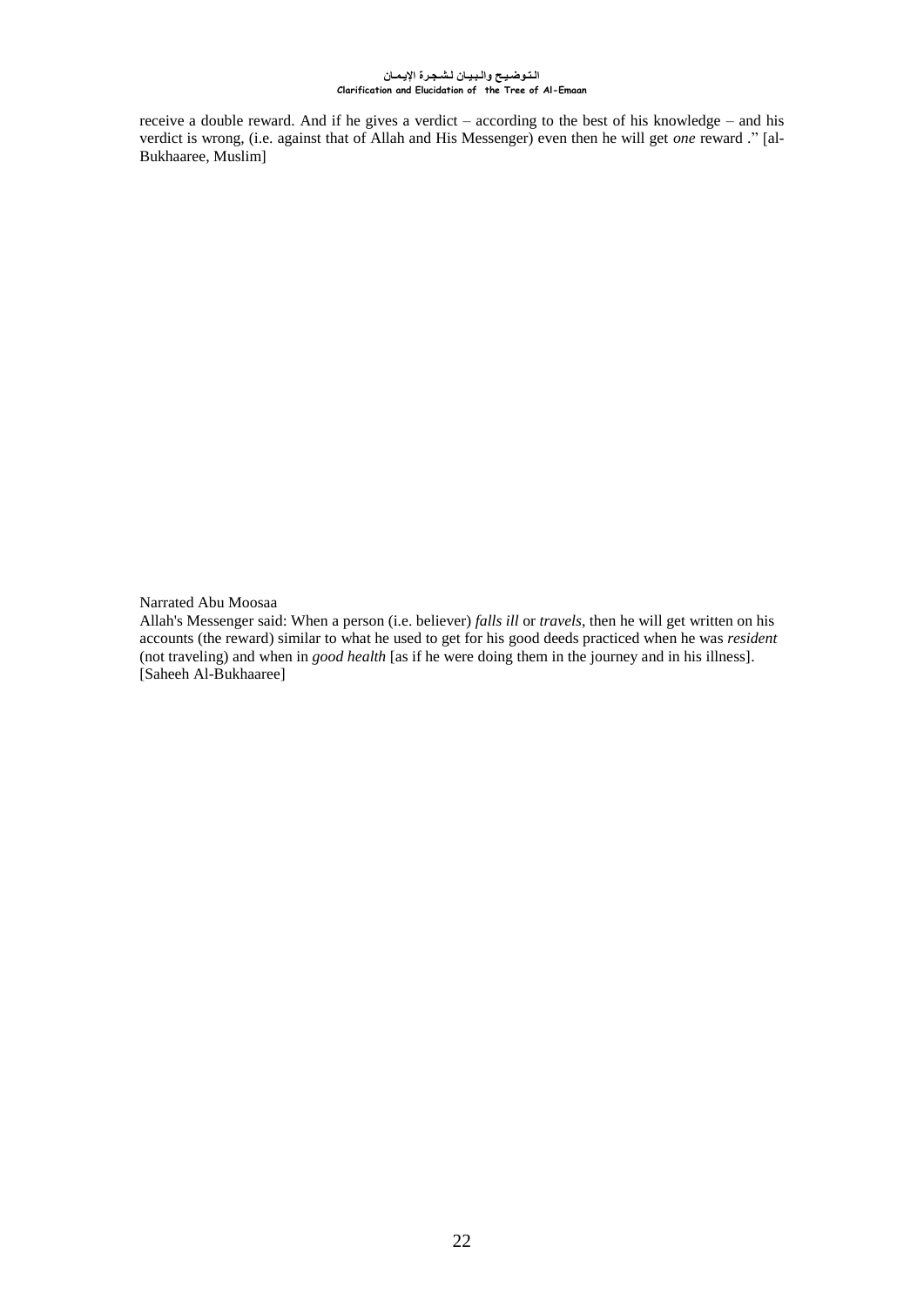## **فـصـل اإليـمـان يـزيـد و يـنـقـص**

# *Chapter: al-Emaan Increases and Decreases*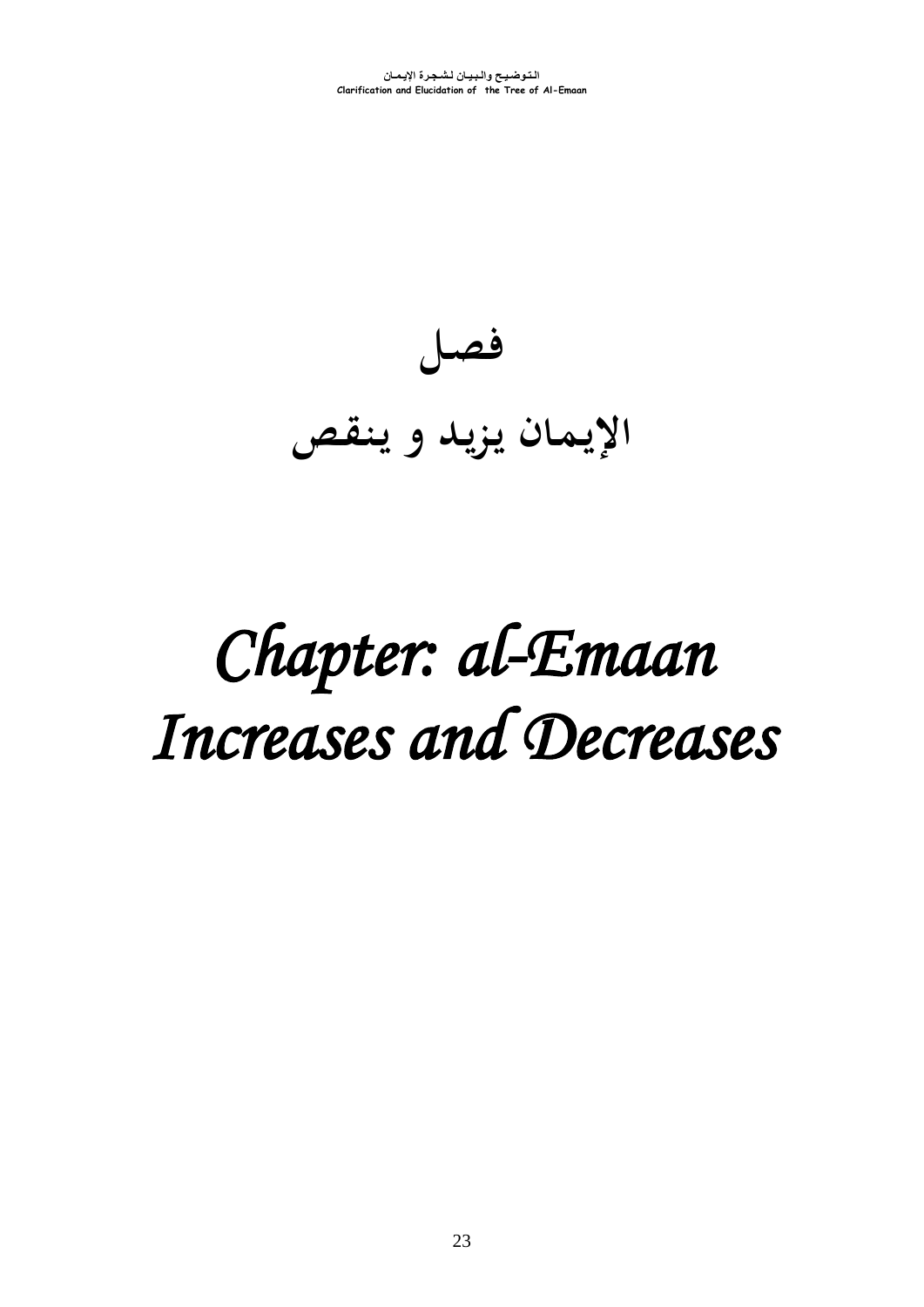## **فـصـل : اإليـمـان يـزيـد و يـنـقـص**

### **Chapter:** *al-Emaan* **Increases and Decreases**

- He it is Who sent down As-Sakinah (calmness and tranquillity) into the hearts of the believers, **that they may grow more in** *Emaan* **along with their (present) Emaan**. And to Allâh belong the hosts of the heavens and the earth, and Allâh is Ever All-Knower, All-Wise.[al-Fath 48:4]
- And We have set none but angels as guardians of the Fire. And We have fixed their number (19) only as a trial for the disbelievers, in order that the people of the Scripture (Jews and Christians) may arrive at a certainty [that this Qur'ân is the truth as it agrees with their Books regarding the number (19) which is written in the Taurât (Torah) and the Injeel (Gospel)] *and that the believers may increase in Emaan (as this Qur"ân is the truth),* and that no doubts may be left for the people of the Scripture and the believers… [Muddathir 74:31]
- Those (i.e. believers) unto whom the people (hypocrites) said, Verily, the people (pagans) have gathered against you (a great army), therefore, fear them. *But it (only) increased them in Emaan*, and they said: Allâh (Alone) is Sufficient for us, and He is the Best Disposer of affairs (for us)…[Aali-Imraan 3:173]
- And whenever there comes down a *Surah* (chapter from the Qur'ân), some of them (hypocrites) say: Which of you has had his *Emaan* increased by it? As for those who believe, it has *increased their Emaan*, and they rejoice. [Taubah 9:124]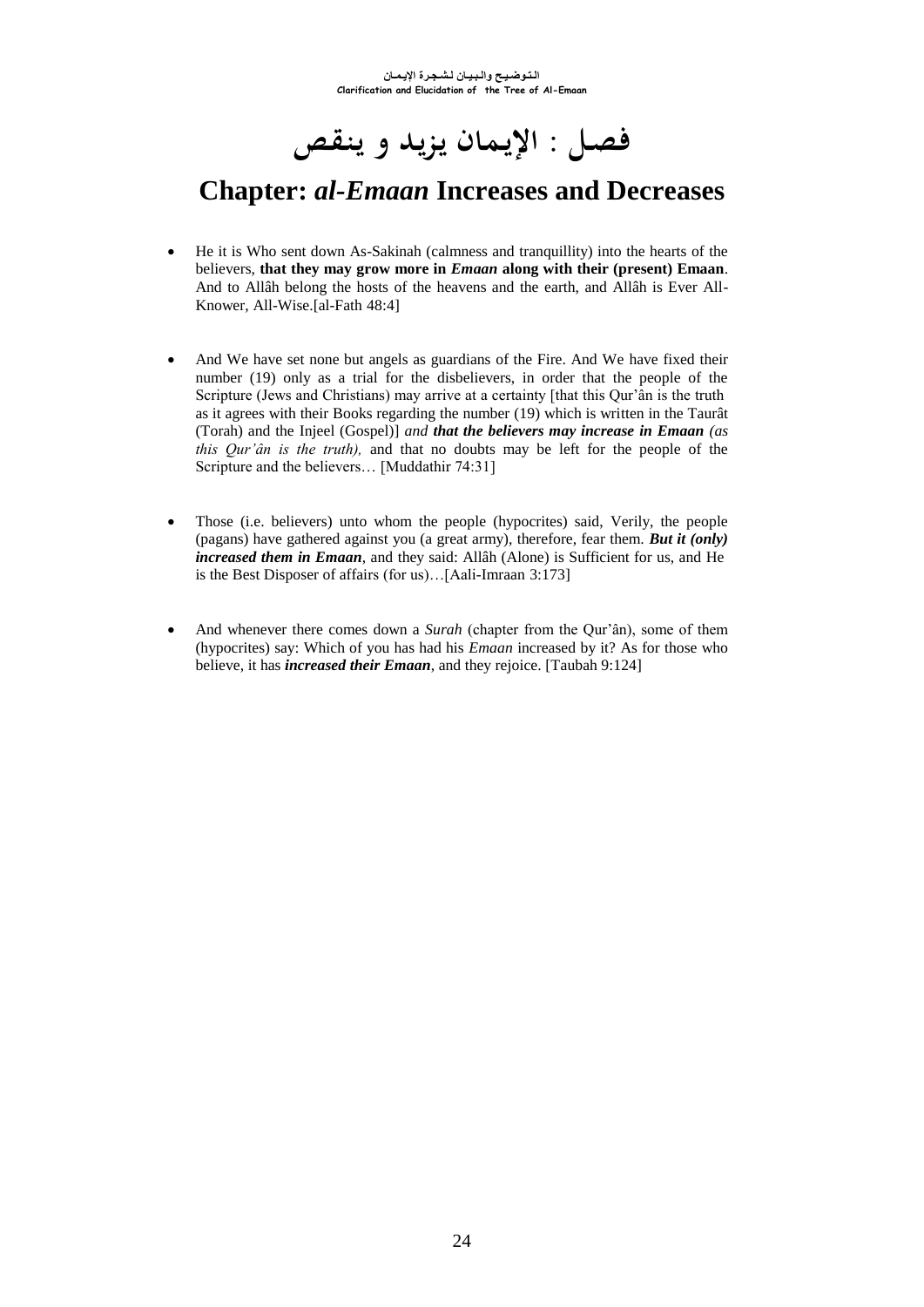- And (remember) when Ibrahim (Abraham) said, "My Lord! Show me how You give life to the dead." He (Allah) said: "Do you not believe?" He (Ibrahim) said: "Yes (I believe), but to be stronger in Faith.' He said: 'Take four birds, then cause them to incline towards you [then slaughter them, cut them into pieces), and then put a portion of them on every hill, and call them, they will come to you in haste. And know that Allah is All-Mighty, All-Wise. [al-Baqarah 2:260]
- Thus did we show Ibrahim (Abraham) the kingdom of the heavens and the earth that he be one of those who have certainty (of Faith). [al-An'aam 6:75]
- They said: "We wish to *eat* thereof and to satisfy our *hearts* (to be stronger in Faith), and to know that you have indeed told us the truth and that we ourselves be its witnesses. [al-Maa'idah 5:113]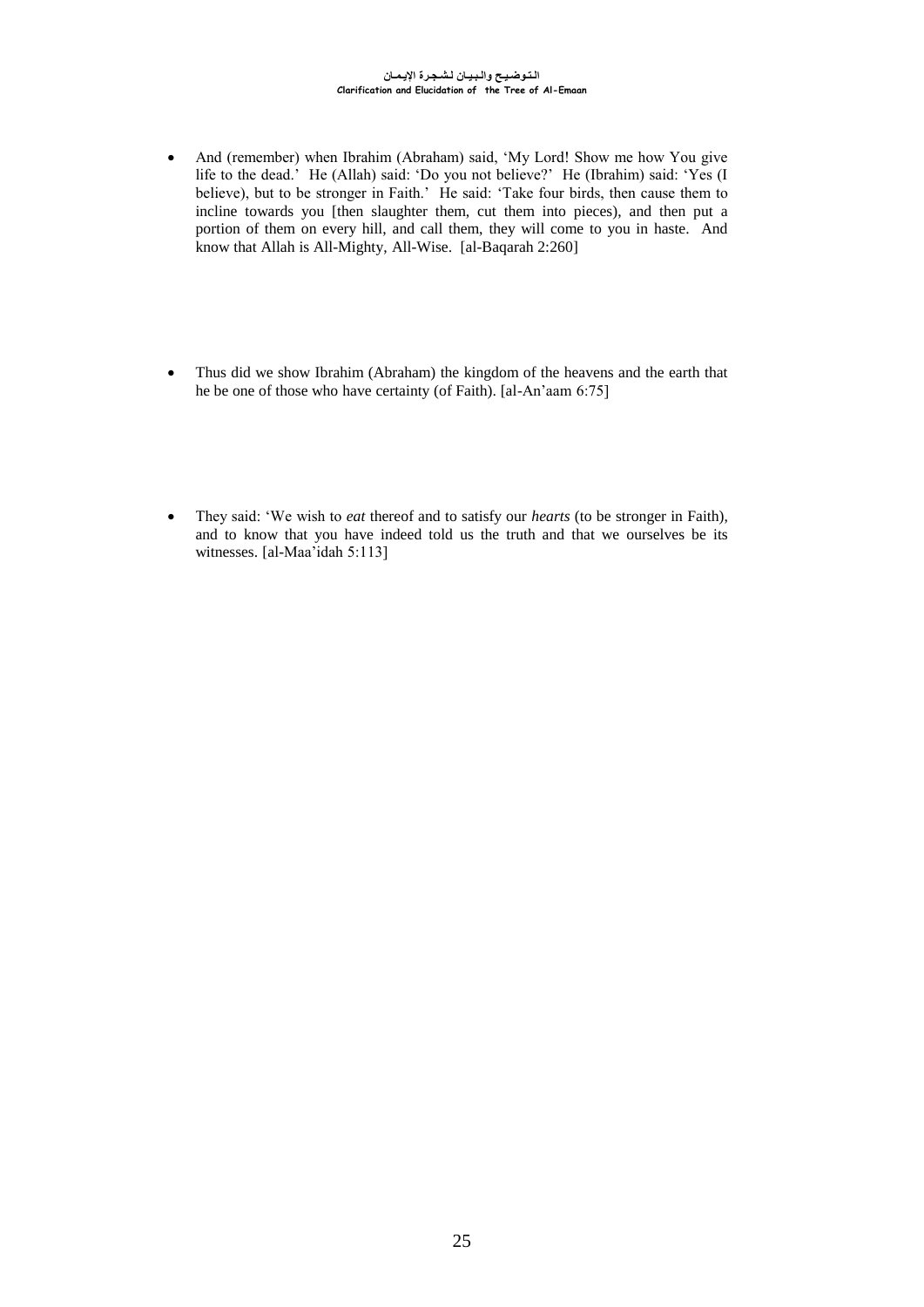



## **Section Two:** *Mention of those things from which al-Emaan is Derived*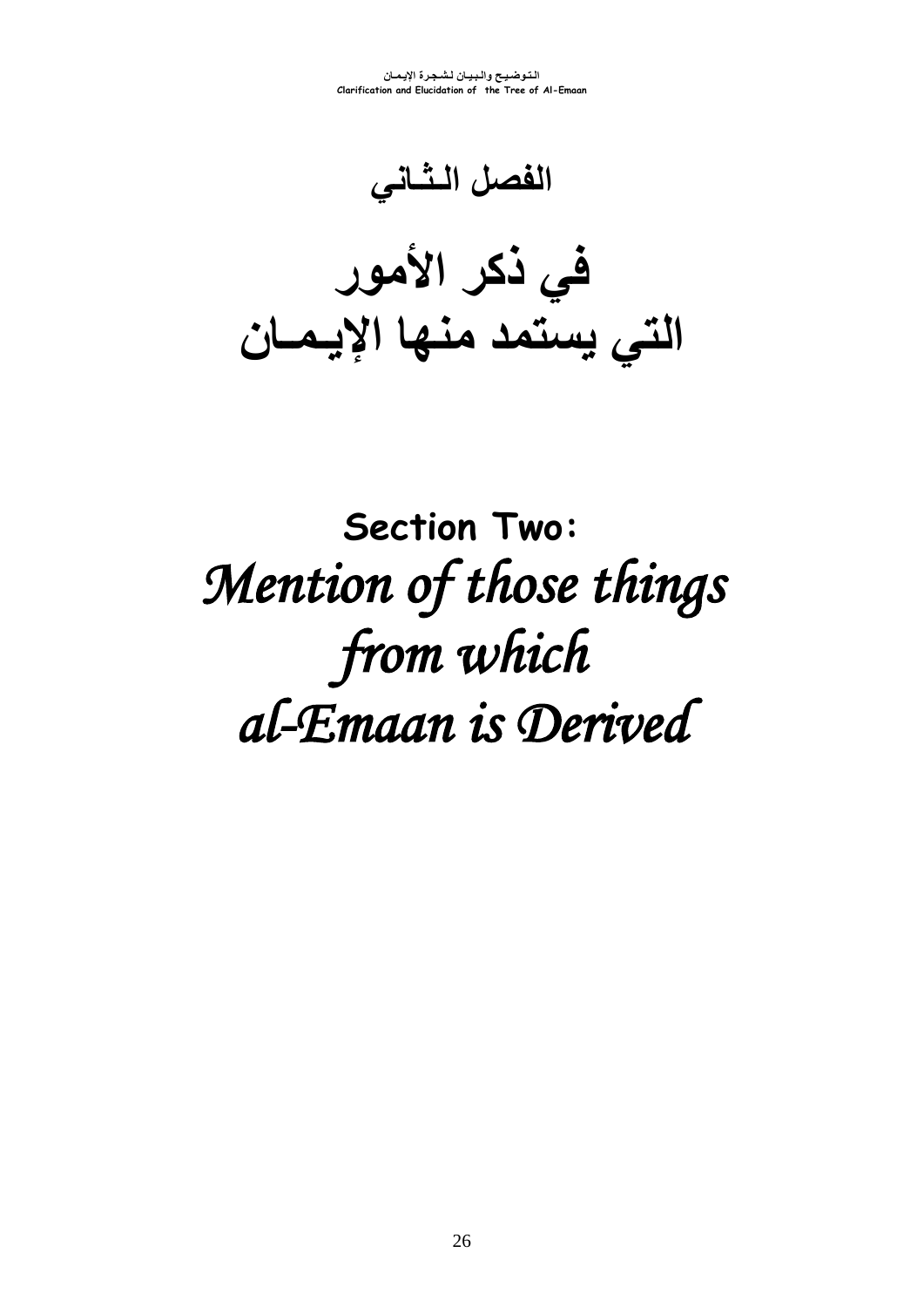**الفصل الـثـاني : في ذكر األمور التي يستمد منها اإليـمـان** 

**Section Two: Mention of those things from which al-Emaan is Derived**

#### **Knowing the Beautiful Names of Allah**

#### Narrated by Abu Hurairah

Allah"s Messenger said, "Allah has ninety-nine Names, i.e. one-hundred less one; and whoever *memorized* them all by heart [i.e. *complies* with and *believes* in their meanings and *acts* accordingly] will enter Paradise." To count something [*Ahsaa-haa*] means to know it by heart. [Saheeh al-Bukhaaree]

#### **Reflecting on the Qur'an – In General**

The believers are only those who, when Allâh is mentioned, feel a fear in their hearts and when His Verses (this Qur"ân) are recited unto them, they (i.e. the Verses) increase their Emaan; and they put their trust in their Lord (Alone). [al-Anfal 8:2]

Do they not then consider the Qur"ân carefully? Had it been from other than Allâh, they would surely have found therein many a contradiction.[an-Nisaa' 4:82]

Our Lord! Verily, we have heard the call of one (Muhammad) calling to Emaan: "Believe in your Lord,' and we have believed. Our Lord! Forgive us our sins and expiate from us our evil deeds, and make us die in the state of righteousness along with Al-Abrâr (the believers of Islamic Monotheism, the pious who fear Allah and avoid evil). [Al-Imraan 3:193]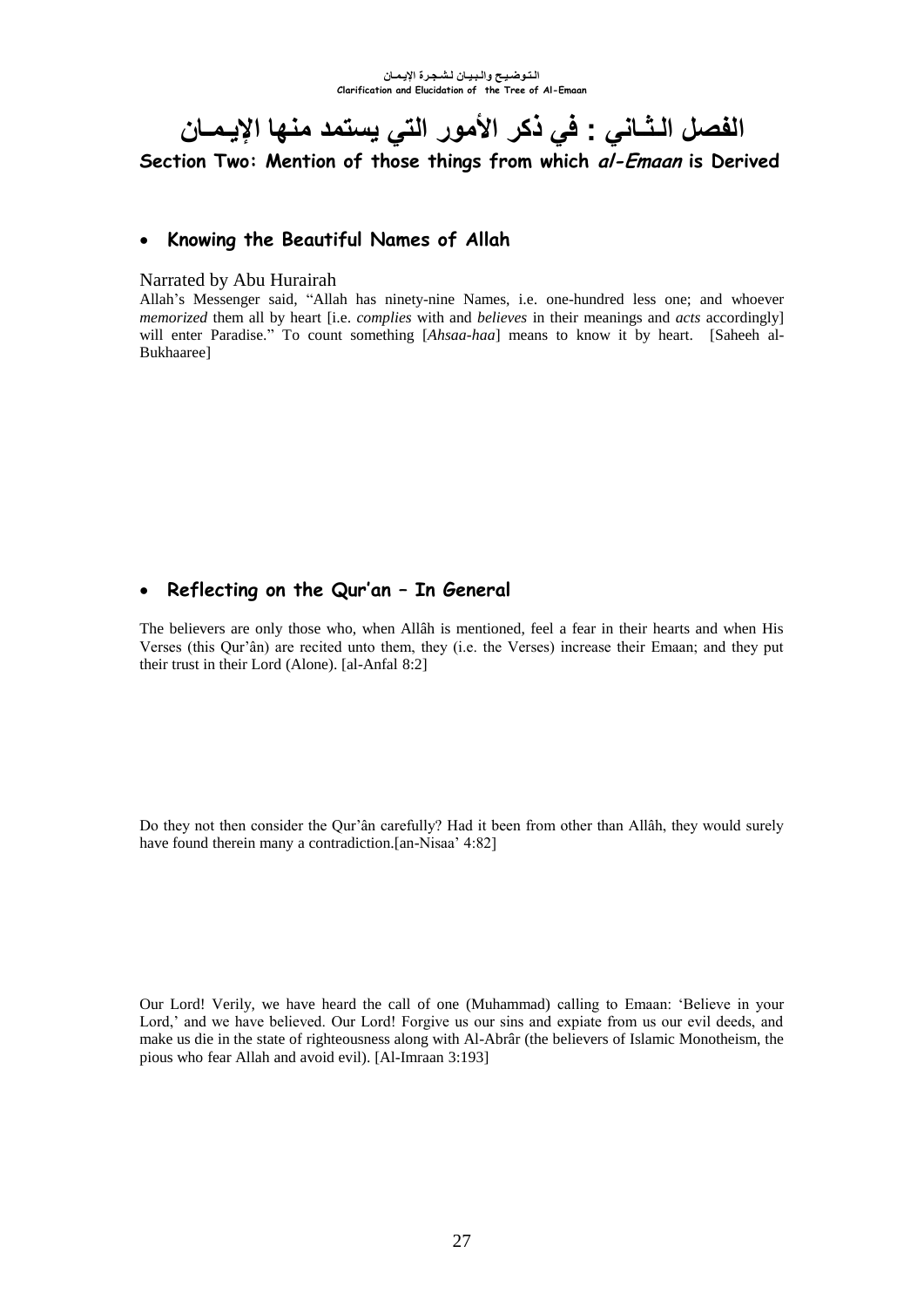#### **Knowing the Ahaadeeth of the Prophet**

It is He Who has sent down to you (Muhammad) the Book (this Qur"ân). In it are Verses that are entirely clear, they are the foundations of the Book [and those are the Verses of *Al-Ahkâm* (commandments, etc.), *Al-Fara"id* (obligatory duties) and *Al-Hudud* (legal laws for the punishment of thieves, adulterers, etc.)]; and others not entirely clear. So as for those in whose hearts there is a deviation (from the truth) they follow that which is not entirely clear thereof, seeking *Al-Fitnah* (polytheism and trials, etc.), and seeking for its hidden meanings, but none knows its hidden meanings save Allâh. And those who are firmly grounded in knowledge say: We believe in it; the whole of it (clear and unclear Verses) are from our Lord. And none receive admonition except men of understanding. [Aali-Imraan 3:7]

But those among them who are well-grounded in knowledge, and the believers, believe in what has been sent down to you (Muhammad) and what was sent down before you; and those who perform As-Salât (Iqâmat-as-Salât), and give Zakât and believe in Allâh and in the Last Day, it is they to whom We shall give a great reward. [Nisaa' 4:162]

Allâh bears witness that *Lâ ilâha illa Huwa* (none has the right to be worshipped but He), and the angels, and those having knowledge (also give this witness); (He is always) maintaining His creation in Justice. *Lâ ilâh illa Huwa* (none has the right to be worshipped but He), the All-Mighty, the All-Wise. [Aali Imraan 3:18]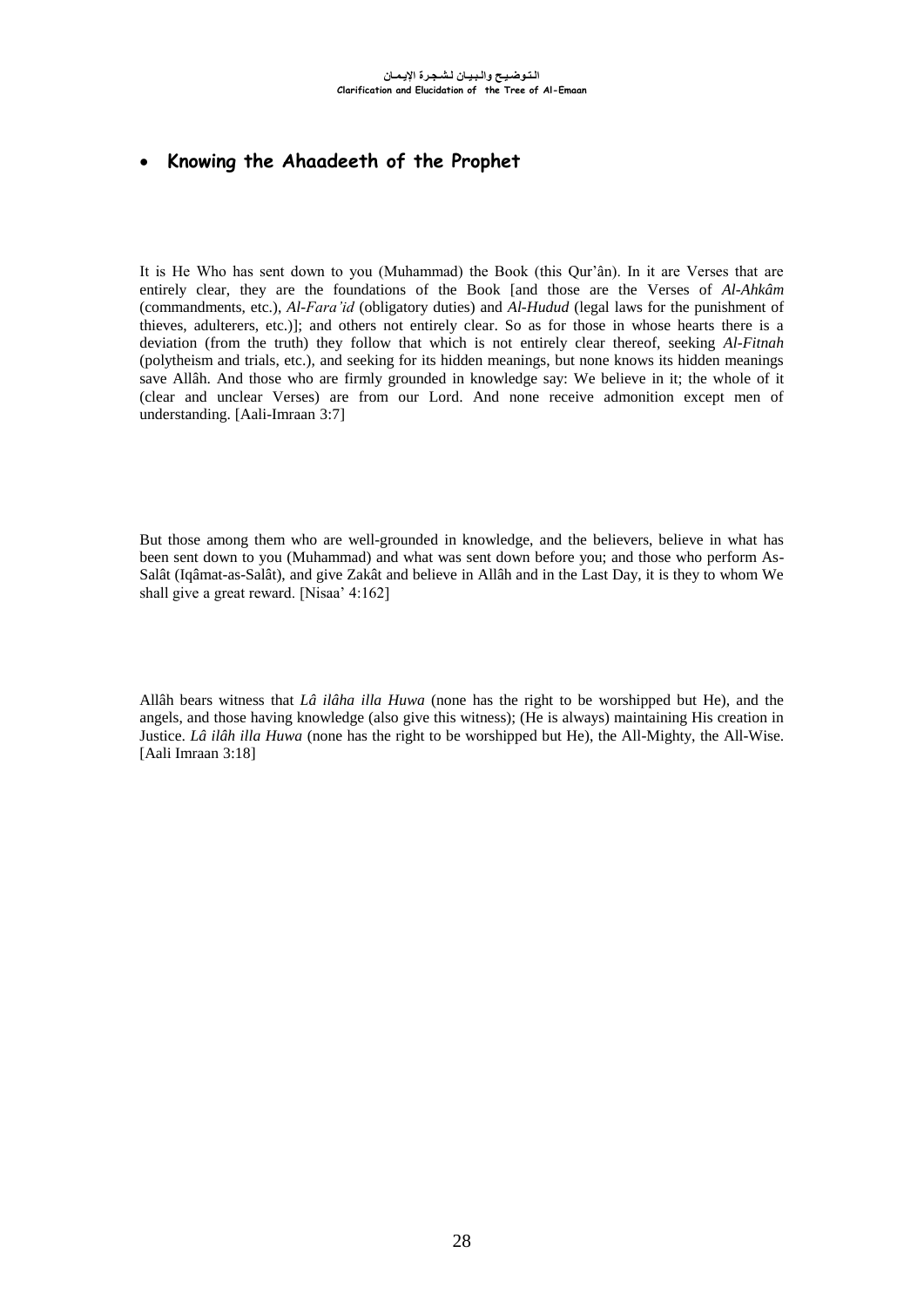And those who have been bestowed with knowledge and *Emaan* will say: Indeed you have stayed according to the Decree of Allâh, until the Day of Resurrection: so this is the Day of Resurrection, but you knew not. [ar-Room 30:56]

(This is) a Book (the Qur"ân) which We have sent down to you, full of blessings, that they may ponder over its Verses, and that men of understanding may remember. [Saad 38:29]

Have they not pondered over the Word (of Allâh, i.e. what is sent down to the Prophet) or has there come to them what had not come to their fathers of old? [al-Mu"minoon 23:68]

Nay, they have belied that the knowledge whereof they could not comprehend and what has not yet been fulfilled (i.e. their punishment). Thus those before them did belie. Then see what was the end of the Zâlimoon (polytheists and wrong-doers, etc.)! [Yunus 10:39]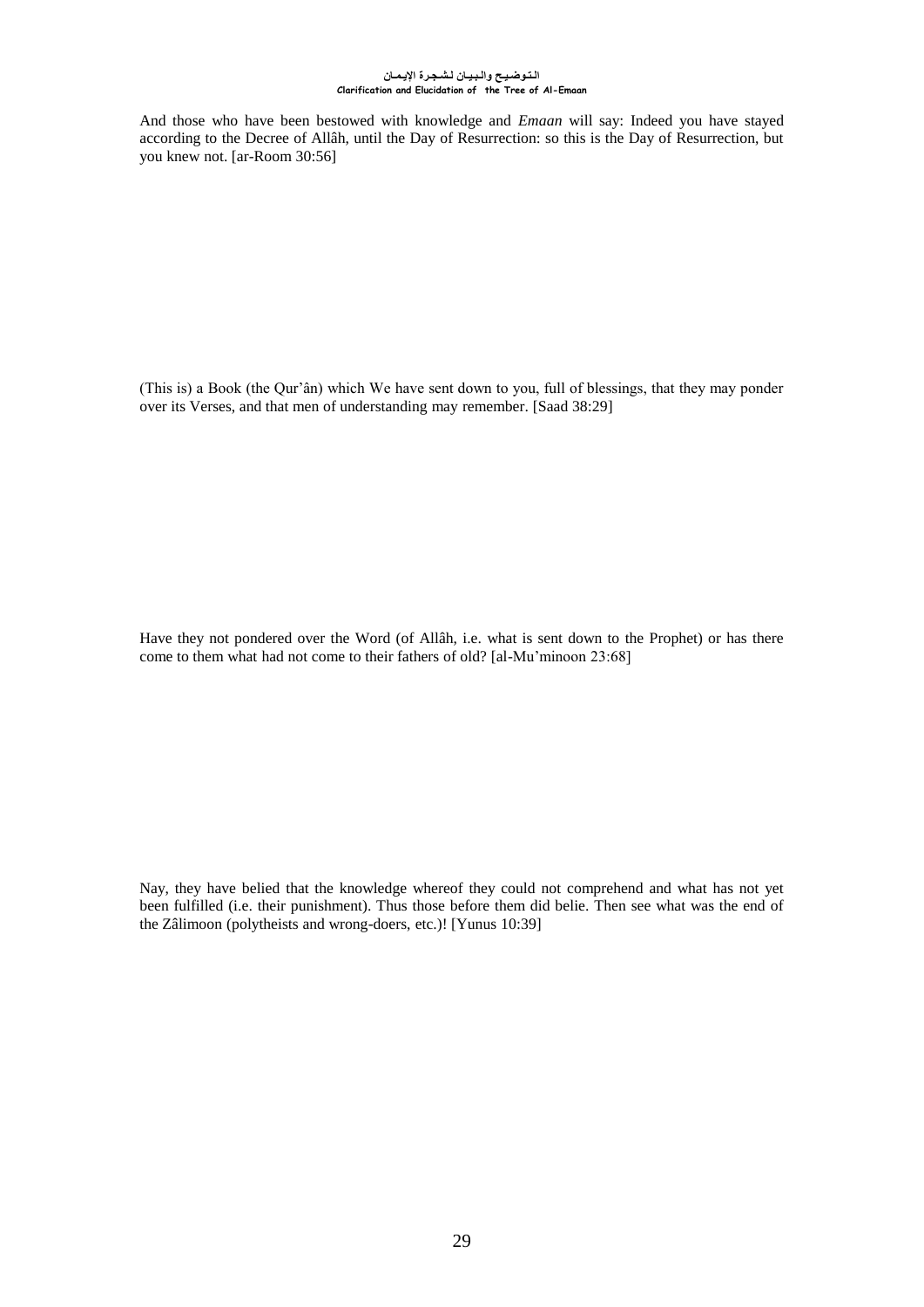#### **Knowing the Prophet**

Or is it that they did not recognize their Messenger (Muhammad) so they deny him? [al-Mu"minoon 23:69]

Say (to them O Muhammad): "I exhort you on one (thing) only: that you stand up for Allâh"s sake in pairs and singly, and reflect (within yourselves the life history of the Prophet) there is no madness in your companion (Muhammad). He is only a warner to you in face of a severe torment. [Saba" 34:46]

*Noon*. By the pen and by what they (the angels) write (in the Records of men). You (O Muhammad) by the Grace of your Lord, are not mad. And verily, for you (O Muhammad) will be an endless reward. And verily, you (O Muhammad) are on an exalted (standard of) character. [al-Qalam 68:1-4]

Indeed in the Messenger of Allâh (Muhammad) you have a good example to follow for him who hopes for (the Meeting with) Allâh and the Last Day, and remembers Allâh much. [Ahzab 33:21]

…And whatsoever the Messenger (Muhammad) gives you, take it; and whatsoever he forbids you, abstain (from it). And fear Allâh; verily Allâh is Severe in punishment. [al-Hashr 59:7]

Our Lord! Verily, we have heard the call of one (Muhammad) calling to *Emaan*: "Believe in your Lord," and we have believed. Our Lord! Forgive us our sins and expiate from us our evil deeds, and make us die in the state of righteousness along with *Al-Abrâr* (the believers of Islamic Monotheism, the pious who fear Allah and avoid evil). [Al-Imraan 3:193]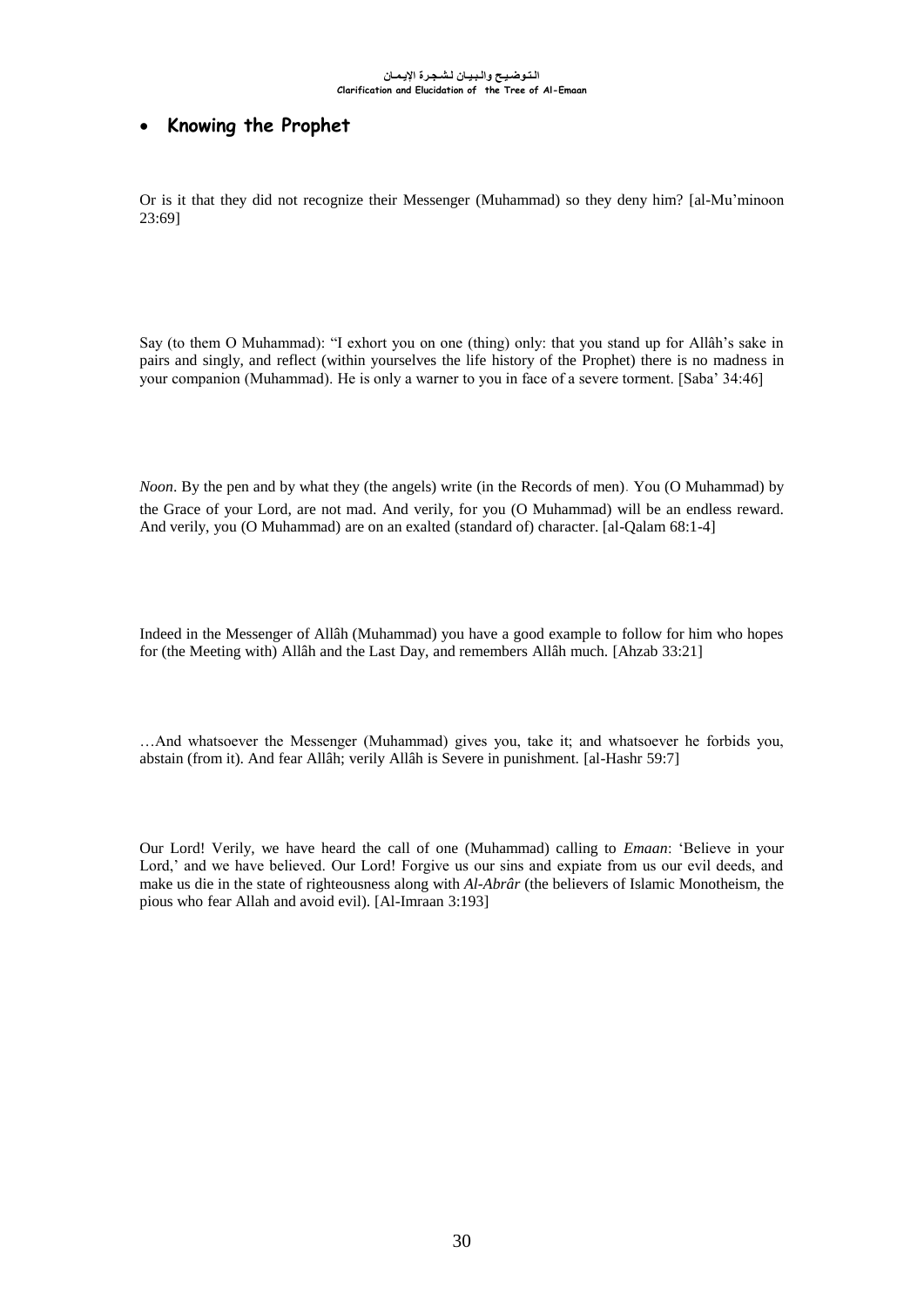#### **Narrated by Abdullah bin Abbas**

Abu Sufyan bin Harb informed me that Heraclius had sent a messenger to him while he had been accompanying a caravan from Quraish. They were merchants doing business in Sham (Syria, Palestine, Lebanon and Jordan), at the time when Allah"s Messenger had a truce with Abu Sufyan and Quraish infidels. So Abu Sufyan and his companions went to Heraclius at Ilya (Jerusalem). Heraclius called them in the court and he had all the senior Roman dignitaries around him. He called for his translator who, translating Heraclius's question said to them, "Who amongst you is closely related to that man who claims to be a Prophet?" Abu Sufyan replied, "I am the nearest relative to him (amongst the group)."

Heraclius said, "Bring him (Abu Sufyan) close to me and make his companions stand behind him." Abu Sufyan added, Heraclius told his translator to tell my companions that he wanted to put some questions to me regarding that man (The Prophet) and that if I told a lie they (my companions) should contradict me." Abu Sufyan added, "By Allah! Had I not been afraid of my companions labeling me a liar, I would not have spoken the truth about the Prophet. The first question he asked me about him was:

*"What is his family status amongst you?"*

I replied, "He belongs to a good (noble) family amongst us."

Heraclius further asked, *"Has anybody amongst you ever claimed the same (i.e. to be a Prophet) before him?"*

I replied, 'No.'

*He said, "Was anybody amongst his ancestors a king?"*

I replied, "No."

*Heraclius asked, "Do the nobles or the poor follow him?"*

I replied, 'It is the poor who follow him.'

*He said, "Are his followers increasing or decreasing (day by day)?"*

I replied, "They are increasing."

*He then asked, "Does anybody amongst those who embrace his religion become displeased and renounce the religion afterwards?"*

I replied, "No."

*Heraclius said, "Have you ever accused him of telling lies before his claim (to be a Prophet)?"* I replied, "No. "

*Heraclius said, "Does he break his promises?"*

I replied, "No. We are at truce with him but we do not know what he will do in it." I could not find opportunity to say anything against him except that.

*Heraclius asked, "Have you ever had a war with him?"*

I replied, "Yes."

*Then he said, "What was the outcome of the battles?"*

I replied, 'Sometimes he was victorious and sometimes we.'

*Heraclius said, "What does he order you to do?"*

I said, "He tells us to worship Allah and Allah alone and not to worship anything along with Him, and to renounce all that our ancestors had said. He orders us to pray, to speak the truth, to be chaste and to keep good relations with our kith and kin."

Heraclius asked the translator to convey to me the following, I asked you about his family and your reply was that he belonged to a very noble family. In fact all the Messengers come from noble families amongst their respective peoples. I questioned you whether anybody else amongst you claimed such a thing, your reply was in the negative. If the answer had been in the affirmative, I would have thought that this man was following the previous man"s statement. Then I asked you whether anyone of his ancestors was a king. Your reply was in the negative, and if it had been in the affirmative, I would have thought that this man wanted to take back his ancestral kingdom.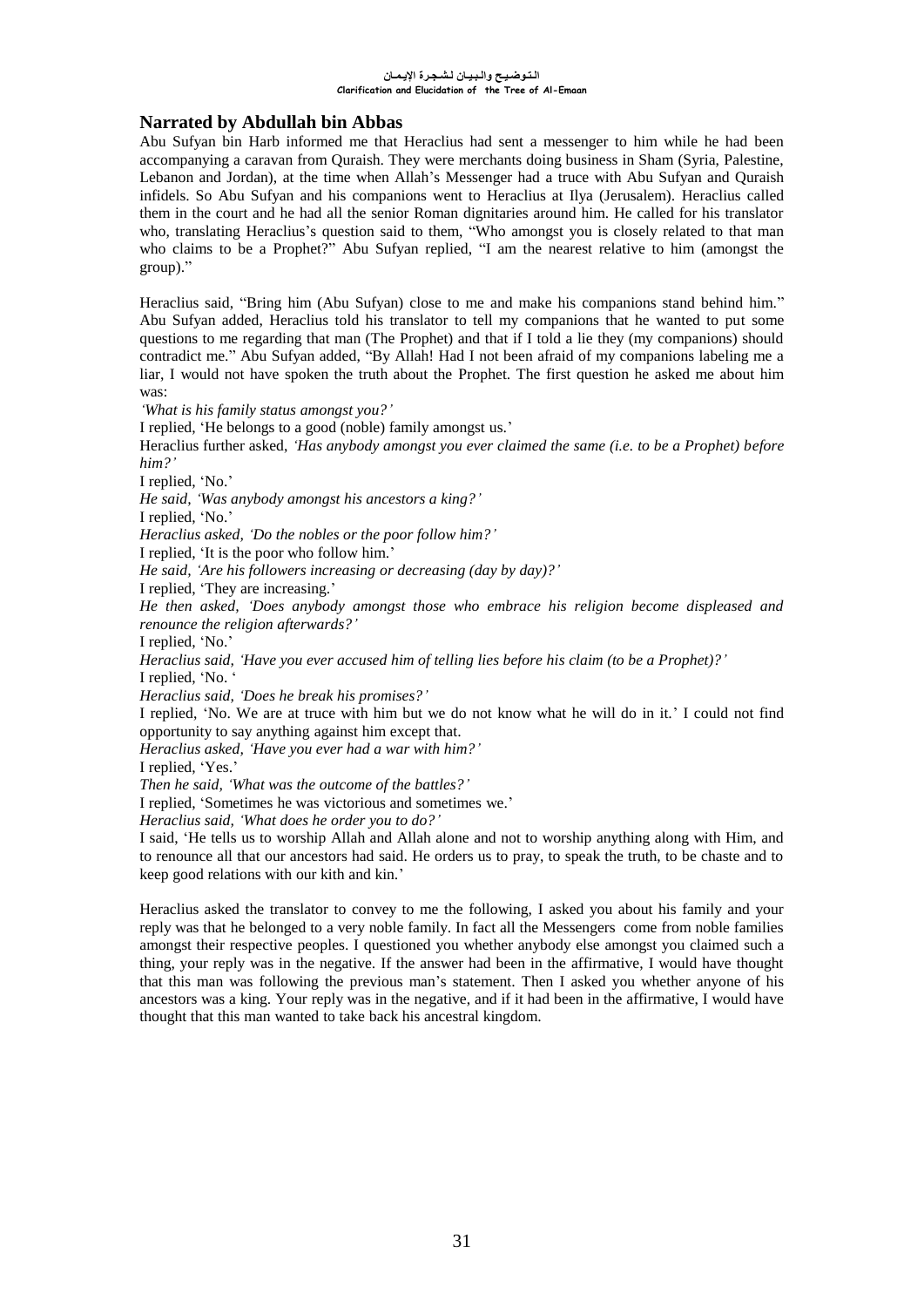I further asked whether he was ever accused of telling lies before he said what he said, and your reply was in the negative. So I wondered how a person who does not tell a lie about others could ever tell a lie about Allah. I, then asked you whether the rich people followed him or the poor. You replied that it was the poor who followed him. And in fact all the Messenger have been followed by this very class of people.

Then I asked you whether his followers were increasing or decreasing. You replied that they were increasing, and in fact this is the way of true *Emaan*, until it is complete in all respects. I further asked you whether there was anybody, who, after embracing his religion, became displeased and discarded his religion. Your reply was in the negative, *and in fact this is (the sign of) true Emaan, when its delight enters the hearts and mixes with them completely*.

I asked you whether he had ever betrayed. You replied in the negative and likewise the Messengers never betray. Then I asked you what he ordered you to do. You replied that he ordered you to worship Allah and Allah alone and not to worship any thing along with Him and forbade you to worship idols and ordered you to pray, to speak the truth and to be chaste.

If what you have said is true, he will very soon occupy this place underneath my feet and I knew it (from the scriptures) that he was going to appear but I did not know that he would be from you, and if I could reach him definitely, I would go immediately to meet him and if I were with him, I would certainly wash his feet."

Heraclius then asked for the letter addressed by Allah"s Messenger which was delivered by Dihya to the Governor of Busra, who forwarded it to Heraclius to read. The contents of the letter were as follows: "In the name of Allah the Beneficent, the Merciful (This letter is) from Muhammad the slave of Allah and His Messenger to Heraclius the ruler of Byzantine. Peace be upon him, who follows the right path. Furthermore I invite you to Islam, and if you become a Muslim you will be safe, and Allah will double your reward, and if you reject this invitation of Islam you will be committing a sin by misguiding your Arisiyin (peasants). (And I recite to you Allah"s Statement:)

"O people of the scripture! Come to a word common to you and us that we worship none but Allah and that we associate nothing in worship with Him, and that none of us shall take others as Lords beside Allah. Then, if they turn away, say: Bear witness that we are Muslims (those who have surrendered to Allah).' (3.64).

[al-Bukhaaree, Muslim]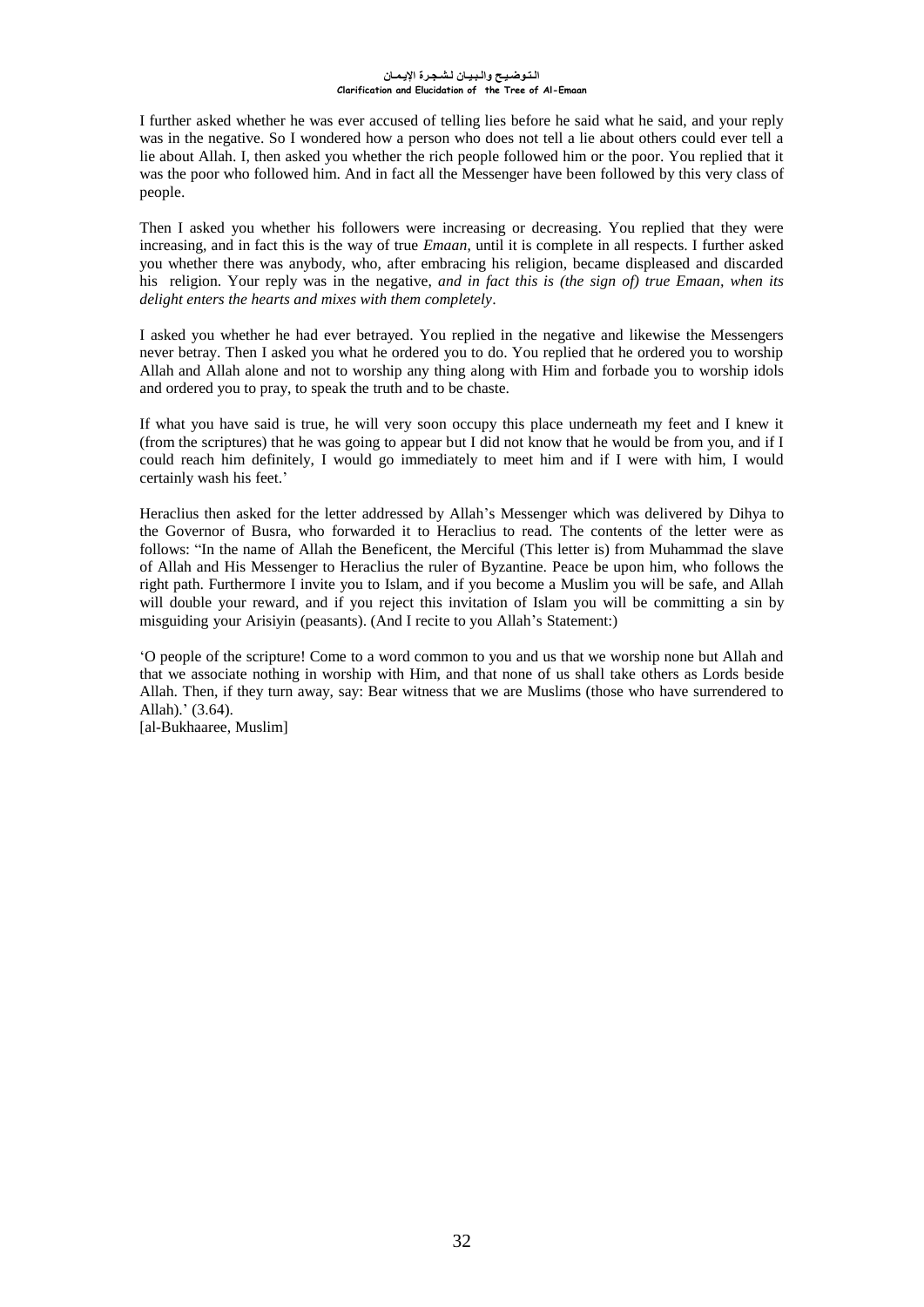**Reflection Upon the Universe [i.e. the greatness of all that Allah has created]**

 **Reflection Upon the abundance of the General and Special Bounties & Favors of Allah**

O you who believe (in the Tawheed of Allâh)! Eat of the lawful things that We have provided you with, and *be grateful* to Allâh, if it is indeed He Whom you worship. [Baqarah 2:172]

**Increasing the Remembrance of Allah at all Times**

**Knowing the Beautiful Aspects of the Deen**

…But Allâh has endeared *al-Emaan* to you and has beautified it in your hearts, and has made disbelief, wickedness and disobedience (to Allâh and His Messenger) hateful to you. Such are they who are the rightly guided. [al-Hujurat 49:7]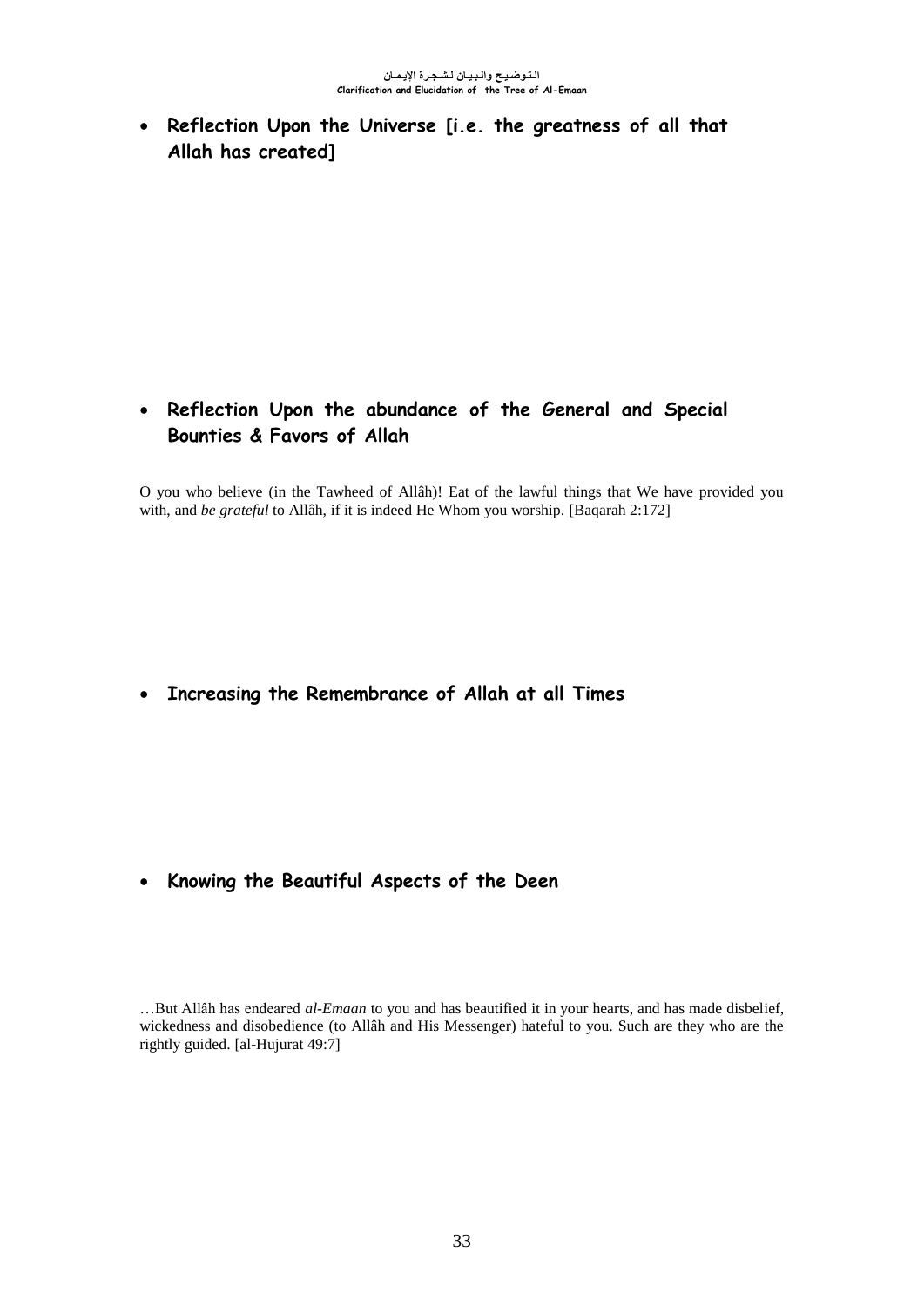Narrated Ammaar ibn Yaasir

That the Messenger of Allah [in a lengthy narration] said: …*O Allah! Adorn us with adornment of Emaan, and make us of those who are guides, rightly guided.* [Hadeeth Saheeh, reported by Ahmad and an-Nasaa"ee; al-Haakim declared it to be Saheeh, and adh-Dhababee agreed with him.]

**Striving to Achieve or Realize the Station of al-Ihsaan…**

 **Al-Ihsaan (Being Good, Kind, etc.) to the Creatures, through Speech & Action…**

Narrated by Anas

The Prophet said, "None of you will have Emaan till he loves for his (Muslim) brother what he loves for himself." [Saheeh al-Bukhaaree]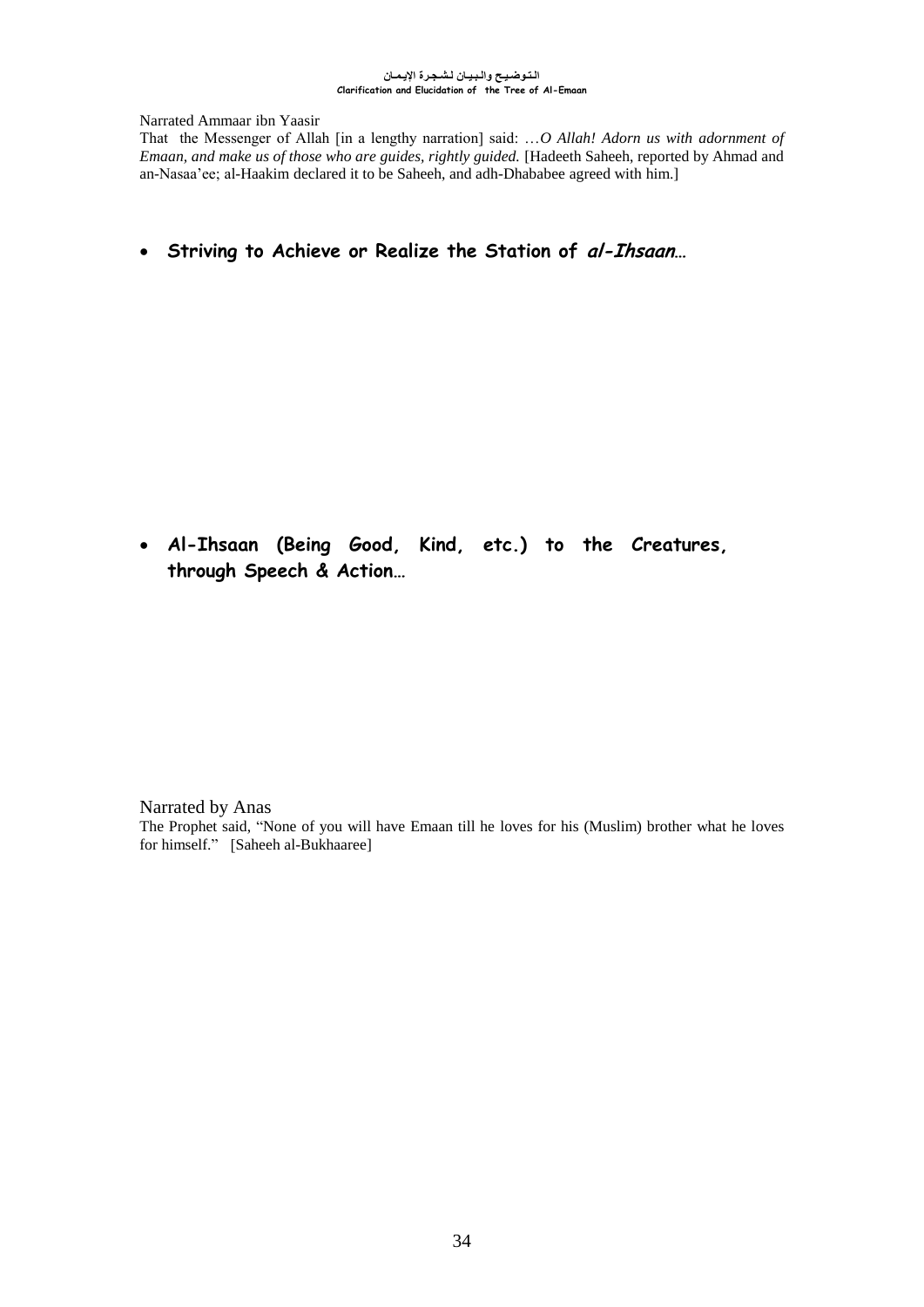#### **The Saying of Allah, the Most High: Successful indeed are al-Mu'minoon (Believers)…**

*Those who offer their Salat with solemnity and full submissiveness. And those who turn away from al-Laghwu (dirty, false, evil vain talk, falshehood) And those who pay the Zakat. And those who guard their chastity (i.e. private parts, from illegal sexual acts) Except from their wives or (the captives and slaves) that their right hands possess, for then, they are free from blame; But whoever seeks beyond that, then those are the transgressors; Those who are faithfully true to their Amanât (honesty, moral responsibility and trusts etc.) and to their covenants; And those who strictly guard their (five compulsory congregational) Salawât (prayers) (at their fixed stated hours) These are indeed the inheritors.*

*Who shall inherit the Firdaus (Paradise). They shall dwell therein forever*.[Mu"minoon:1-11]

…**And Allâh would never make your Emaan (prayers) to be lost** (i.e. your prayers offered towards Jerusalem). Truly, Allâh is full of Kindness, the Most Merciful towards mankind. [al-Baqarah 2:143]

…and perform *As-Salât*. Verily, *As-Salât* (the prayer) prevents from *Al-Fahshâ"* (i.e. great sins of every kind, unlawful sexual intercourse, etc.) and *Al-Munkar* (i.e. disbelief, polytheism, and every kind of evil wicked deed) *and the remembering (praising, etc.) of Allâh is greater indeed*. And Allâh knows what you do. [al-Ankaboot 29:45]

Narrated Abu Maalik al-"Ash"aree

The Messenger of Allah said: Cleanliness is half of Emaan and Al-hamdu li-llah (Praise be to Allah) fills the scale, and Subhan Allah (Glory be to Allah) and Al-hamdu li-llah (Praise be to Allah) fill up what is between the heavens and the earth, and prayer is a light, *as-Sadaqah* **(charity)** *is a Burhaan*  **(proof)** *[of one's Emaan].* And *as-Sabr* (patience) is a brightness and the Qur"an is a proof on your behalf or against you. All men go out early in the morning and sell themselves, thereby setting themselves free or destroying themselves. [Saheeh Muslim]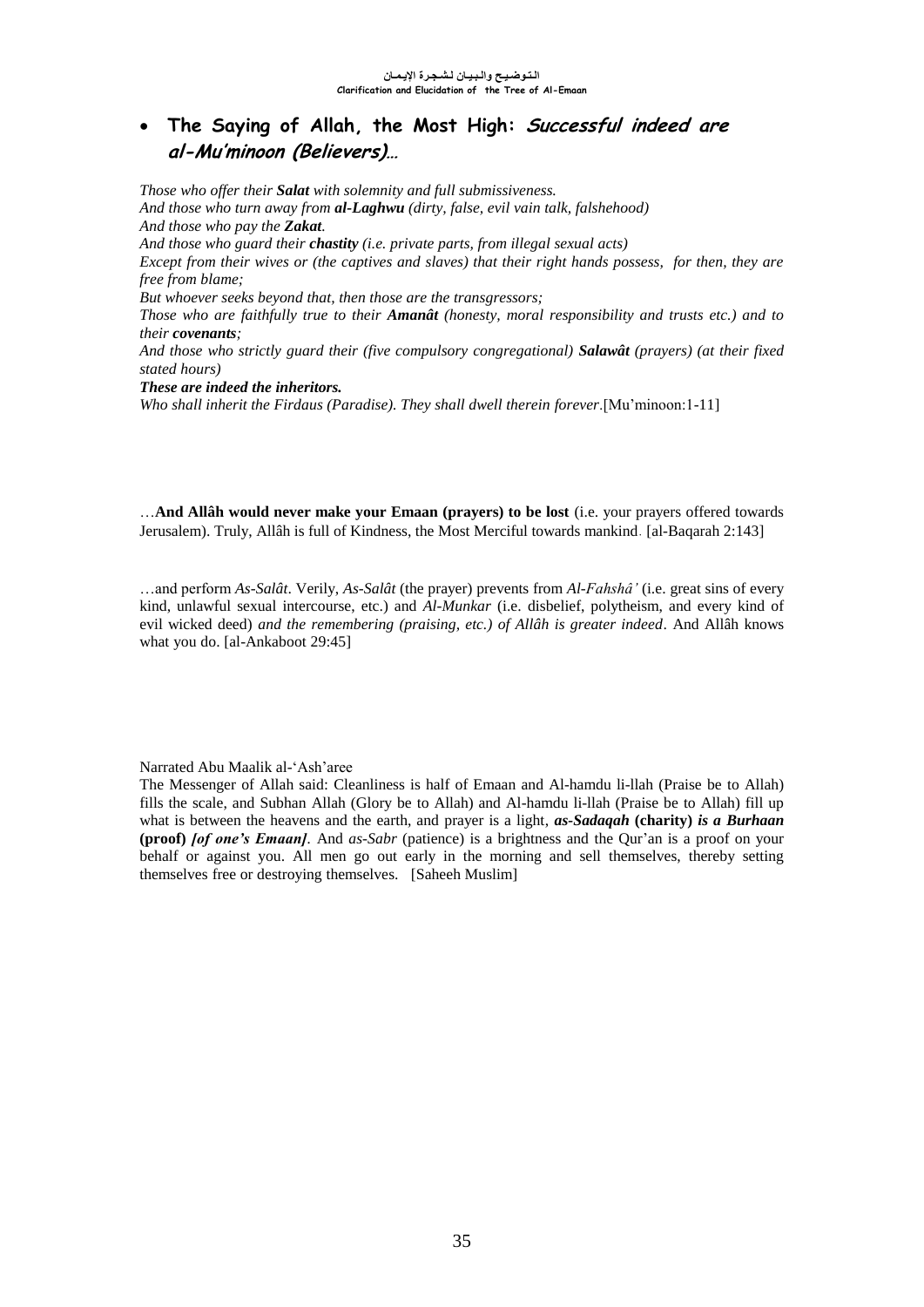#### Narrated by Anas The Messenger of Allah said: *The one who does not fulfill trusts (Amaanah) has no Emaan.*

*And the one who does not fulfill covenants ("Ahd) has no Deen.* 

[Hadeeth Saheeh, Reported by Ahmad, 3/135; Ibn Hibban no. 47; Sharh as-Sunnah 1/75; from the Hadeth of Anas, Marfoo"an, with a Hasan Chain of narrators; and Shaykh al-Albaanee declared it Saheeh with the addition: "*and whoever does not fulfill covernents (Ahd) has no deen*." see: Takhreej *Emaan* of Ibn Abi Shaibah, no. 7]

#### **Ad-Da'wah (Invitation) to Allah and to His Deen (al-Islam)**

Verily! He has no power over those who believe and put their trust only in their Lord (Allâh). [an-Nahl 16:99]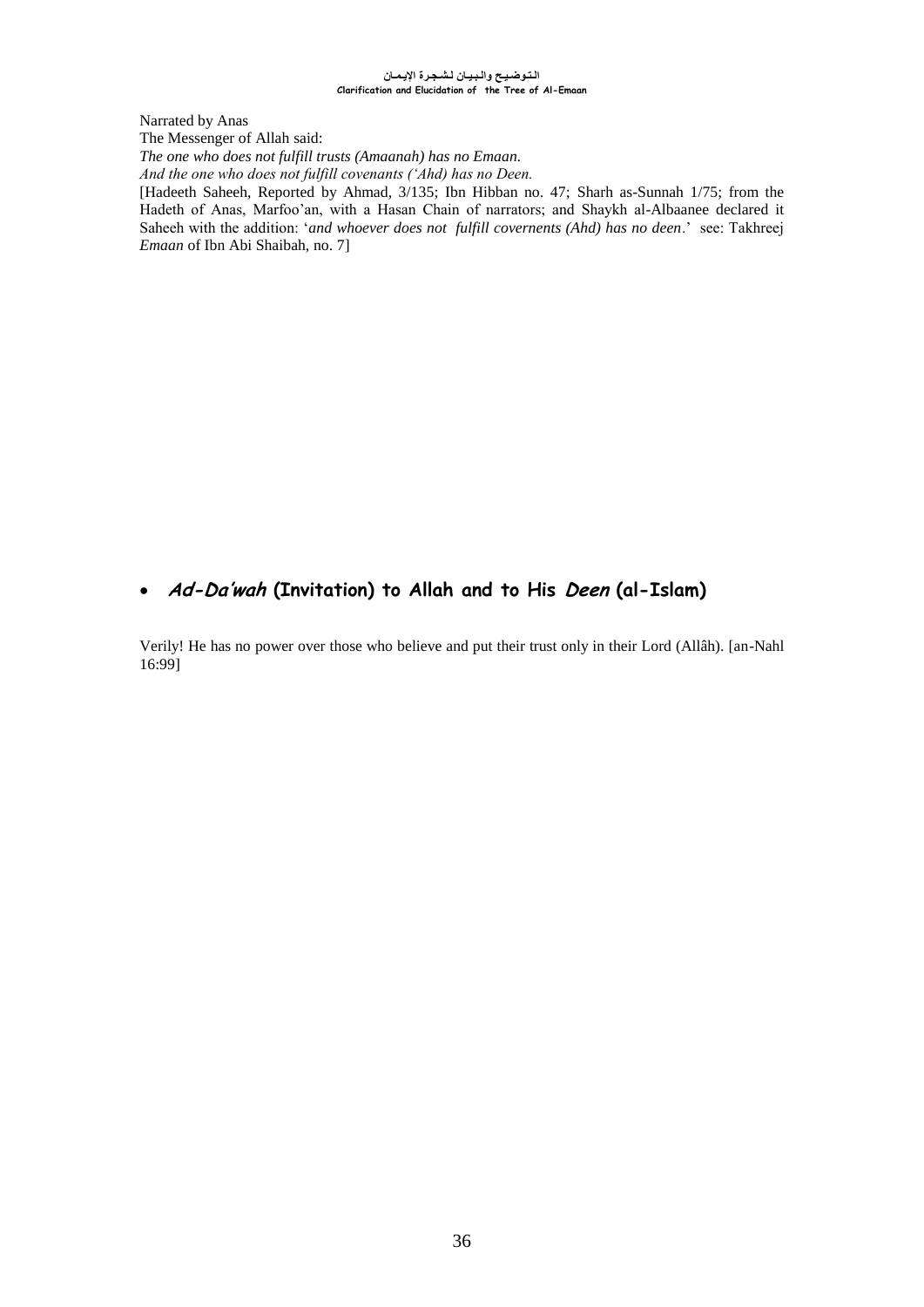# **To Prepare Oneself To Resist Everything which Nullifies Emaan**

And the likeness of those who spend their wealth seeking Allâh"s Pleasure while they in their ownselves are sure and certain that Allâh will reward them (for their spending in His Cause), is *the likeness of a garden on a height*; heavy rain falls on it and it doubles its yield of harvest. And if it does not receive heavy rain, light rain suffices it. And Allâh is All-Seer (knows well) of what you do. [al-Baqarah 2:265]

Would any of you wish to have a garden with date-palms and vines, with rivers flowing underneath, and all kinds of fruits for him therein, while he is striken with old age, and his children are weak (not able to look after themselves), then it is struck with a fiery whirlwind, so that it is burnt? Thus does Allâh make clear His Ayât (proofs, evidences, verses) to you that you may give thought. [al-Baqarah 2:266]

Verily, those who are Al-Muttaqoon (the pious), when an evil thought comes to them from Shaitân (Satan), they remember (Allâh), and (indeed) they then see (aright). But (as for) their brothers (the devils), they plunge them deeper into error, and they never stop short. [al-A"raaf 7: 201-202]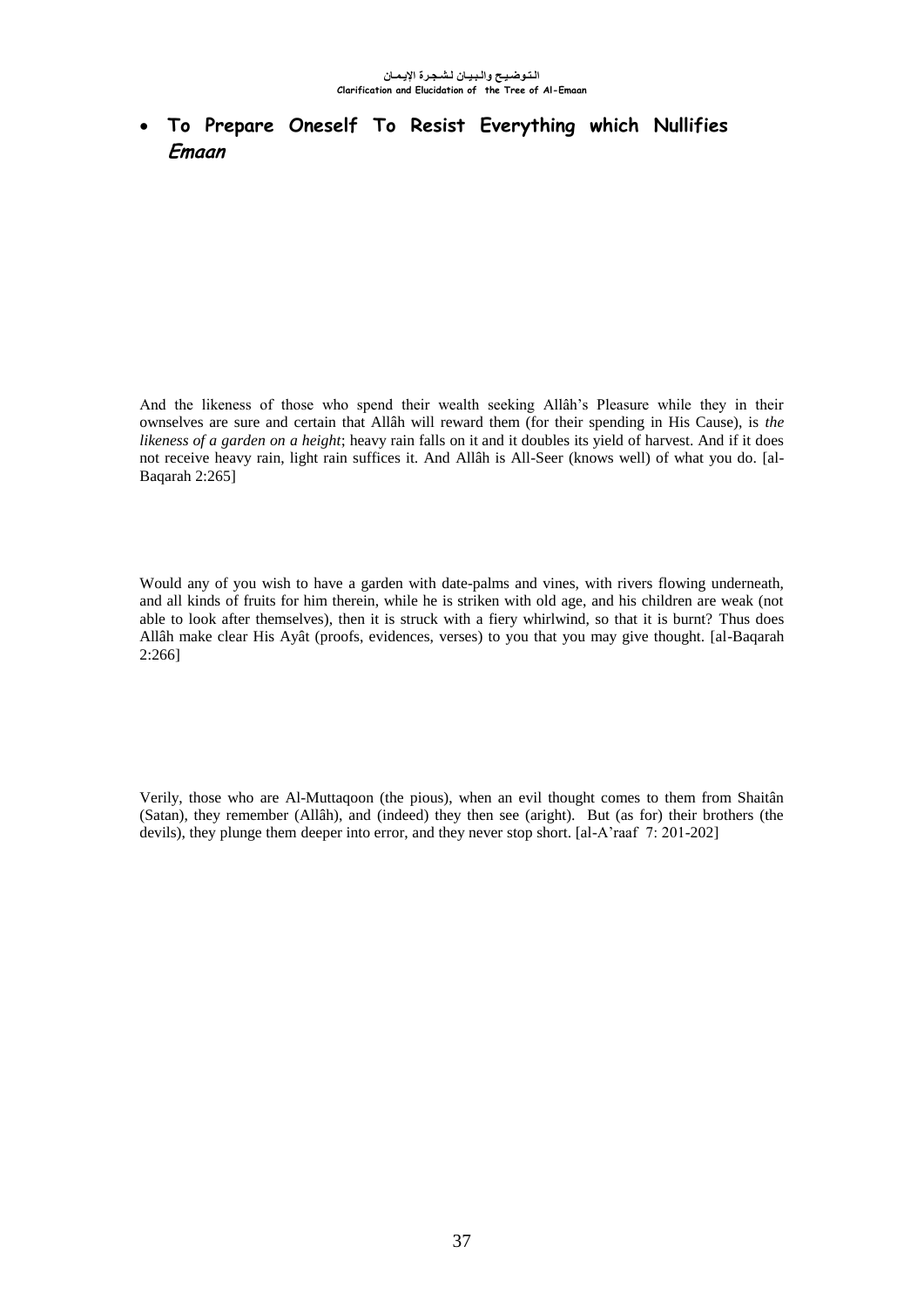# **الفصل الثالث**

**في فوائـد اإليـمـان وثمراته** 

# **Section Three:** *The Benefits of al-Emaan and its Fruits*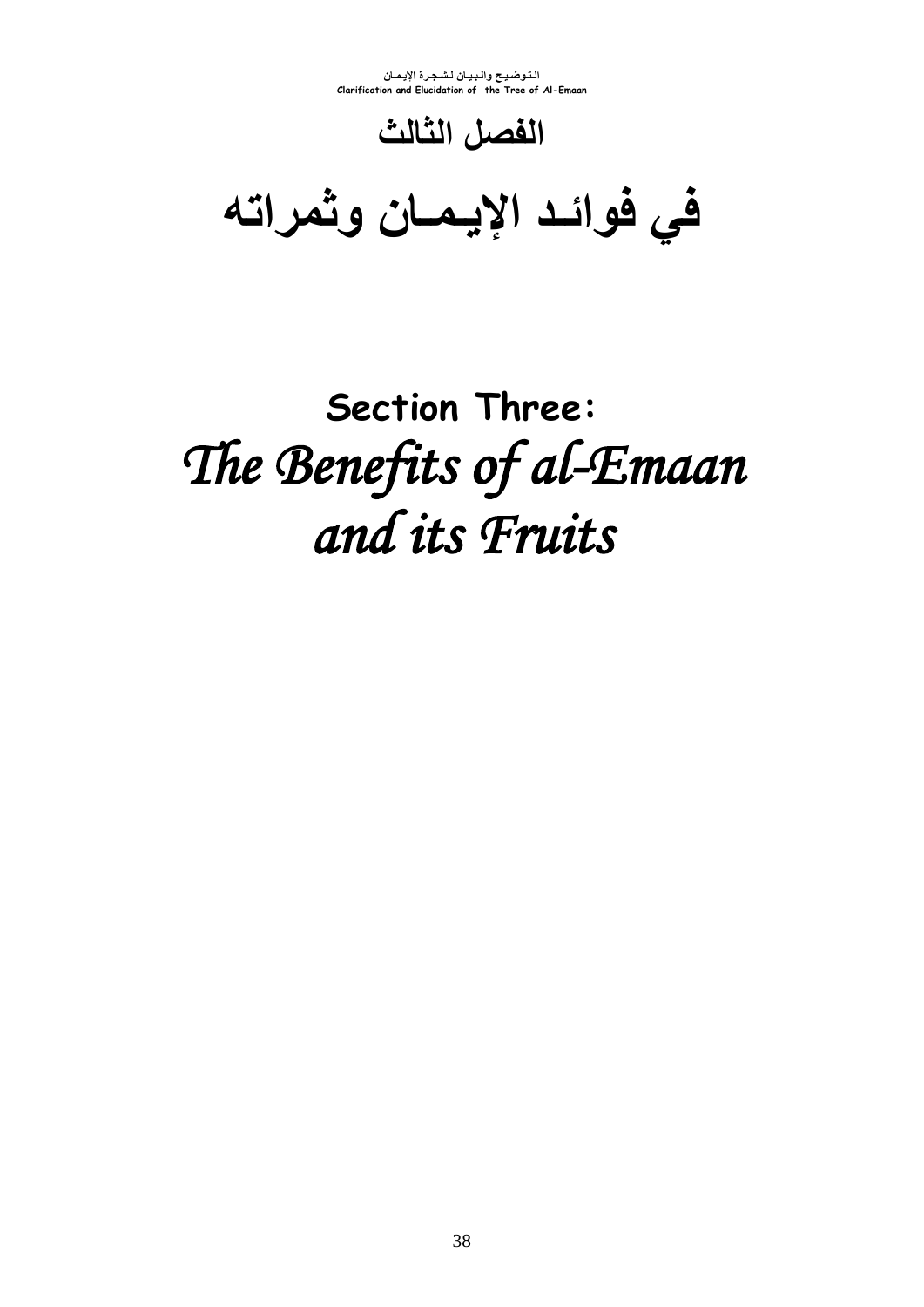# **الفصل الثالث : في فوائـد اإليـمـان وثمراته**

**Section Three: The Benefits of al-Emaan and its Fruits**

# **The Joy and Satisfaction of being under the Wilaayah (Guardianship) of Allah**

No doubt! Verily, the *Auliyaa* (Allies) of Allah [those who have *Emaan* and *Taqwa*] – no fear shall come upon them nor shall they grieve. Those who believe (in *Tawheed*) and fear Allah much (by abstaining from evil deeds and sins, and doing righteous deeds). [Yunus 10:62-63]

Allâh is the *Wali* (Protector or Guardian) of those who believe. He brings them out from darkness into light. But as for those who disbelieve, their *Auliyâ* (supporters and helpers) are *Tâghoot* (false deities and false leaders, etc.), they bring them out from light into darkness. Those are the dwellers of the Fire, and they will abide therein forever. [al-Baqarah 2:257]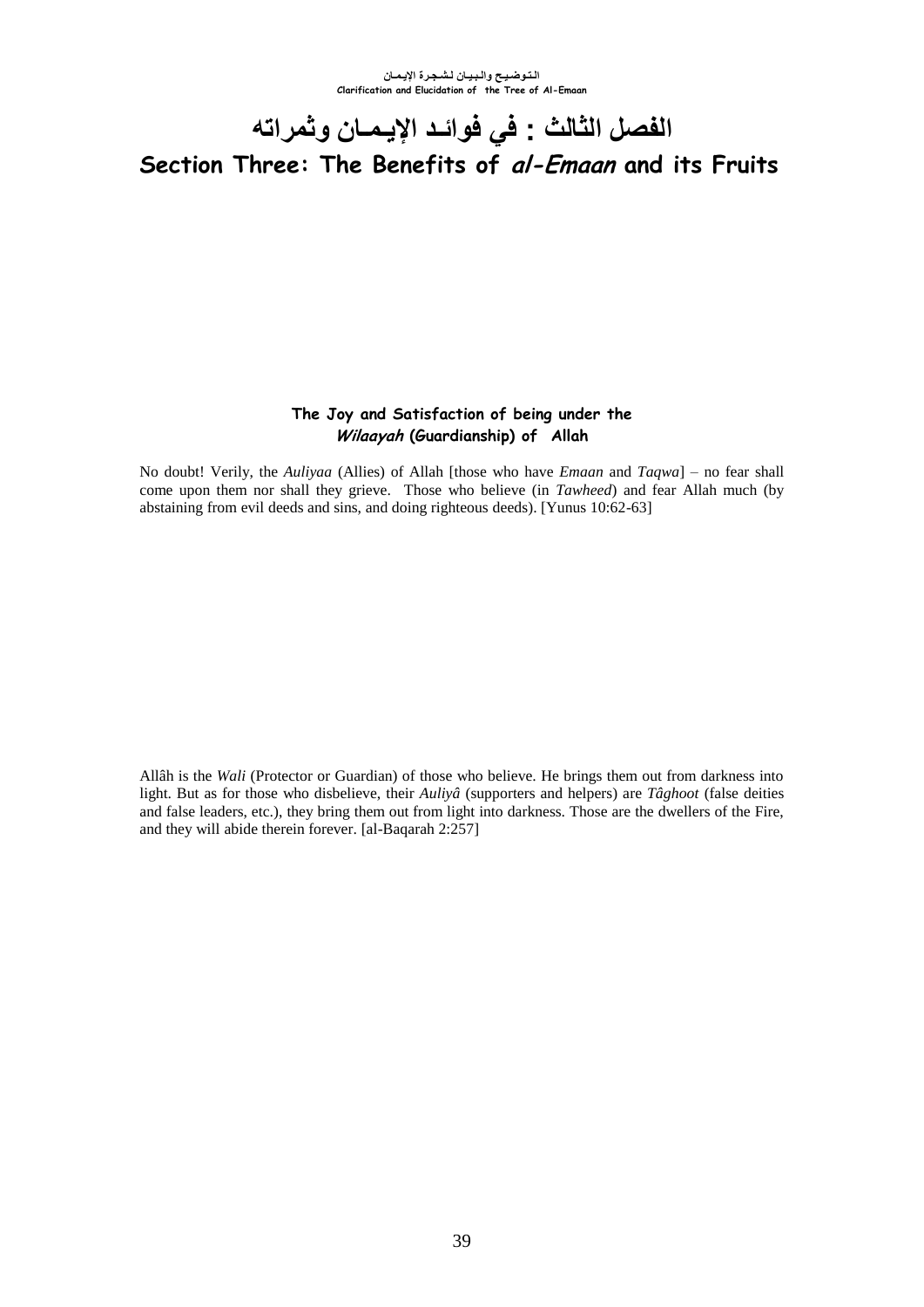# **Winning the Pleasure of Allah and Home of Honor (i.e. Paradise)**

The believers, men and women, are Auliyâ" (helpers, supporters, friends, protectors) of one another; they enjoin (on the people) Al-Ma"roof (i.e. Islâmic Monotheism and all that Islâm orders one to do), and forbid (people) from AlMunkar (i.e. polytheism and disbelief of all kinds, and all that Islâm has forbidden); they perform As-Salât (Iqâmat-as-Salât), and give the Zakât, and obey Allâh and His Messenger. Allâh will have His Mercy on them. Surely Allâh is All-Mighty, All-Wise..72 Allâh has promised to the believers men and women, Gardens under which rivers flow to dwell therein forever, and beautiful mansions in Gardens of "Adn (Eden Paradise). But the greatest bliss is the Good Pleasure of Allâh. That is the supreme success.

[at-Taubah 9:71-72]

**al-Emaan al-Kaamil (Perfect Emaan) Prevents One from Entering the Fire**

# **That Allah Defends the Mu'mineen (True Believers)**

*Truly, Allâh defends those who believe*. Verily Allâh likes not any treacherous ingrate to Allâh (those who disobey Allâh but obey Shaitân (Satan). [al-Hajj 22:38]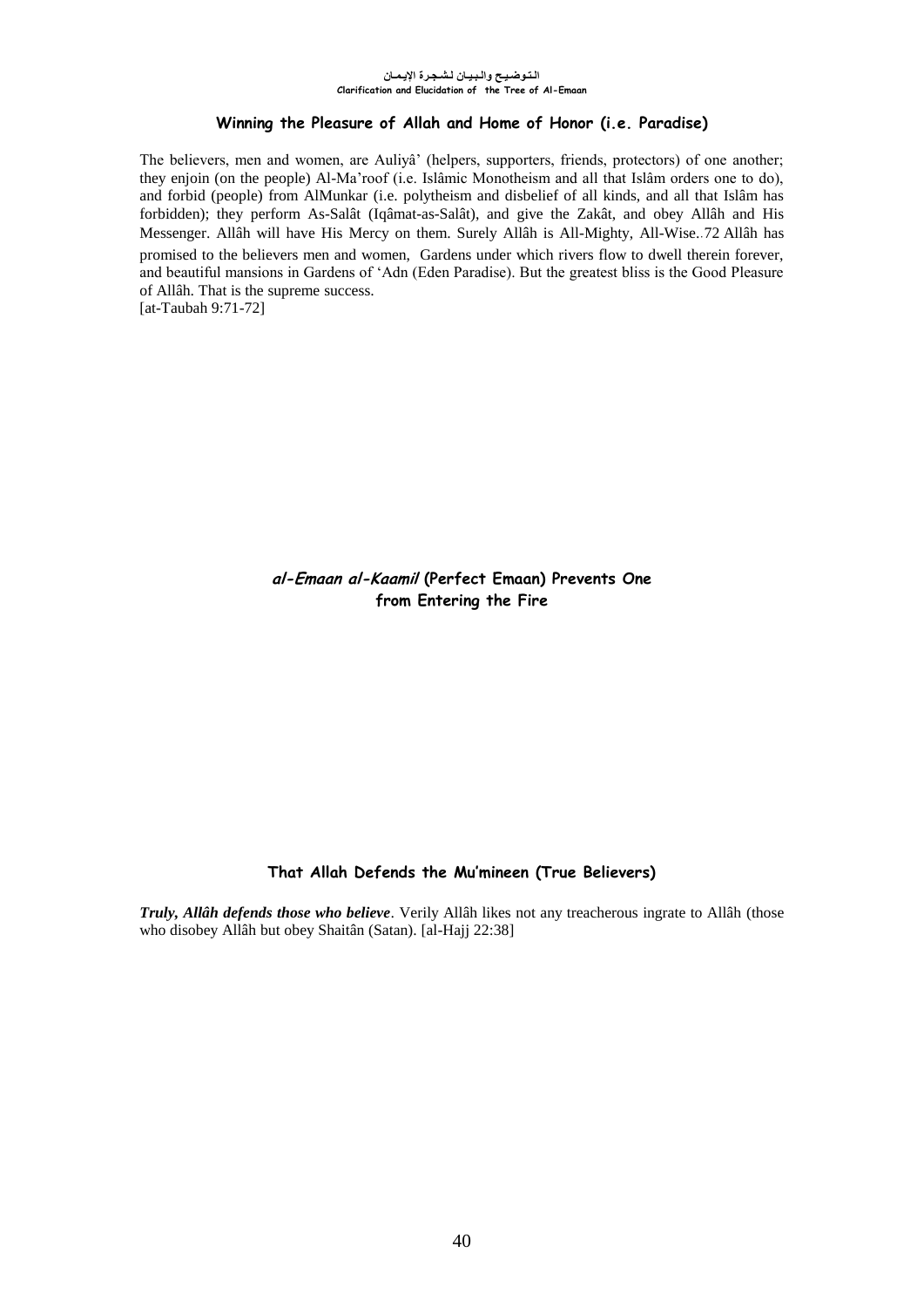And (remember) *Dhun Noon* (Jonah), when he went off in anger, and imagined that We shall not punish him (i.e. the calamites which had befallen him)! *But he cried through the darkness (saying): Lâ ilâha illa Anta (none has the right to be worshipped but You (O, Allâh), Glorified (and Exalted) be You (above all that (evil) they associate with You)! Truly, I have been of the wrongdoers. So, We answered his call, and delivered him from the distress. And thus We do deliver al-Mu"mineen (who believe in the Tawheed of Allâh, abstain from evil and work righteousness).* [al-Anbiya" 21:87-88]

## Narrated by Sa"d

The Messenger of Allah said: *No one who has been afflicted with a calamity has supplicated with the supplication of my brother Yoonus, except that Allah has removed from him his affliction: "Laa ilaaha illa Anta, subhaanaka Innee kuntu min az-Zaalimeen"* ["There is nothing worthy of worship besides You – You Are Free of Imperfection. Indeed! I was one of the wrongdoers.']

[Hadeeth Saheeh, reported by Ahmad, 1/170; at-Tirmidhee, no. 3505 [2289]; an-Nasaa'ee in Amal al-Yawm wa-l-Lailah, no. 606; al-Haakim 1/505, he declared it to be *Saheeh*, and adh-Dhahabee agreed with him; and al-Haafidh Ibn Hajar declared it to be *Hasan* in *Amaalee al-Adhkaar…*]

…And *whosoever fears Allâh* and *keeps his duty to Him*, He will make a way for him to get out (from every difficulty). [at-Talaaq 65:2]

…And *whosoever fears Allâh* and *keeps his duty to Him*, He will make his matter easy for him. [at-Talaaq 65:4]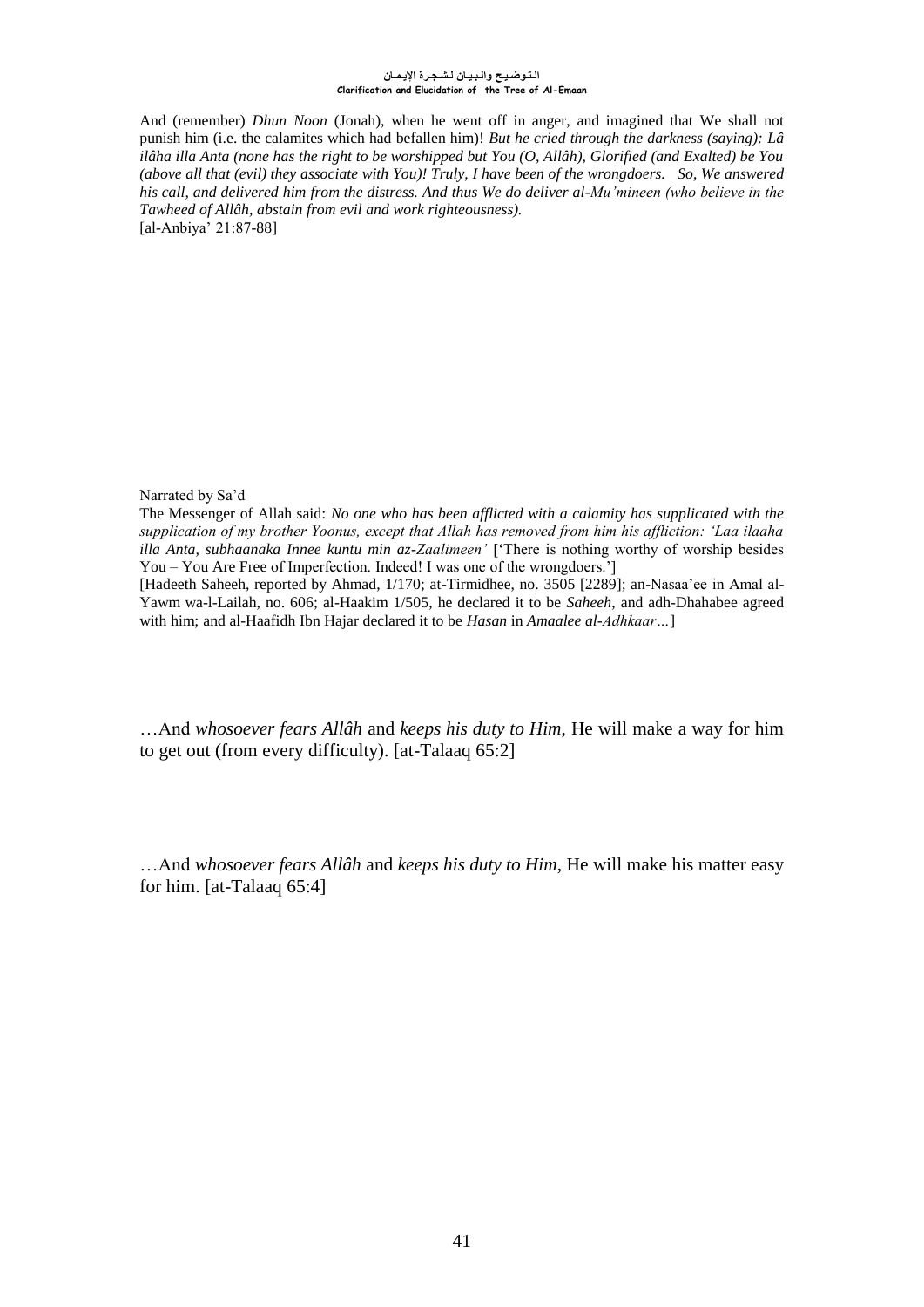# **Emaan and Good Deeds - which is its Branch - Produce the Good Life in this World and in the Place of Permanence (i.e. Paradise)**

Whoever works righteousness whether male or female while he (or she) is a true *Mu"min* - verily, to him We will give a good life (in this world with respect, contentment and lawful provision), and We shall pay them certainly a reward in proportion to the best of what they used to do (i.e. Paradise in the Hereafter). [an-Nahl 16:97]

# **A Person's Deeds and Words will only be considered Correct and Complete in accordance with the Emaan and Ikhlaas that is in the Heart**

So whoever does righteous good deeds while he is a *Mu'min*, his efforts will not be rejected. Verily We record it for him (in his Book of deeds). [al-Anbiya 21:94]

And whoever desires the Hereafter and strives for it, with the necessary effort due for it (i.e. do righteous deeds of obedience to Allâh) while he is a *Mu'min* then such are the ones whose striving shall be appreciated, [thanked and rewarded (by Allâh)]. [al-Israa' 17:19]

And We shall turn to whatever deeds they (disbelievers, sinners, etc.) did, and We shall make such deeds as scattered floating particles of dust. [al-Furqaan 25:23]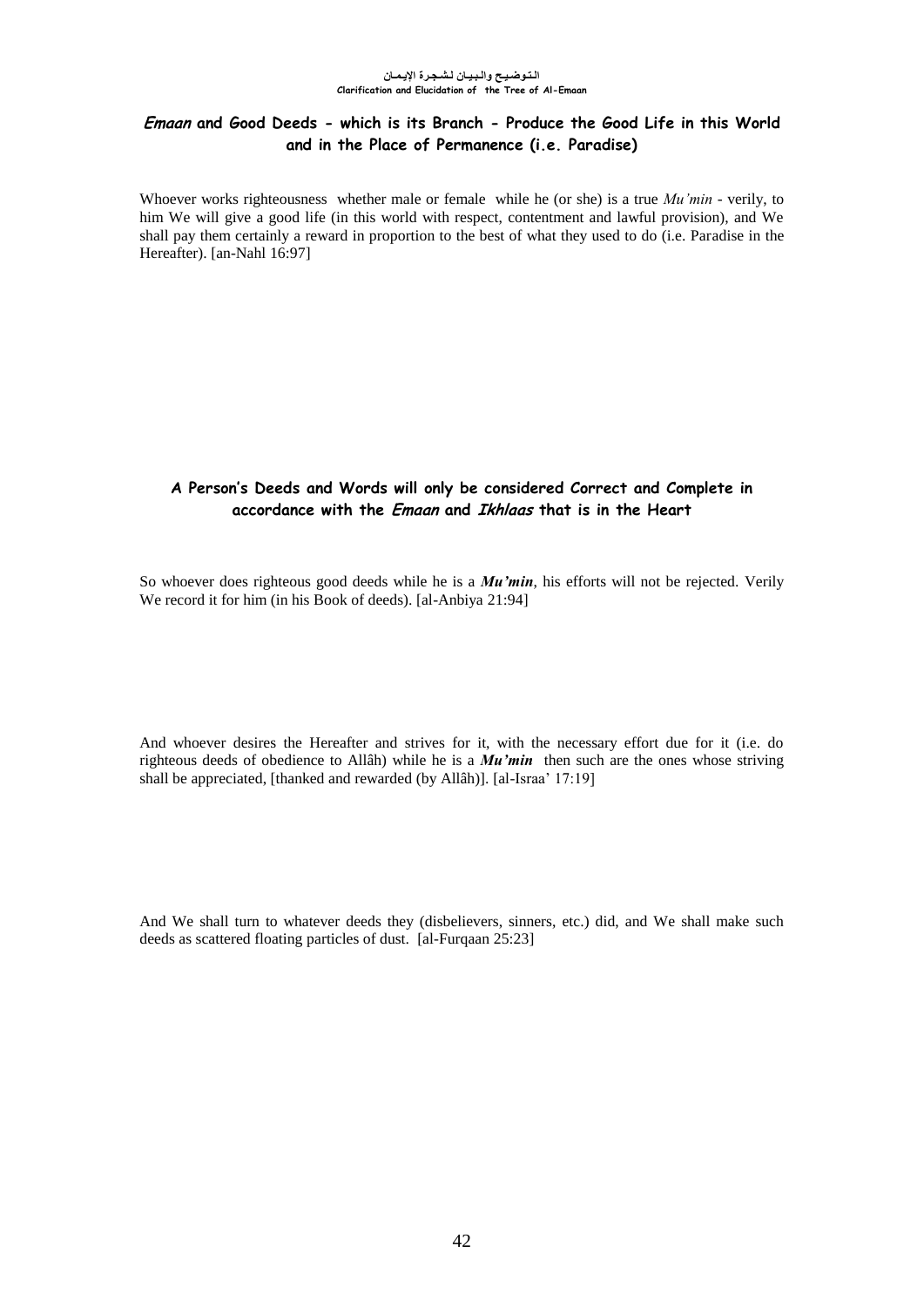Say (O Muhammad): "Shall We tell you the greatest losers in respect of (their) deeds? Those whose efforts have been wasted in this life while they thought that they were acquiring good by their deeds. .They are those who deny the Ayât (proofs, evidences, verses) of their Lord and the Meeting with Him (in the Hereafter). So their works are in vain, and on the Day of Resurrection, We shall assign no weight for them. [al-Kahf 18:103-105]

And indeed it has been revealed to you (O Muhammad) as it was to those (Allâh"s Messengers) before you: If you join others in worship with Allâh, (then) surely (all) your deeds will be in vain, and you will certainly be among the losers. [az-Zumar 39:65]

This is the Guidance of Allâh with which He guides whomsoever He wills of His slaves. But if they had joined in worship others with Allâh, all that they used to do would have been of no benefit to them. [al-An"aam 6:88]

# **Allah Guides the One who has Emaan to as-Siraat al-Mustaqeem**

Verily, those who believe (in the Tawheed of Allâh along with the articles of *Emaan*), and do deeds of righteousness, their Lord will guide them through their *Emaan*; under them will flow rivers in the Gardens of delight (Paradise). [Yunus 10:9]

No calamity befalls, but by the Leave (i.e. decision and Qadar) of Allâh, and whosoever believes in Allâh, *He guides his heart* [to the true *Emaan* with certainty, i.e. what has befallen him was already written for him by Allâh from the Qadar (Divine Pre-Decree)]. And Allâh is the All-Knower of everything. [at-Taghaabun 64:11]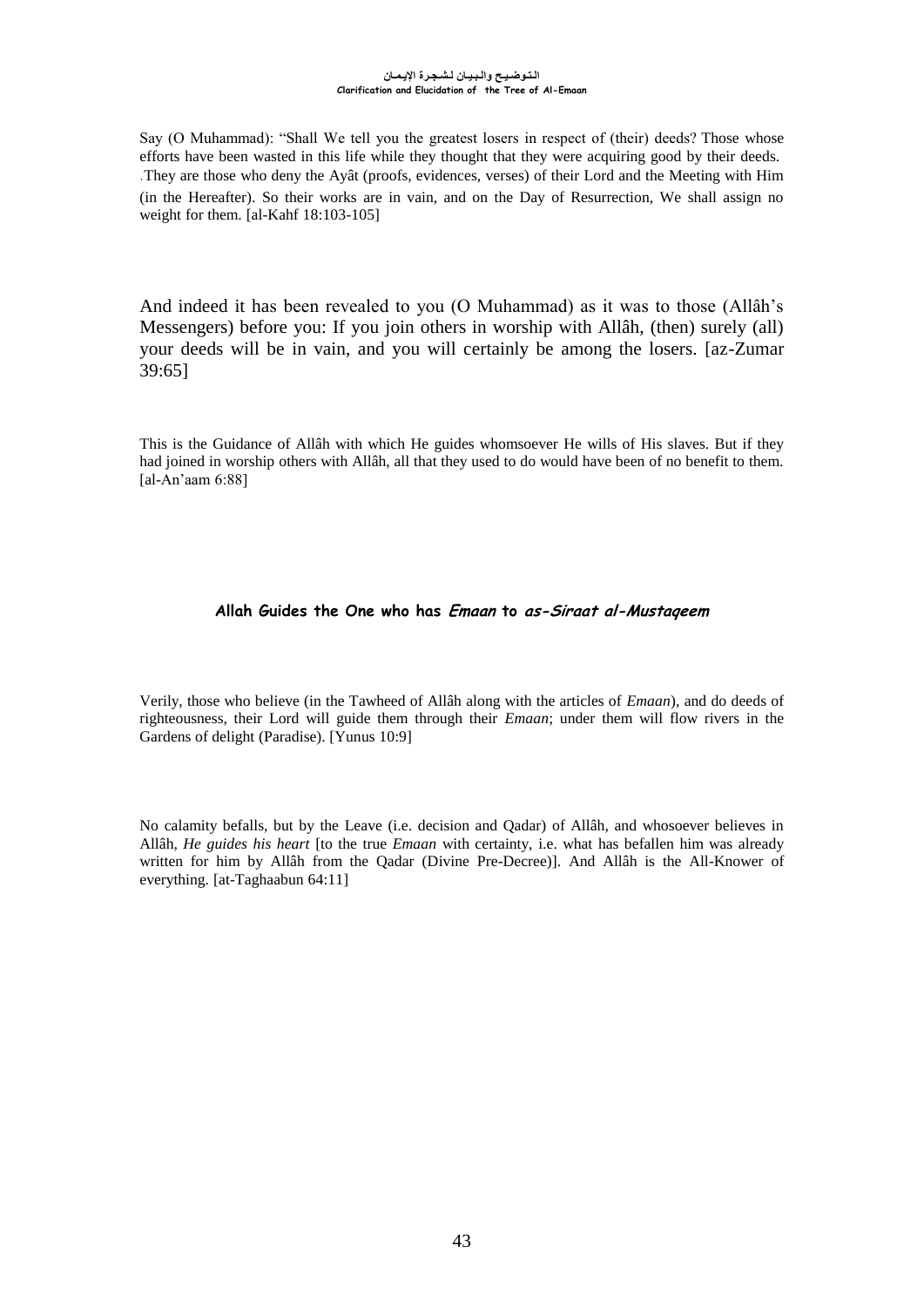# **Al-Emaan Consoles/Comforts & Causes One to Forget the Calamities/Afflictions**

And don"t be weak in the pursuit of the enemy; if you are suffering (hardships) then surely, they (too) are suffering (hardships) as you are suffering, but you have a hope from Allâh (for the reward, i.e. Paradise) that for which they hope not; and Allâh is Ever All-Knowing, All-Wise. [an-Nisaa" 4:104]

Narrated by Abu Hurayrah

Allah"s Messenger (peace be upon him), said, *Get acquainted with Allah (i.e. by frequent supplication) in times of ease, then He will Know you (i.e. answer your needs) in times of difficulty.* [Hadeeth Saheeh, reported by Ahmad, at-Tirmidhee, no. 2516 (2240) who said it is Hasan Saheeh; see:Checking of *As-Sunnah of Ibn Abi "Aasim*, no. 316, 318 Al-Albaanee]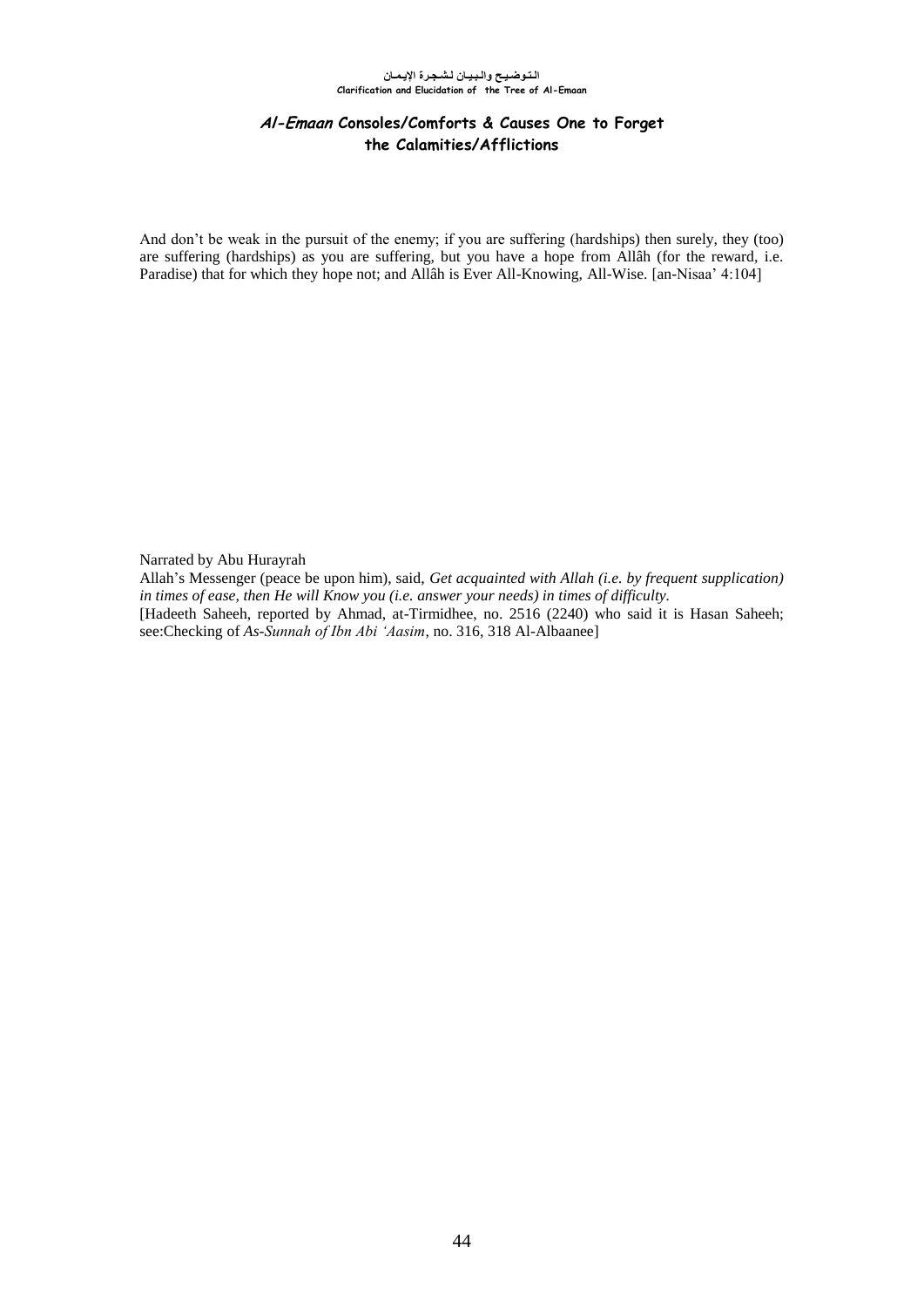**Verily, those who believe and work deeds of righteousness, the Most Gracious (Allâh) will bestow love for them (in the hearts of the believers). [Maryam 19:96]**

And We made from among them (Children of Israel), *leaders*, giving guidance under Our Command, when they were patient and used to believe with certainty in Our Ayât (proofs, evidences, verses). [as-Sajdah 32:24]

**Allâh will exalt in degree those of you who believe, and those who have been granted knowledge. And Allâh is Well Acquainted with what you do. [al-Mujaadilah 58:11]**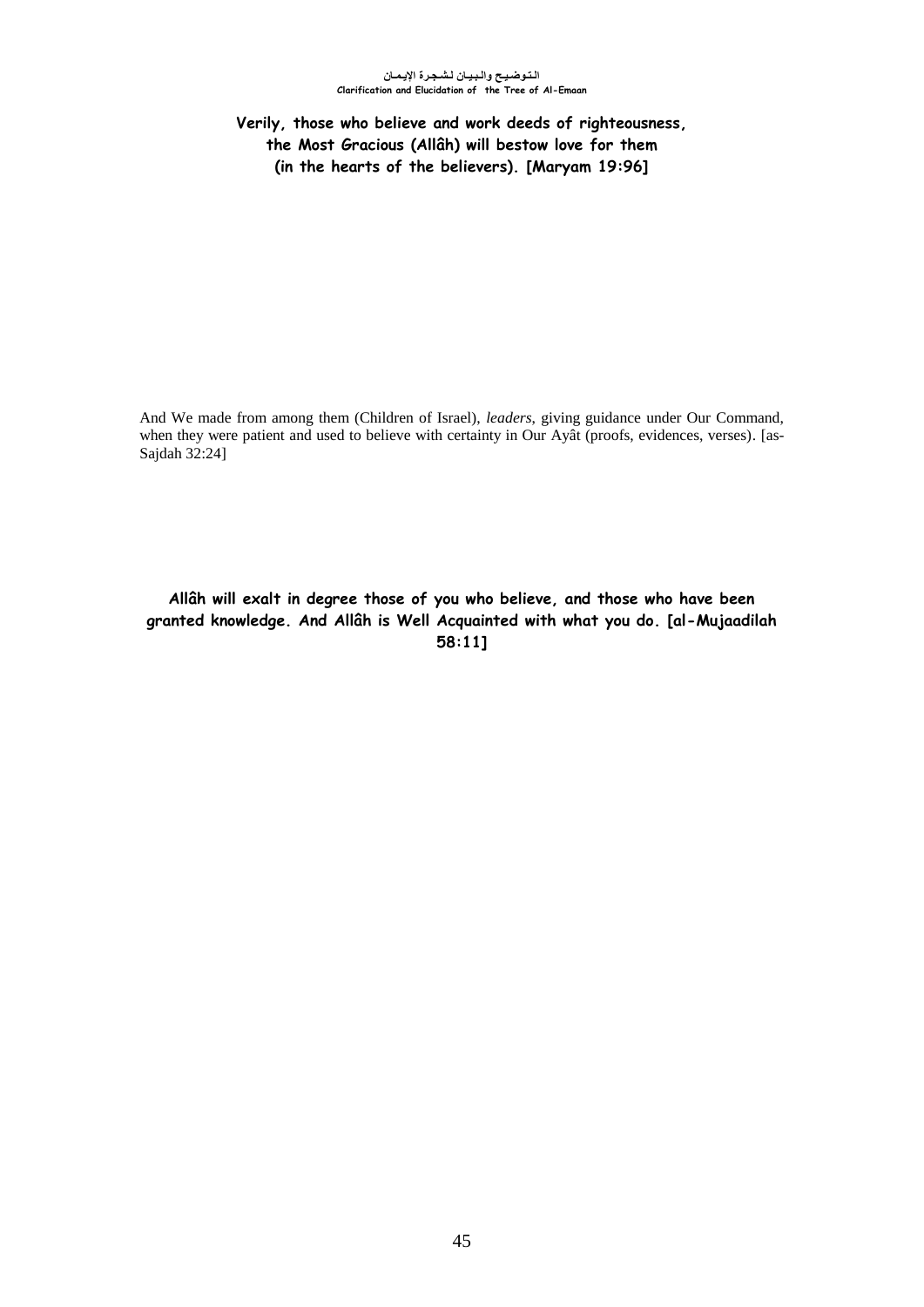# **Achieving al-Bishaarah bi-Karaamati-llah (The Glad Tidings of Paradise)**

…And give glad tidings to *al-Mu"mineen* [as-Saff 61:13]

And give glad tidings to those who believe and do righteous good deeds, that for them will be Gardens under which rivers flow (Paradise). ..[al-Baqarah 2:25]

It is those who believe (in the Oneness of Allâh and worship none but Him Alone) and confuse not their belief with Zulm (wrong i.e. by worshipping others besides Allâh), for them (only) there is security and they are the guided. [al-An'aam 6:82]

And We send not the Messengers but as givers of glad tidings and as warners. So whosoever believes and does righteous good deeds, upon such shall come no fear, nor shall they grieve. [al-An"aam 6:48]

For them are glad tidings, in the life of the present world (i.e. righteous dream seen by the person himself or shown to others), and in the Hereafter. No change can there be in the Words of Allâh. This is indeed the supreme success. [Yunus 10:64]

Verily those who say: Our Lord is Allâh (Alone), and then they Istaqâmoo (stand firm), on them the angels will descend (at the time of their death) (saying): Fear not, nor grieve! But receive the glad tidings of Paradise which you have been promised! We have been your friends in the life of this world and are (so) in the Hereafter. Therein you shall have (all) that your inner-selves desire, and therein you shall have (all) for which you ask. An entertainment from (Allâh), the Oft-Forgiving, Most Merciful. [Fussilat 41:30-32]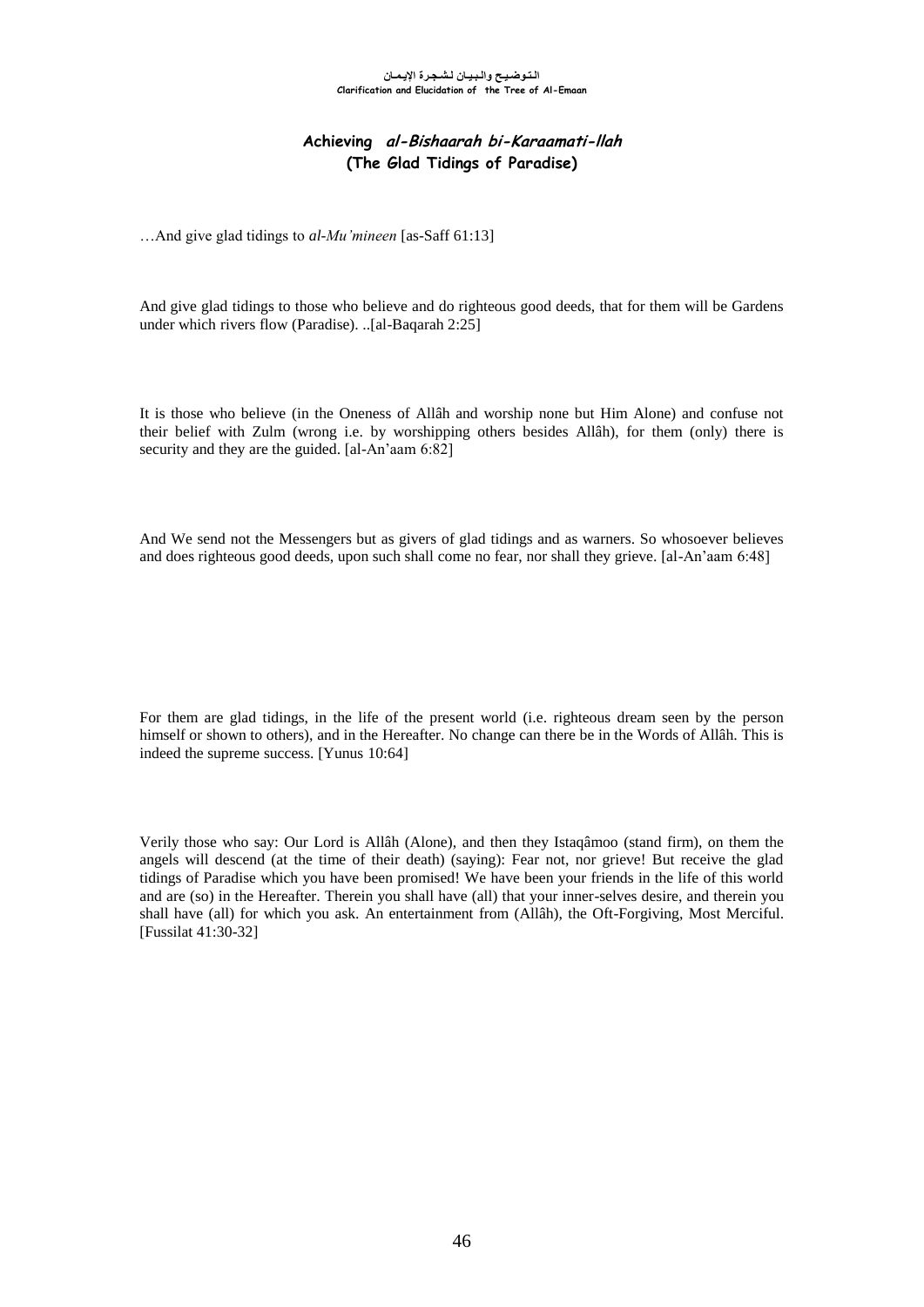O you who believe [in Moosaa (Moses) (i.e. Jews) and "Iesa (Jesus) (i.e. Christians)]! Fear Allâh, and believe in His Messenger (Muhammad) He will give you a double portion of His Mercy, and He will give you a light by which you shall walk (straight). And He will forgive you. And Allâh is Oft-Forgiving, Most Merciful. [Hadeed 57:28]

On the Day you see the believing men and the believing women: their light running forward before them and by their right hands. Glad tidings for you this Day! Gardens under which rivers flow (Paradise), to dwell therein forever! Truly, this is the great success! [Hadeed 57:12]

# **Al-Maghfirah (Forgiveness) is a Result of Emaan**

# **Achievement of al-Falaah (Real Success)**

…They are on (true) guidance from their Lord, and they are the successful. [al-Baqarah 2:5]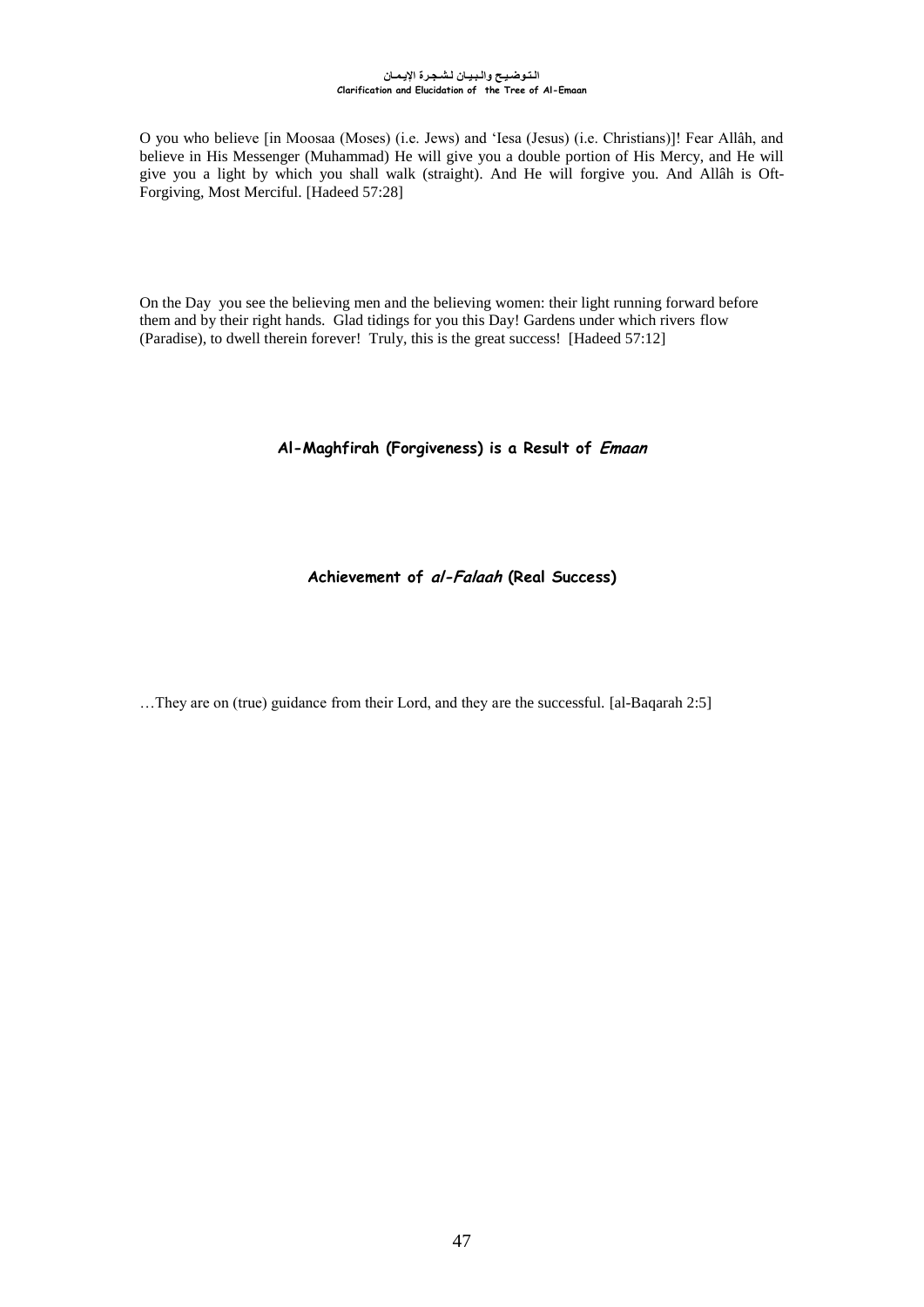# **Benefiting from al-Mawaa'idh, at-Tadhkeer and al-Aayaat**

And remind (by preaching the Qur"ân) for verily the reminding profits *al-Mu"mineen*. [adh-Dhaariyaat 51:55]

Surely! Therein is indeed a sign (reminder) for *al-Mu"mineen*. [al-Hijr 15:77]

# **Al-Emaan Prompts al-Mu'min to be Thankful in times of Prosperity, to be Patient in times of Hardship, and to earn al-Khair (Good) at all Times.**

Narrated by Suhayb ibn Sinaan ar-Roomee

Allah"s Messenger (peace be upon him) said: Amazing is the affair of al-Mu"min. Indeed! The whole of his affair is Khair. If he receives good, he thanks (Allah), thus there is a good for him in it; and if any harm befalls him, he endures it patiently, so that it is good for him. And this is not the case with anyone else except for al-Mu"min [Saheeh Muslim]

Narrated by Abu Sa"eed al-Khudree and Abu Hurairah

The Messenger of Allah said: *al-Mu"min* is not afflicted with any *Hamm* (anxiety, distress), nor *Ghamm* (grief, affliction), nor any *Adhaa* (harm) – except that Allah removes from him his sins as a result of it. [al-Bukhaaree, Muslim]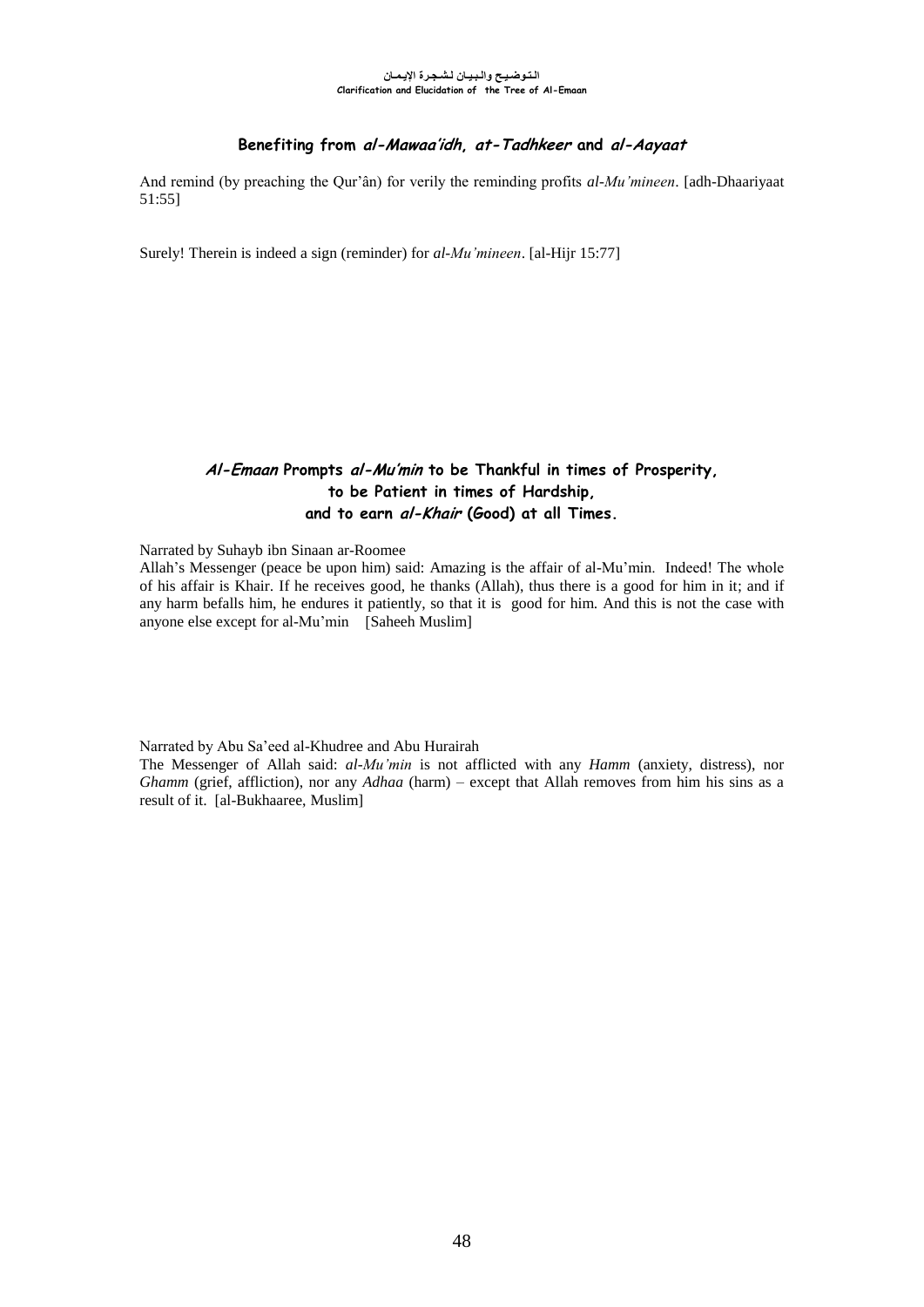# **Al-Emaan Removes all Doubts**

Only those are the believers who have *Emaan* in Allâh and His Messenger, and afterward *doubt not,* but strive with their wealth and their lives for the Cause of Allâh. Those! They are the truthful. [al-Hujuraat 49:15]

Narrated by Abu Hurairah

The Messenger of Allah (peace be upon him) said: People will continue to question one another until *this* is said: *Allah created the (whole) creation; so, who has created Allah*? So, whoever finds himself in this situation must say: *Aamantu bi-llah!* (I affirm my *Emaan* in Allah). [al-Bukhaaree, Muslim]

In another narration, it has: ...Who created your *Rabb* (Lord, Creator)? So, if it reaches this point, then one must seek refuge in Allah and distance oneself from such (thought, ideas) [Saheeh al-Bukhaaree & Muslim]

# **Al-Emaan is the Malja'a (Place of Refuge, Shelter) for al-Mu'mineen**

Those (i.e. believers) unto whom the people (hypocrites) said, Verily, the people (pagans) have gathered against you (a great army), therefore, fear them. But it (only) *increased them in Emaan*, and they said: Allâh (Alone) is Sufficient for us, and He is the Best Disposer of affairs (for us). So they returned with Grace and Bounty from Allâh. No harm touched them; and they followed the good Pleasure of Allâh. And Allâh is the Owner of Great Bounty. [Aali Imran 3:173-174]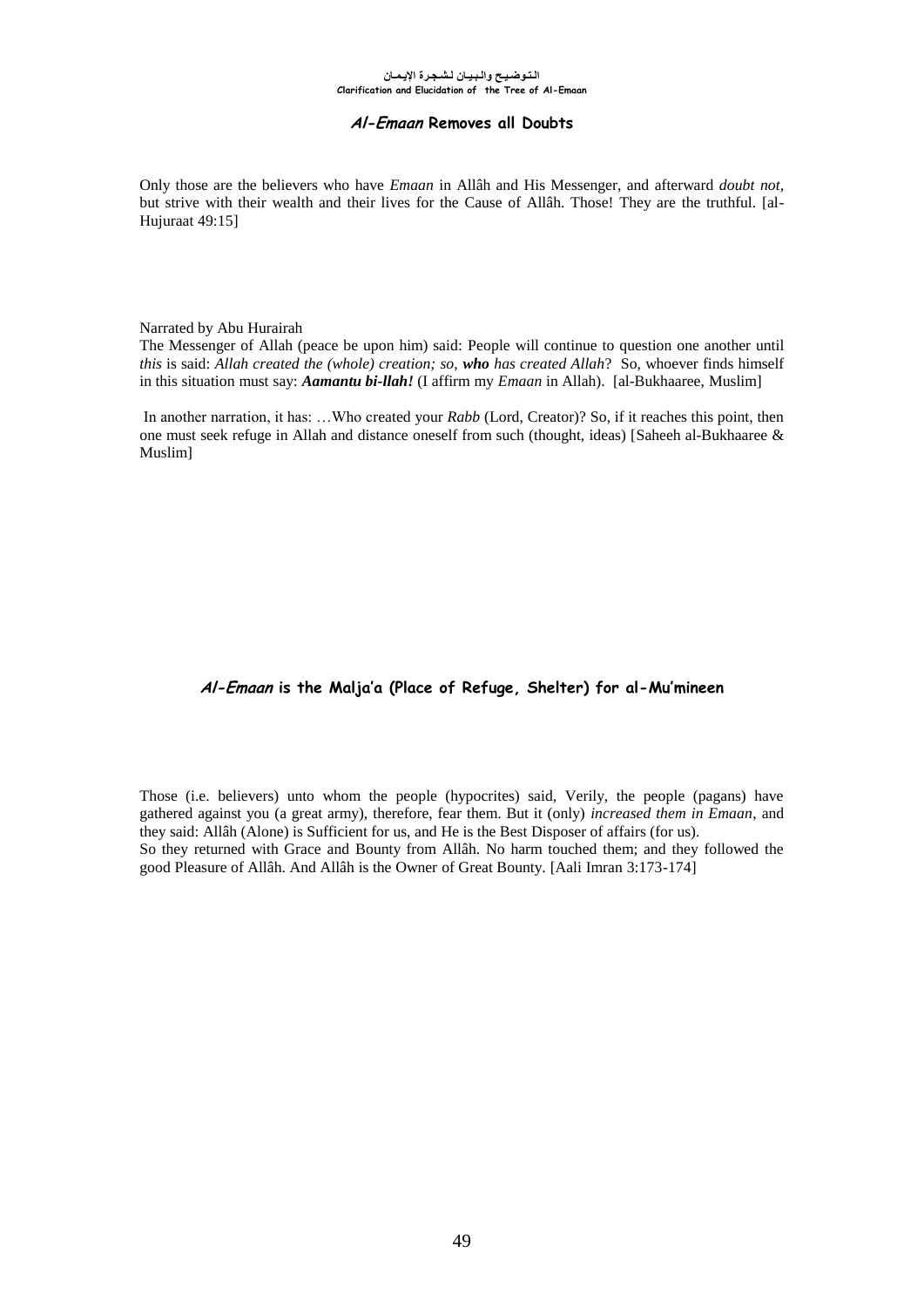Verily, those who are *Al*-*Muttaqoon* (the pious), when an evil thought comes to them from Shaitân (Satan), they remember (Allâh), and (indeed) they then see (aright). [Al-A"raaf 7:201]

#### The Messenger of Allah said:

"The likeness of the *Mu"min* [and the likeness of *Emaan*] is like a horse which is tied to a short rope in the wall; it will move about as much as it can, and then it will return to its place (the point where its rope is tied to the wall) [i.e. the *Mu"min* may distance himself from his Lord, due to the commission of sins. However, the foundation of his *Emaan* is established.]"

[The chain of narrators is *Da'eef* (weak). Reported by Ahmad 3/38, 55; Ibn Hibban 616, with a weak chain, containing Abu Sulaiman al-Laithee. Alee ibn al-Madeenee said that he is *Majhool* (a weak narrator, due to his credibility being *unknown*]

# **al-Emaan as-Saheeh (Correct Emaan) Prevents the Person from falling into the Destructive Matters**

Narrated by Abu Hurairah

The Prophet said, "When a *Zaanee* (adulterer/fornicator) commits illegal sexual intercourse, then he is not a believer *at the time he is doing it;* and when a thief steals, then he is not a believer *at the time of stealing*; and when a drinker of *Khamr* (intoxicating driniks) drinks it, then he is not a believer *at the time of drinking it*…" [al-Bukhaaree, Muslim]

## **In another narration:**

"And he who robs (takes illegally something by force) while the people are looking at him, is not a believer *at the time he is robbing (taking).*" [Saheeh al-Bukhaaree] In another Narration: 'Yet, (the gate of) repentance is open thereafter.' [Saheeh al-Bukhaaree]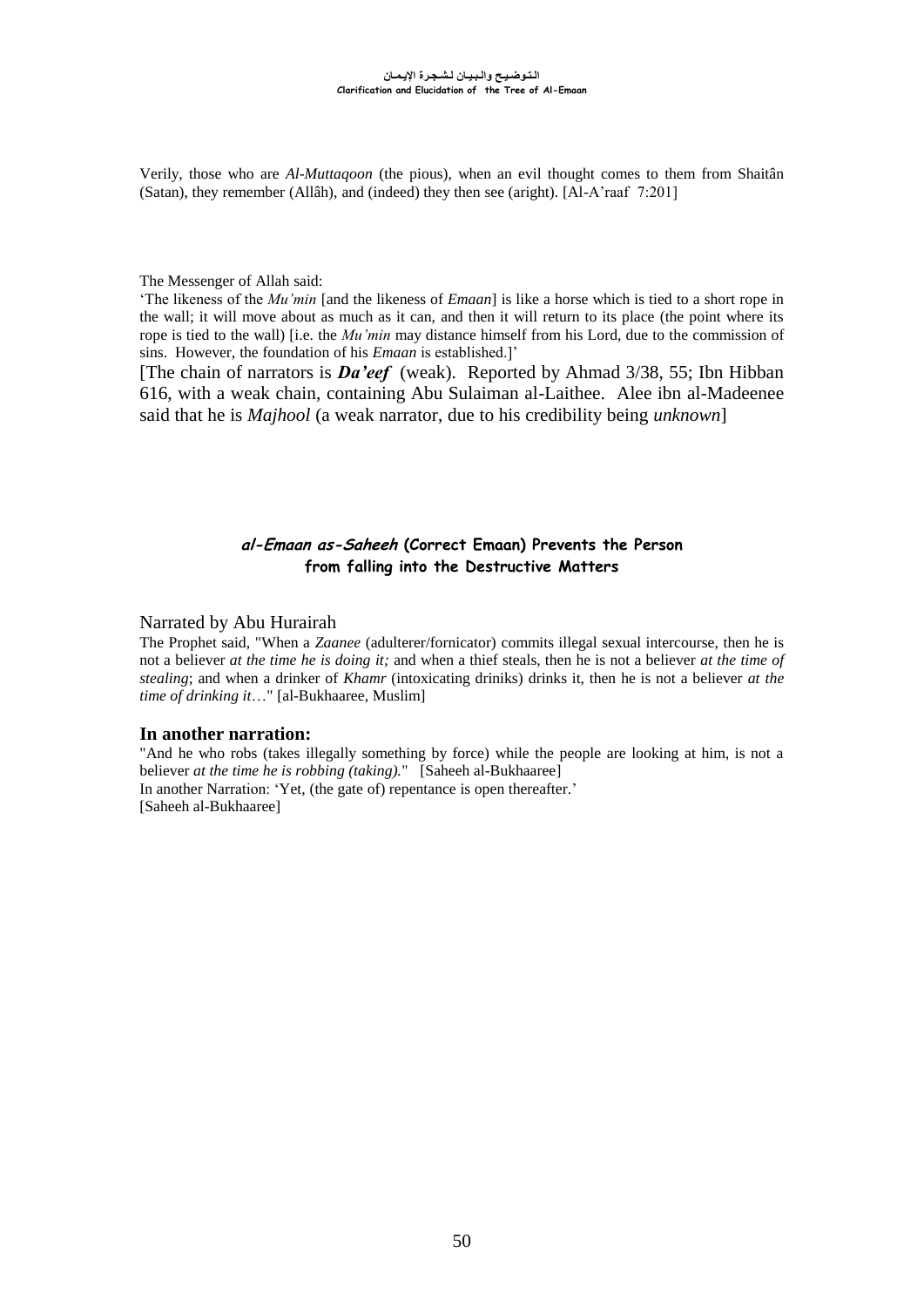# **Al-Mu'min Benefits himself and Benefits Others**

Narrated by Abu Moosaa Al-"Ash"aree

The Prophet said, "The example of *al-Mu"min* (believer) who recites the Qur'an is like that of the *Utrujjah* (citron, a citrus fruit) – its taste is *Tayyib* (good) and its smell is *Tayyib* (good). And the example of the believer who does not recite the Qur'an is like the *Tamrah* (date) which is good in taste but has no smell...

[al-Bukhaaree, Muslim]

# **In another narration:**

The Prophet said, "The example of a believer *who recites the Qur'an and acts on it*, is like a citron which tastes nice and smells nice. And the example of a believer *who does not recite the Qur'an but acts on it*, is like a date which tastes good but has no smell. And the example of a hypocrite who recites the Qur'an is like a Raihana (sweet basil) which smells good but tastes bitter. And the example of a hypocrite who does not recite the Quran is like a colocynth which tastes bitter and has a bad smell." [Saheeh al-Bukhaaree]

# Narrated by Abu Hurairah

Allah's Messenger (peace be upon him) said: *al-Mu"min al-Qawee* (Th strong believer) is better and more beloved to Allah than *al-Mu"min ad-Da"eef* (the weak believer), and there is good in each of them; be eager is seeking out that which gives you benefit (in the Hereafter) and seek help from Allah and do not lose heart, and if anything (in the form of trouble) comes to you, don't say: *If* I had done (such and such), such and such would have happened [or not happened]. Instead say: *Qaddar Allah, wa Ma Shaa'a Fa'ala* (Allah has decreed it, and whatever He wills He does it). Indeed, "*if*" opens the gate for Satan.

[Saheeh Muslim]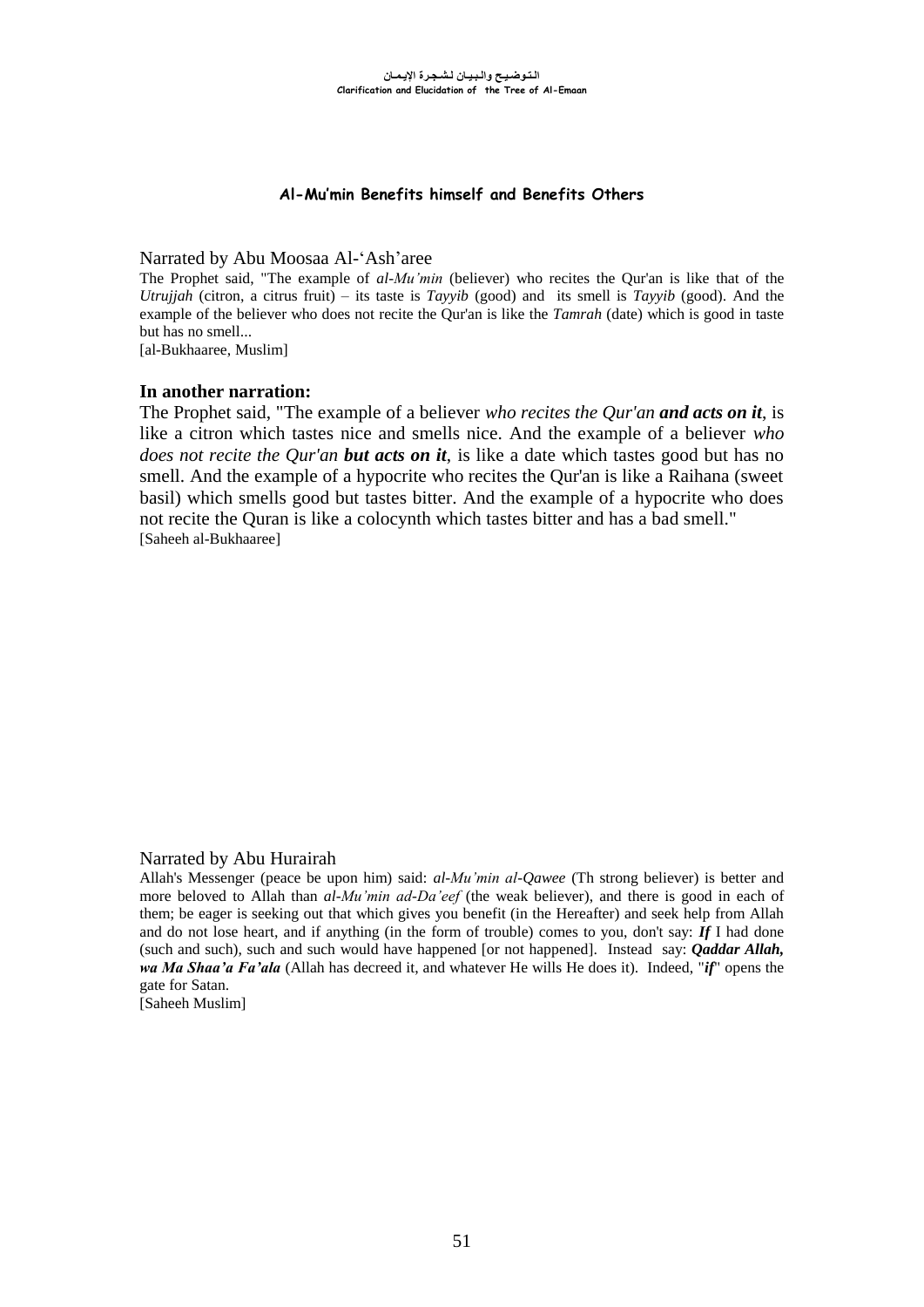# Narrated Ibn Umar

The Messenger of Allah said: *al-Mu"min who mixes with the people, and bears patiently their harms, is better than al-Mu"min who does not mix with the people, and does not bear patiently their harms.*  [Hadeeth Saheeh. Reported by Ahmad 2/43, 5/365; at-Tirmidhee no. 2507; Ibn Maajah no. 4032 with an authentic chain of narrators from Ibn Umar]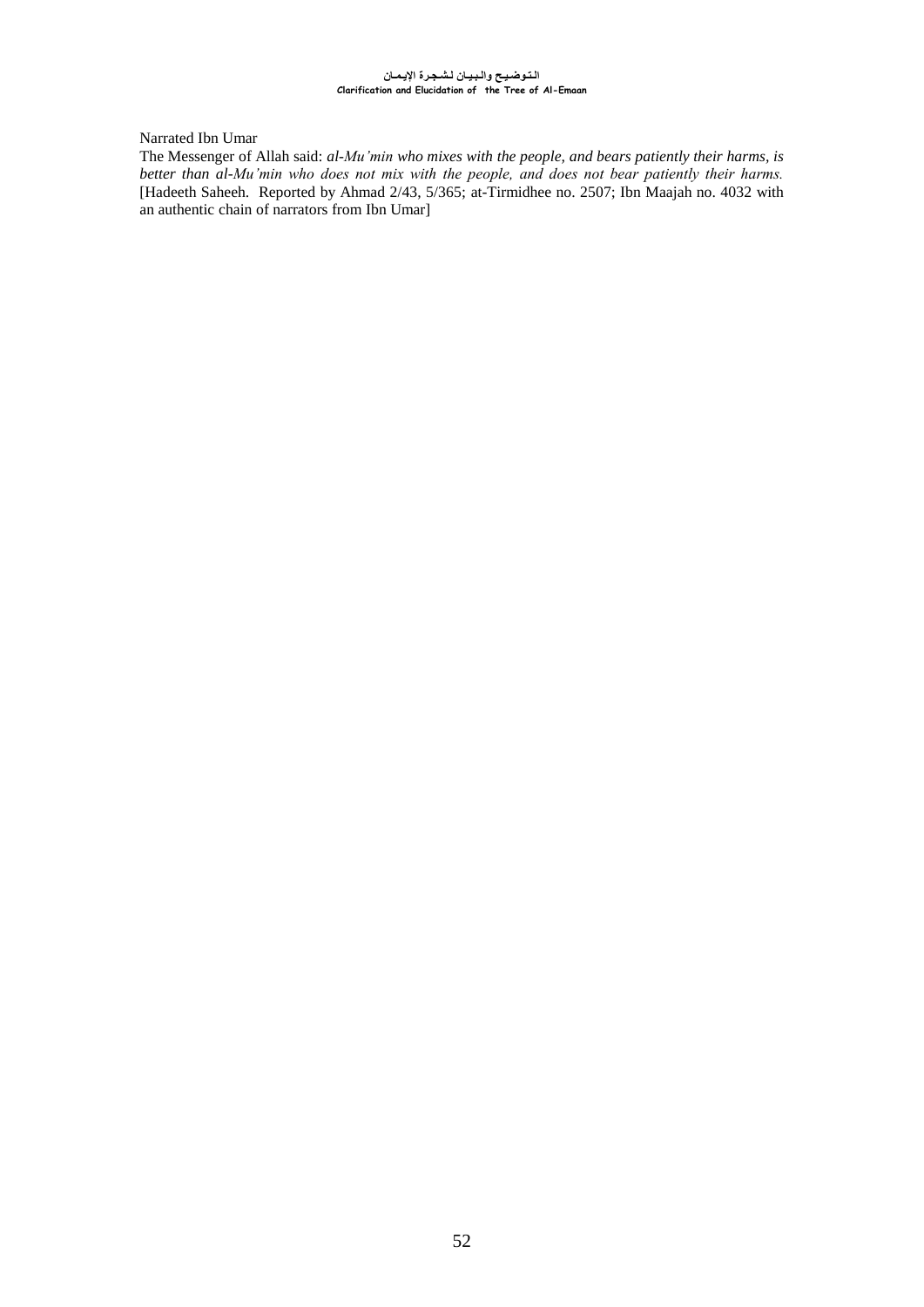**الـخـاتـمـة** Conclusion

It becomes clear from what has preceded:

- That this blessed tree *Shajarah al-Emaan* is the most blessed of trees, as well as the most beneficial and consistent,
- That its **roots**, foundations basis are: *al-Emaan*, its sciences and knowledge,
- That its **trunk** [ or stem/stalk] and its **branches** are: the **laws** of Islam, righteous **deeds** and noble **manners**, all supported and accompanied by *al-Ikhlaas* (sincerity) for Allah and *al-Mutaaba"ah* (following of) the Messenger of Allah,
- That its continuous (always available) **fruits** and harvest are: a beautiful mode (of life), righteous guidance, good character, continuous remembrance of Allah, thankfulness and praise of Him; benefiting the servants of Allah according to ones ability: the *benefit* of knowledge and advice, the *benefit* of status/position as well as *benefiting* them physically and financially, and in every way of benefiting.
- That the reality of all of this is: Fulfilling the rights of Allah and the rights of His creation
- And that this tree in the hearts of *al-Mu"mineen* differs tremendously, according to how much they possess of, and how much they are described with, these characteristics (of *al-Emaan*); and that their **stations** in the next life are subject to, and in accordance with, all of this.
- That all of this is due to the *Fadl* (Favor) and *Minnah* (Benevolence) of Allah alone.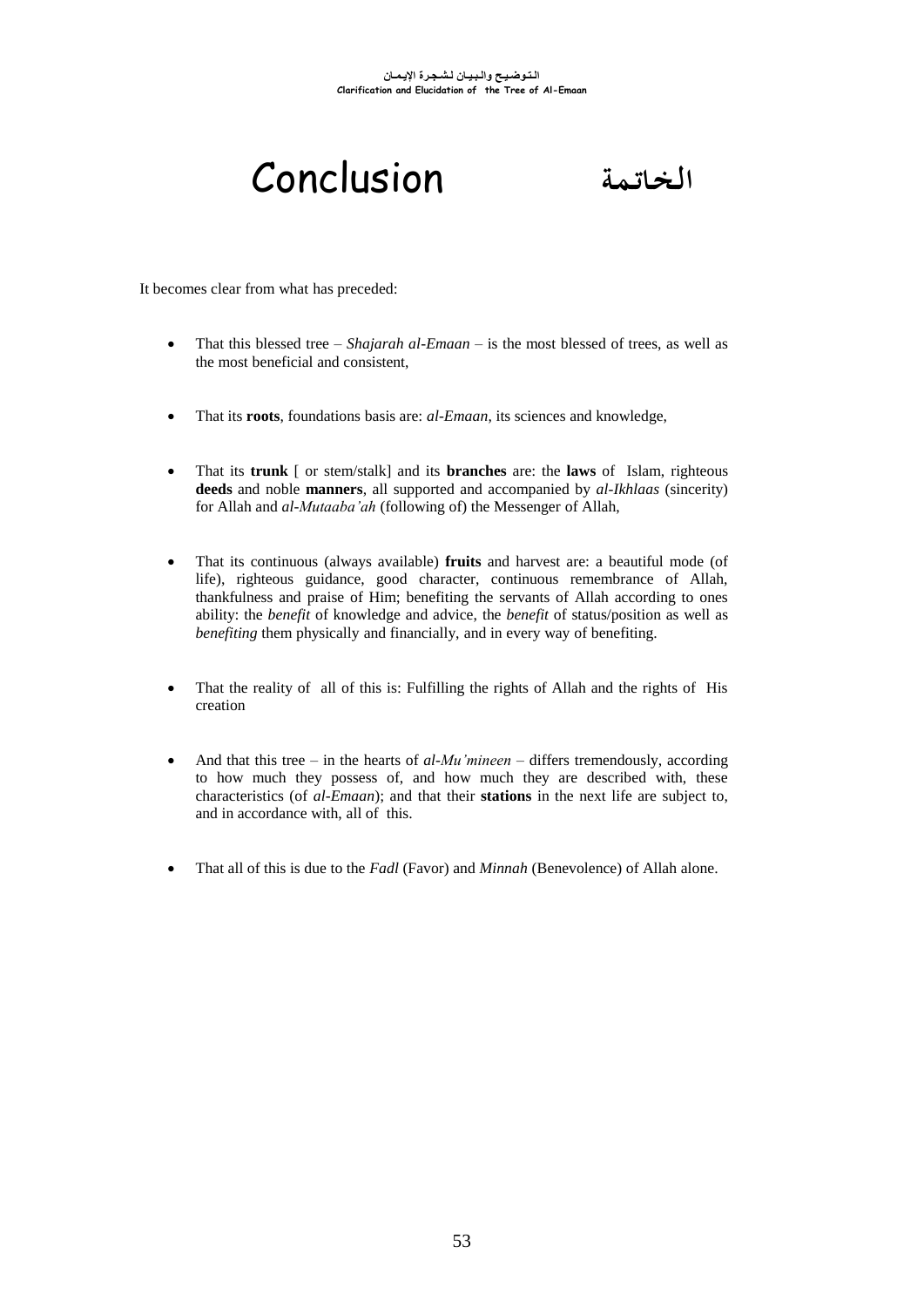Allah, the Most High, says: *They regard as a favor to you (O Muhammad) that they have embraced Islam. Say: Count not your Islam as a favor to me. Nay, but Allah has conferred a favor upon you that He has guided you to al-Emaan [the Deen of Allah], if you indeed are true.* [al-Hujuraat 49:17]

The people of paradise – after entering it, and taking their places therein – acknowledging the great favor of their Lord, said: *..."All the praises and thanks be to Allah, Who has guided us to this, and never could we have found guidance, were it not that Allah had guided us! Indeed! the Messengers of our Lord did come with the truth." And it will be cried out to them: "This is the Paradise which you have inherited for what you used to do."* [al-A"raaf 7:43]

Hence, in this verse, there is the joining together between the news of their *acknowledgement* and their *praise* of Allah, for His bounties and His favor, resulting in their reaching these lofty stations (in paradise) – and between the mention of the *cause* which led them to reach (these lofty stations), through Allah"s grace which He bestowed upon them: [the cause being] *al-"Amal as-Saalih* (the Righteous Deed) which is *al-Emaan wa A"maalu-hu* (faith/conviction and its actions).

We ask Allah, the Most High, to confer upon us the favor of *True Emaan*; that He not leave us *dependent upon ourselves* even for a blinking of an eye; that He cause not our hearts to deviate after He has guided us; and that He bestow *mercy* upon us, from Himself. Indeed, He is the One Who Bestows (Freely)!

And May the *Salat* of Allah [His praise of the Prophet in the assembly of the angels] and *Salaam* [being free from harm in this world and the next] be upon Muhammad, his family and companions.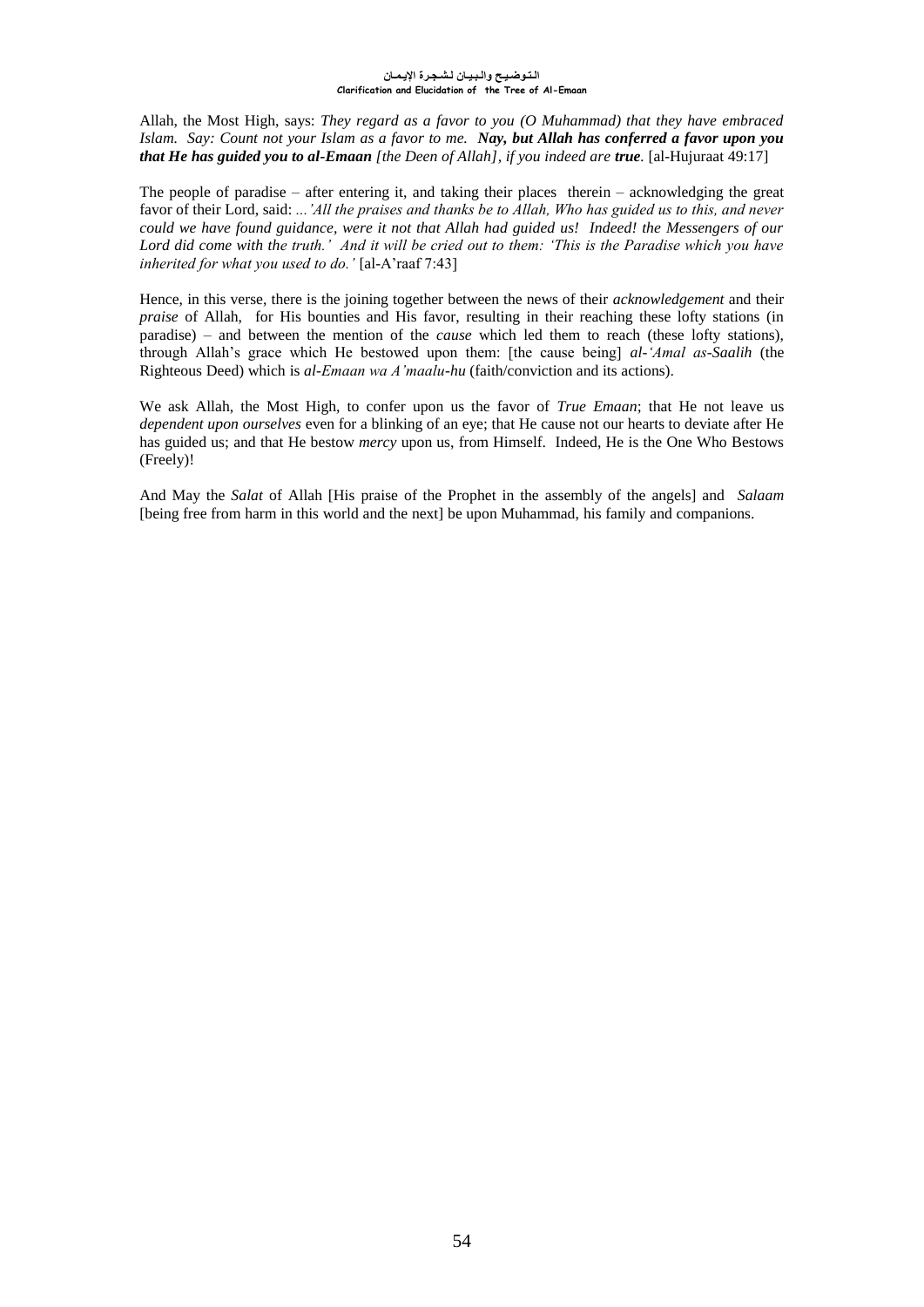مـلـحـق

# Supplement

- Some of the Names By which the People of Hagg (Truth) are Known
	- Those Who Deviated In the Issue of al-Emaan
		- An-Naseehah (Advice) for the Student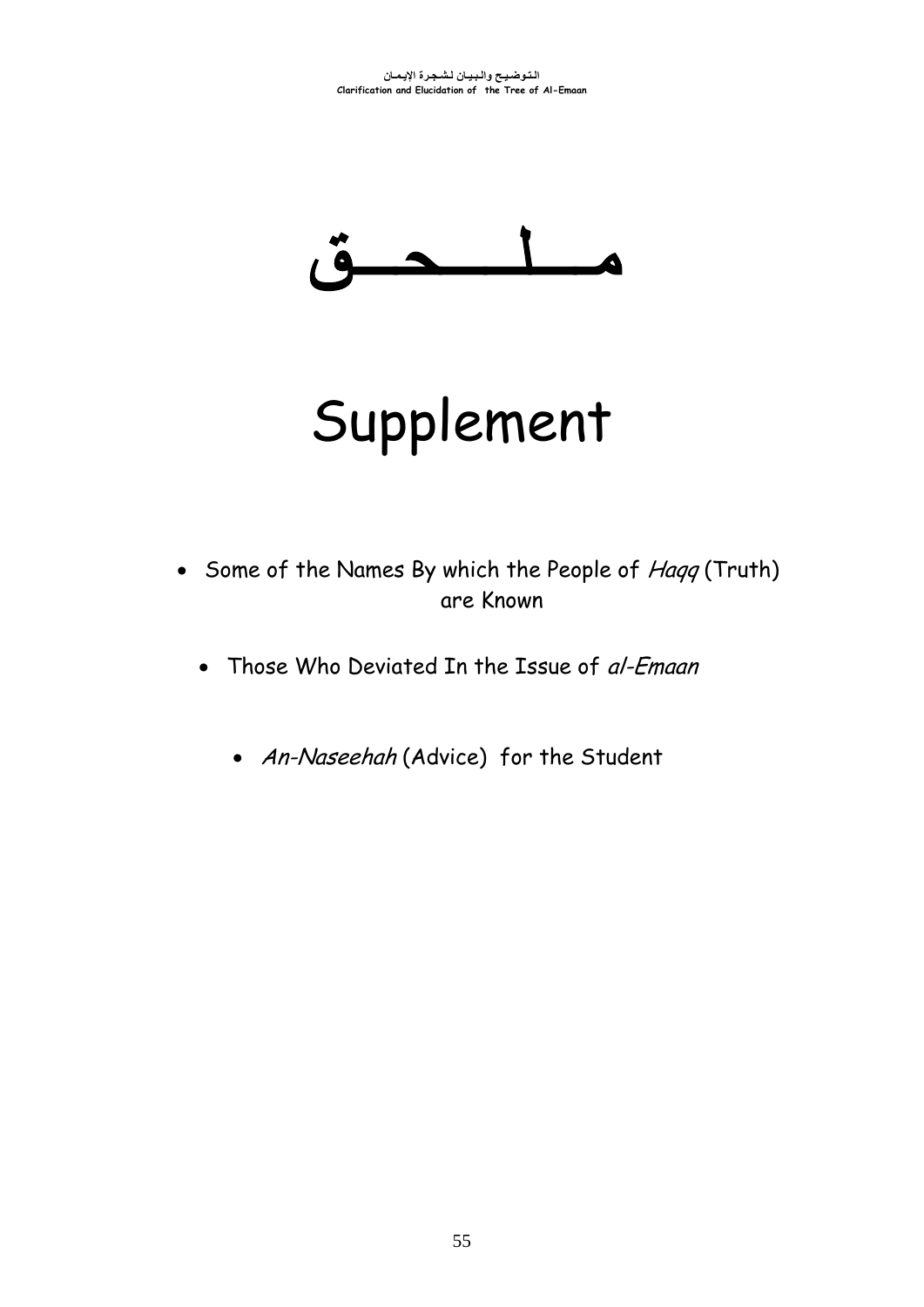# **Some of the Names By which the People of Haqq (Truth) are Known**

# *Ahlus-Sunnah wal-Jamaa'ah***:**

They are those who hold fast to that which the Prophet and his Companions were upon with regards to *"Aqeedah* (belief), *Manhaj* (methodology) and all matters of the religion.

They are named *"Ahl al-Sunnah"* due to their adherence to, and following of, the *Sunnah* of the Prophet (peace and blessings of Allah be upon him).

They are named the "*Jamaa'ah*" because they are those who have *gathered upon the Truth* and have *not divided into sects* in the religion as did the innovated, misguided sects such as the *Khawaarij*, the *Mu"taazilah*, the *Ash"ariyyah*, the *Soofiyyah* and their likes.

They have gathered around the lawful rulers and have not revolted against them; and they have followed that which the *Salaf* (Early Generations) of this nation have unanimously agreed upon.

# *Ashaabul-Hadeeth* **:**

The People of Hadeeth. This is a description of whoever adheres to the *Prophetic Narrations* in accepting and deriving his belief, as opposed to *Ahlu-l-Kalaam* and *Ahl al-Bid"ah* (Innovators) who rely upon other than this.

# *as-Salaf as-Saalih*

Predecessors (the Pious Predecessors). They are the early Muslims, those of the first three generations specifically: the Companions (*Sahaabah*), the Successors (*Taabi"oon*) and their successors (*Atbaa" at-Taabi"een*), as well as those who are upon their way in belief and methodology, generally.

# **Ahl al-Ittiba'**

Since they alone, in exclusion to all others, are the *followers* of the *Sunnah* of the Messenger of Allah (peace and blessing of Allah be upon him), *following/adhering* to his path, they are also known as "*Ahl al-Ittiba"* (those who *follow* strictly).

## *at-Taa'ifah al-Mansoorah*

They are in this world "The *Victorious* Group" [*at-Taa'ifah al-Mansoorah*] and in the hereafter "The *Saved* Sect" [*al-Firqah an-Naajiyyah*].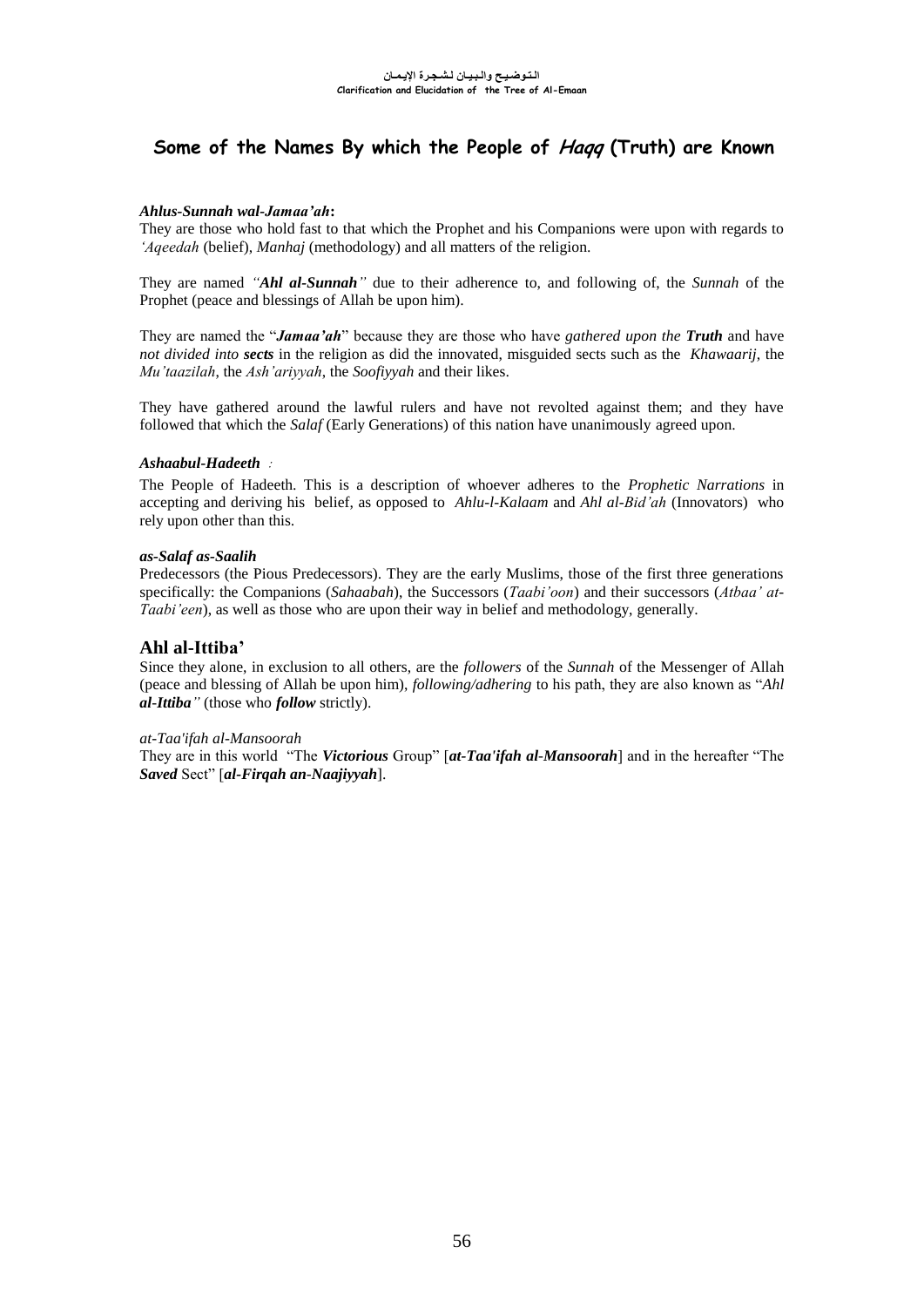# **Those Who Deviated In the Issue of** *al-Emaan*

# **Al-Murji'ah:**

The first to call to this falsehood was Gheelaan ibn Abi Gheelaan, the Qadaree, who was executed in 105H.

They deny that *actions are a part of al-Emaan*, and they say that *Emaan* is affirmation of the **heart** and statement of the **tongue** only. The extreme from amongst them limit *Emaan* to belief of the **heart** only.

They also deny that *Emaan increases and decreases*. The *Faasiq*  (immoral person) is considered by them to be a *Mu"min Kaamil Emaan* (a Believer with *Perfect Emaan*), no matter what sins he commits or what duties he fails to perform.

They are the *opposite* extreme of the *Khawaarij* (who say the one who commits a major sin is a *Kaafir*). They also say that one should declare himself to be a believer without saying: *In Sha Allah.*

The *Murji"ah* are divided into three groups, as Shaikh ul-Islaam Ibn Taimiyyah has mentioned:

1. Those who claim that *Emaan* is a condition of the *heart* only,

2. Those who claim that *Emaan* is merely *verbal* affirmation (i.e. the Karraamiyyah),

3. Those who claim that *Emaan is only affirmation with the heart* and *tongue*, but that *action* is necessary in addition to it.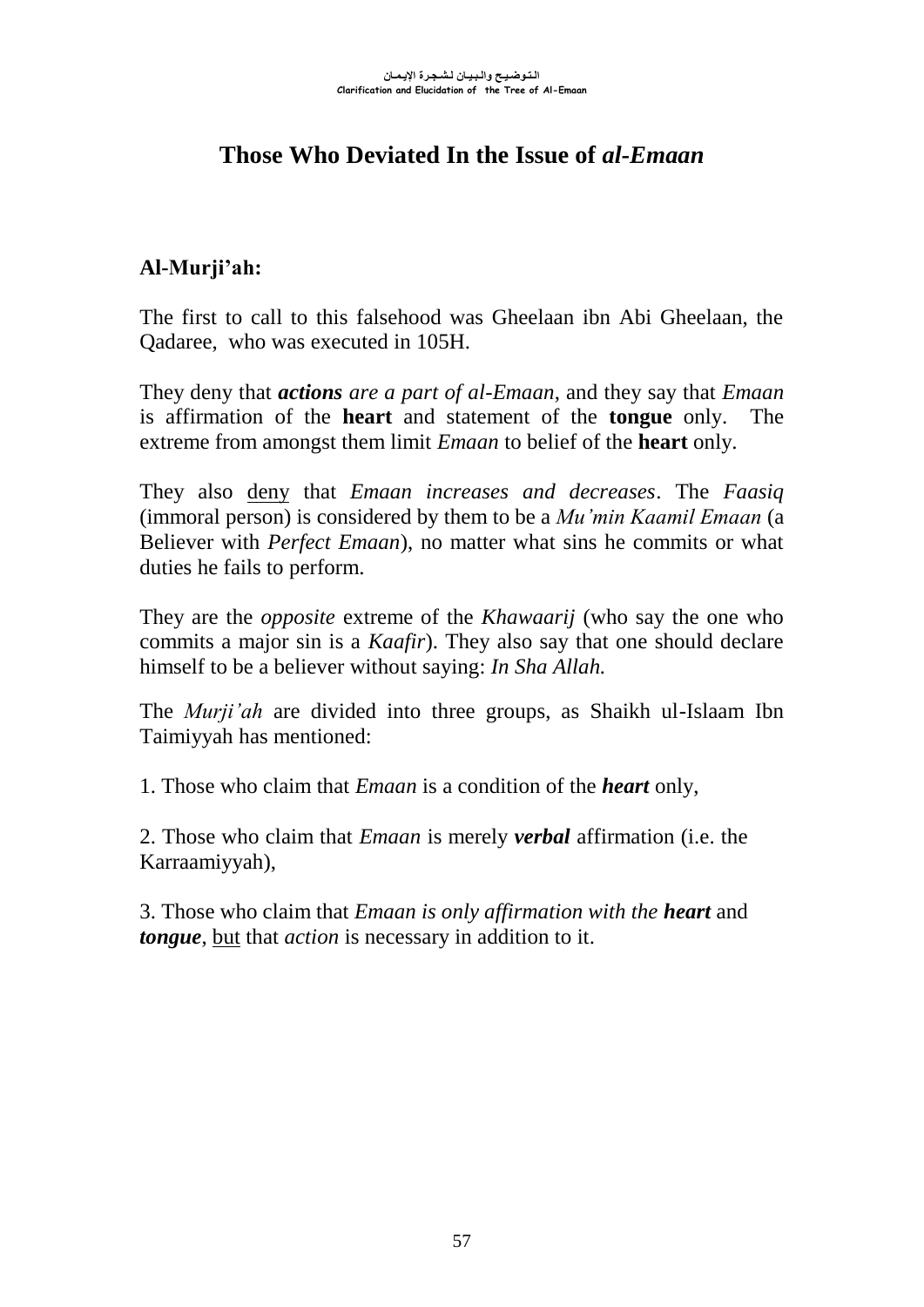# *An-Naseehah* **(Advice) for the Student**

# **In order to achieve the greatest benefit from this course, every student is advised to read and act in accordance with the following guidelines.**

- *1.* Be *regular* in **attendance**. A student should only be absent in *unavoidable situations.*
- 2. Be **punctual** in arriving for classes. It is expected that the student should perform the *Maghrib* Prayer at the *masjid* beside the Center, as the lectures begin immediately after the prayer.
- 3. Any *questions* that may accompany the lecture should be answered in writing -before the next lecture.
- 4. Students are encouraged to prepare for examinations, by reviewing each lecture one by one – in order to avoid cramming at the time of examinations.
- 5. Students are expected to take notes during the lectures by either writing or tape recording.
- 6. Each student who is absent is *responsible* to collect the missed materials.
- 7. *Supplementary* reading is encouraged for better understanding of the subject.
- 8. A **certificate** will be given *In Sha Allah* to those who are *regular* in attendance, *punctual* for lectures and *participate* in all course activities.

# **May Allah, Subhaanahu wa Ta'aalaa, Grant Us all Success in this Life and the Next!**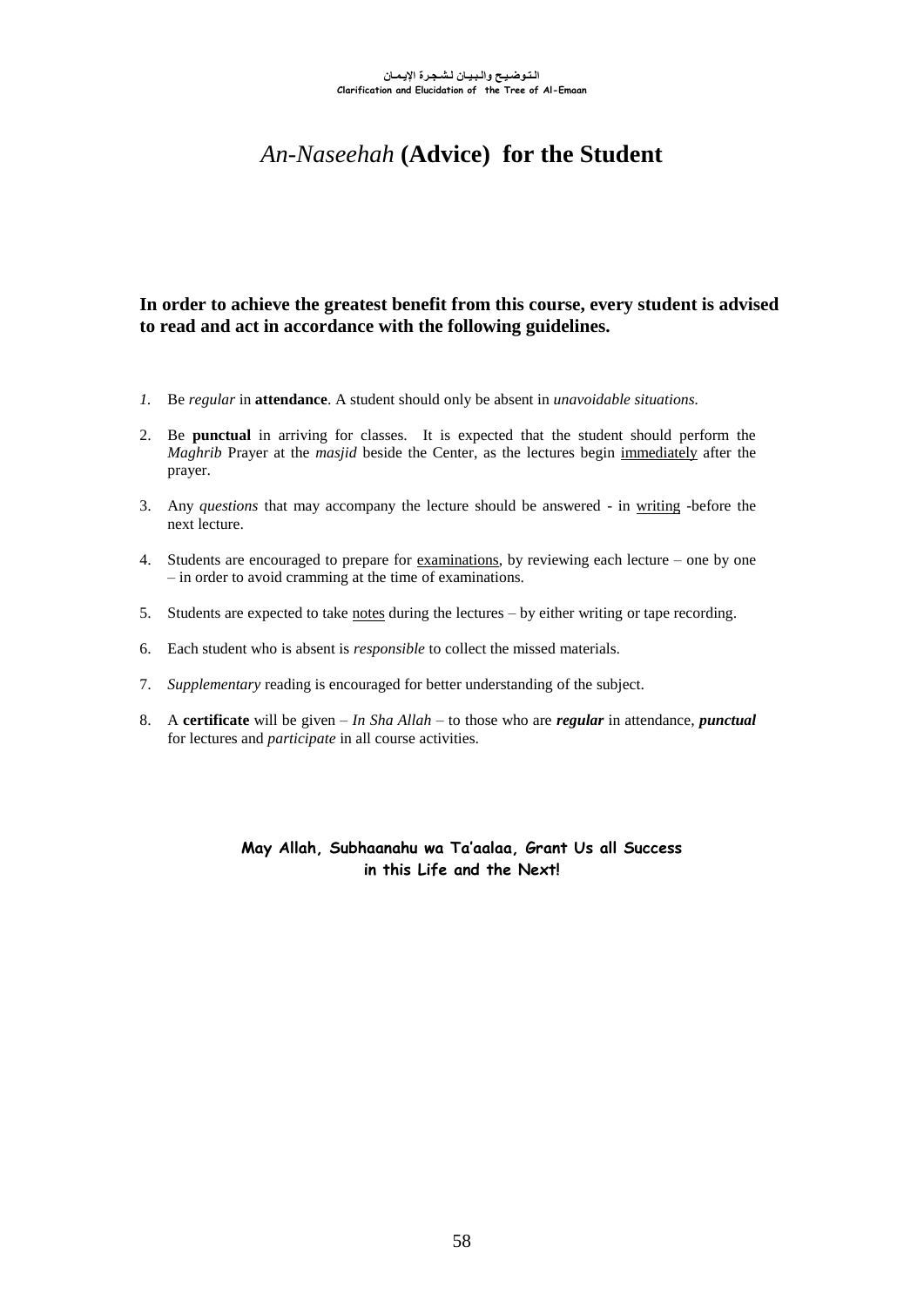# *ISLAMIC CREED* TRAINING COURSE IX

# **At-Tawdeeh wal-Bayaan Li-***Shajarah al-Emaan* Ash-Shaykh Al-'Allaamah Abdur-Rahman ibn Naasir as-Sa'dee **(1307 – 1376 AH)** *Questionnaire Study-Guide*

# **Lecture No. 1**

Introductory Comments: The Importance of *Knowledge* The Importance of *this Subject* Definition of "*Emaan***' Sayings** of the Early Scholars about "*Emaan*" The Deviation of **'***al-Murji'ah***'** Biography of the *Mu"allif* (Author)

- 1. Discuss the *importance* of the subject of *al-Emaan.*
- 2. Explain the *comprehensive* definition of *al*-*Emaan*.
- 3. Give a proof that *al*-*Emaan* includes both *actions* and *speech*.
- 4. Give examples of the *Emaan* of the *Heart*, *Tongue* and *Body Parts.*
- 5. How does *Emaan* increase or decrease?
- 6. What was the *era* in which the author lived (date of birth/death).
- 7. Mention something about the author"s *early upbringing* and studies.
- 8. Mention at least one of his *teachers*, and his main area of *study*.
- 9. Discuss the author"s character & manners with the people.
- 10. List three (3) of the author"s *most important* books.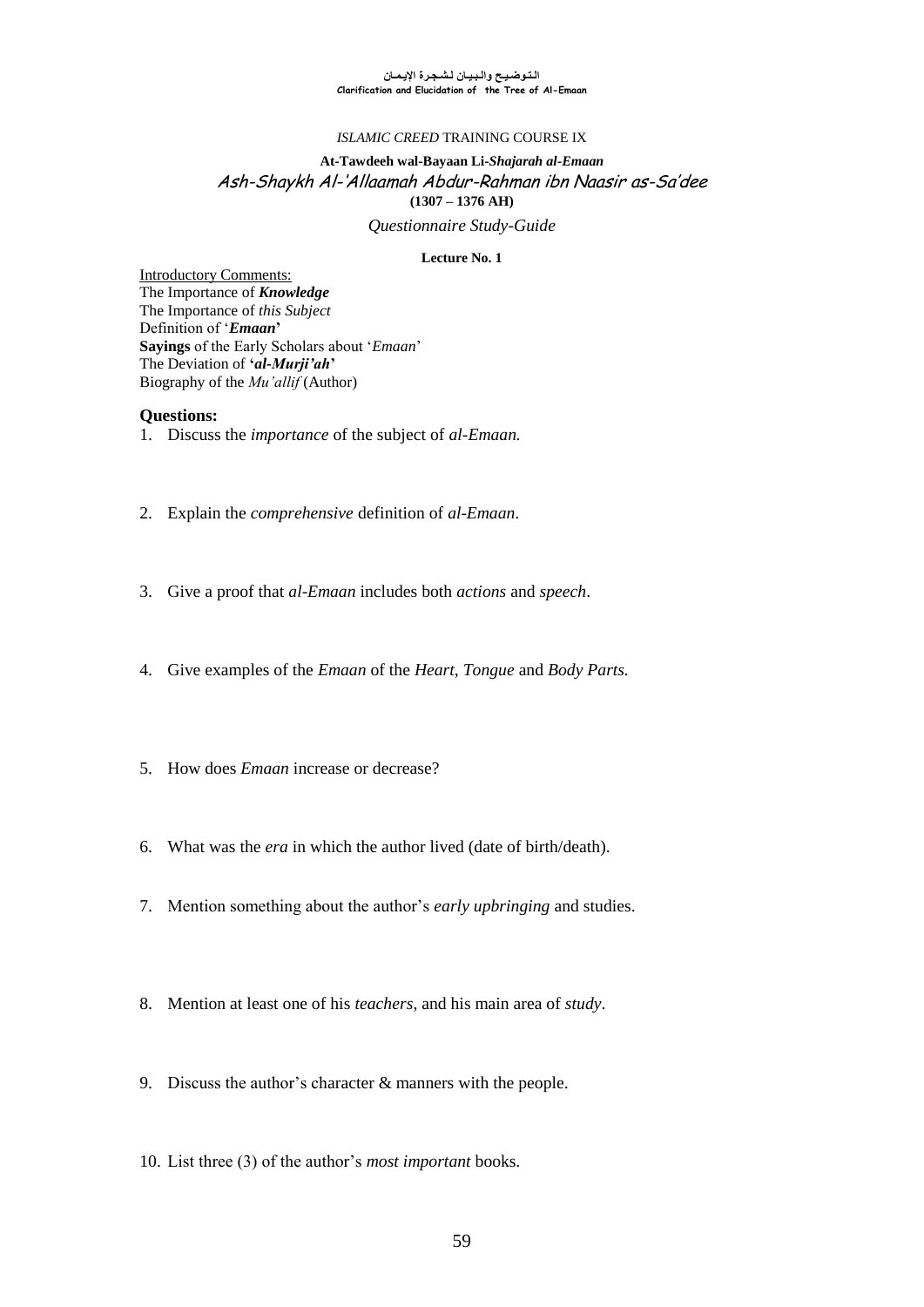# *ISLAMIC CREED* TRAINING COURSE IX

# **At-Tawdeeh wal-Bayaan Li-***Shajarah al-Emaan* Ash-Shaykh Al-'Allaamah Abdur-Rahman ibn Naasir as-Sa'dee **(1307 – 1376 AH)** *Questionnaire Study-Guide*

#### **Lecture No. 2**

The author"s *Muqaddimah* (Introduction) to *Shajarah al-Emaan* The author"s definition of *al-Emaan* & its *Usool* (Fundamentals)

- *1.* Give a brief description –from the author's *Muqaddimah* of what this essay consists of.
- *2.* Discuss the author"s definition of *al-Emaan*.
- *3.* Mention some of the *Usool of al-Emaan* presented by Shaykh as-Sa"dee.
- *4.* By what *means* can one achieve/realize the level of "*Siddeeq'*? [al-Hadeed 57:19]
- *5.* Mention the authentic *Hadeeth* of the Prophet which confirms this point.
- **6.** With what has Allah *ordered* the believers in the *ayah*: Say (O Muslims), We *believe* in *Allâh* and *that which has been sent down* to us…[2:136]?
- **7.** Identify the *conviction* in the heart and the *compliance* of the body parts, in the *ayah*: "The Messenger believes in what has been sent down to him from his Lord, and (so do) the believers... [Al-Baqarah 2:285]
- **8.** What are some of the *characteristics* of the *true Mu"min* mentioned in the ayah: "The *believers* are *only* those who, when Allâh is mentioned… [al-Anfaal 8: 2-4]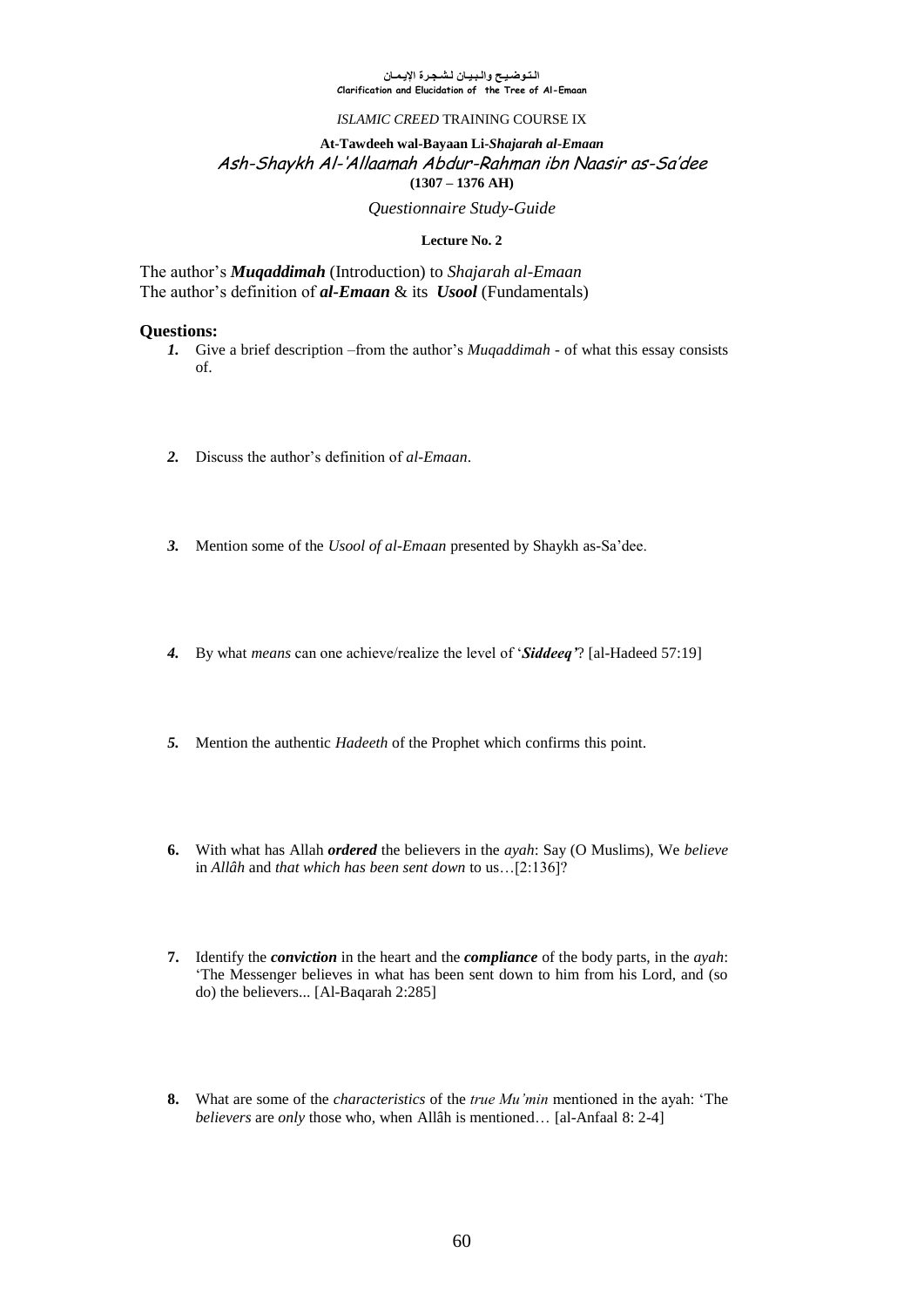## *ISLAMIC CREED* TRAINING COURSE IX

# **At-Tawdeeh wal-Bayaan Li-***Shajarah al-Emaan* Ash-Shaykh Al-'Allaamah Abdur-Rahman ibn Naasir as-Sa'dee **(1307 – 1376 AH)** *Questionnaire Study-Guide*

# **Lecture No. 3**

- **1.** List seven (7) *Sifaat* of *al-Mu"min* from Soorah al-Mu"minoon [23:1-11].
- **2.** Explain how has the author used these verses as a *Shaahid* (witness) to the definition of *al-Emaan* held by *Ahlus-Sunnah wal-Jamaa"ah*.
- **3.** Mention the 3 *Darajaat* (degrees of excellence/superiority) of *al-Mu'minoon*.
- **4.** What is the *daleel* (evidence) for this division of *Ahlul-Emaan* (People of *Emaan*)?
- **5.** What could *explain* Allah"s mentioning of *Emaan* & *Amal Saalih* as though they are two separate things, while in fact *Amal Saalih* is a *component part* of *al-Emaan*?
- **6.** Give an *example* which shows the use of the conjunction *Waw* between something mentioned in *general*, and then a *component part* of it being mentioned after it.
- **7.** Mention *Talq ibn Habeeb"s* definition of *Taqwa*.
- **8.** Mention an *Ayah* which shows that *love* of *Emaan* must necessarily be accompanied by *hatred* of *Kufr* (disbelief), *Fusooq* (wickedness) and *'Isyaan* (disobedience).
- **9.** Who are the *three* (3) who have tasted *Halaawatu-l-Emaan* (the sweetness of faith)?
- **10.** What has al-Imaan *al-Qurtubee* offered as being the *reason* for the *Qillah*  (rearity) of those who experience *Halaawatu-l-Emaan* (the sweetness of Faith) today?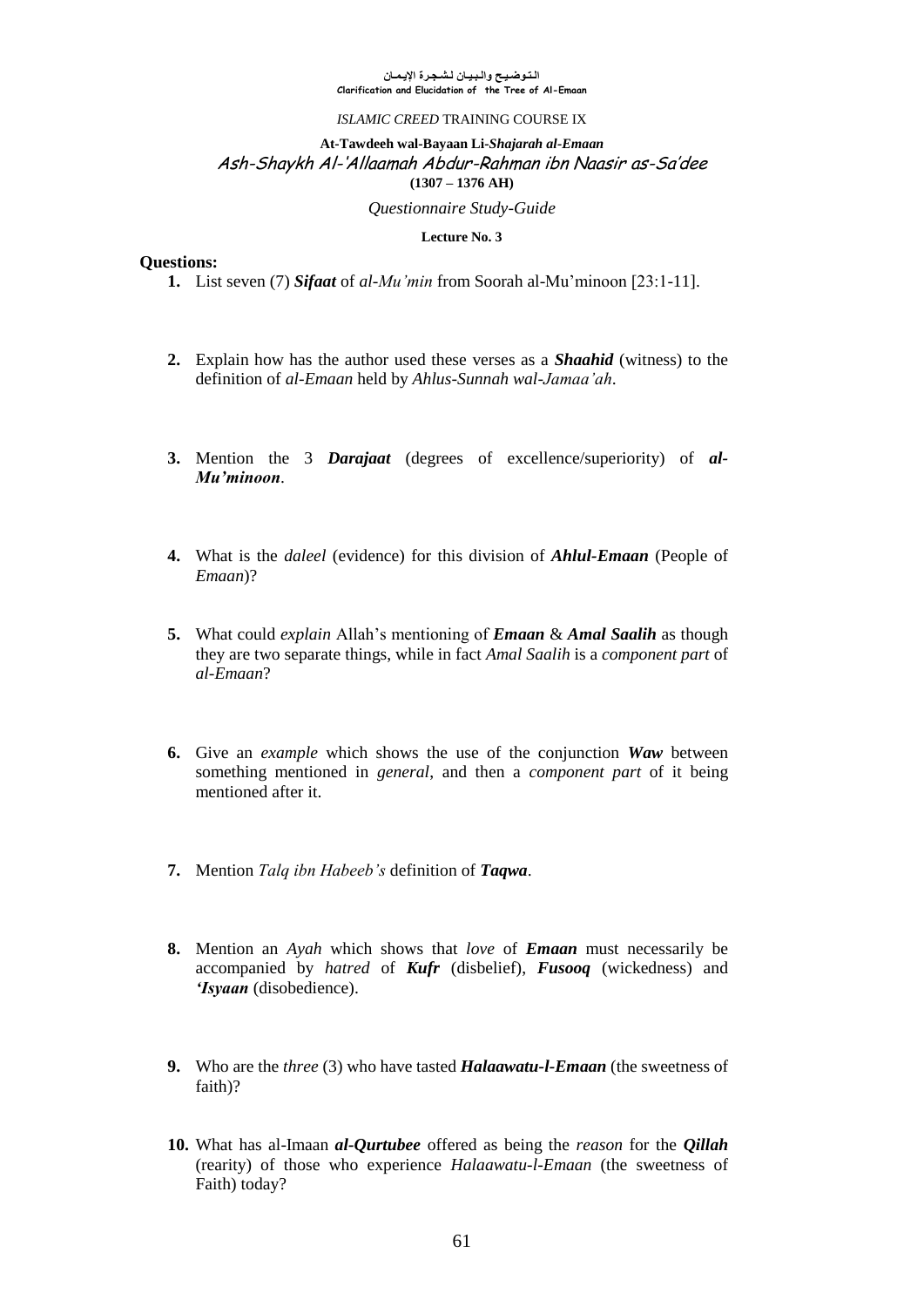#### *ISLAMIC CREED* TRAINING COURSE IX

# **At-Tawdeeh wal-Bayaan Li-***Shajarah al-Emaan* Ash-Shaykh Al-'Allaamah Abdur-Rahman ibn Naasir as-Sa'dee **(1307 – 1376 AH)** *Questionnaire Study-Guide*

#### **Lecture No. 4**

- **1.** How many *Shu'bah* (branches) does *al-Emaan* have? Mention the *highest* and *lowest* of them.
- **2.** Explain how this Hadeeth is a proof that *al-Emaan* includes of the actions of the *Heart*, *Tongue* and *Body Parts.*
- **3.** How does this Hadeeth indicate *Tafaawut* (different levels) of the people"s *Emaan*?
- **4.** Mention a few of *A'maal al-Qalb* (the actions of the heart).
- **5.** Mention a few of *A'maal al-Lisaan* (the actions of the tongue).
- **6.** Mention a few of *A'maal al-Badn* (the actions of the limbs).
- **7.** How can we *reconcile* the definition of *Emaan* according the *Ahlus-Sunnah wal-Jamaa"ah* with the *Prophet"s definition of Emaan* in the *Hadeeth of Jibreel*.
- **8.** What is the *Daleel* (evidence) that *Mahabbah* (love) of the Prophet has *priority* over love of everyone else – [even one's self]?
- **9.** What are the three (3) types of *Mahabbah* (love) mentioned by *al-Qurtubee* from the Hadeeth: "*None of you will have Emaan until he loves me more than his parents*..."
- **10.** What is the meaning of: "*None of you will have Emaan util he loves for his brother…"*
- **11.** al-Imaam *al-Bukhaaree* has used this Hadeeth as a proof in *which issue of Emaan*?
- **12.** Mention the two divisions of *Ridaa Bi-llah* (being pleased with Allah) mentioned by **Ourtubee**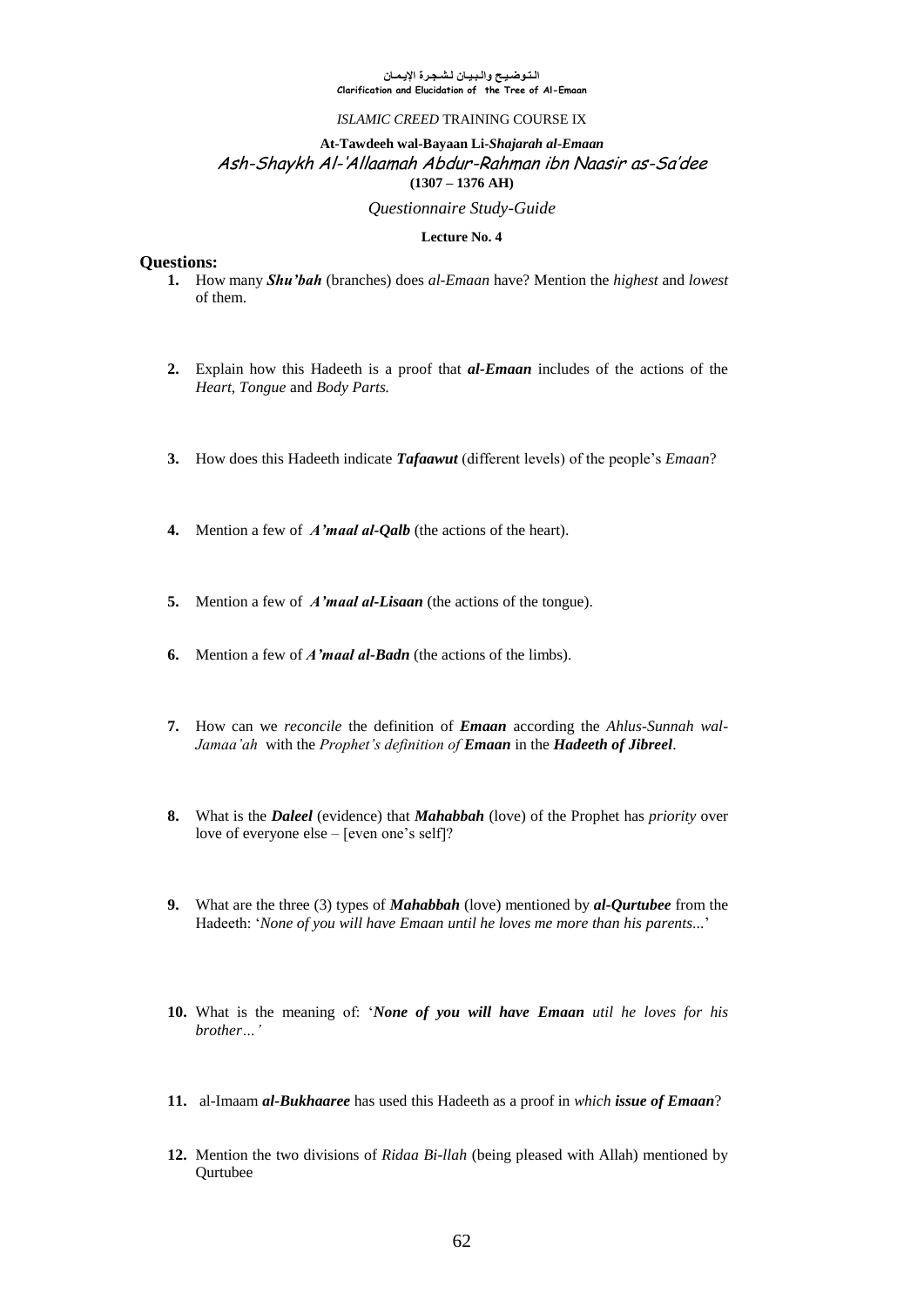#### *ISLAMIC CREED* TRAINING COURSE IX

# **At-Tawdeeh wal-Bayaan Li-***Shajarah al-Emaan* Ash-Shaykh Al-'Allaamah Abdur-Rahman ibn Naasir as-Sa'dee **(1307 – 1376 AH)** *Questionnaire Study-Guide*

#### **Lecture No. 5**

- 1. What was the Prophet's **advice** to the man who said: 'tell me something about Islam, *such that I will have no need to ask anyone about it after you" ?* [Mention the corresponding *ayah*]
- **2.** How has the author explained the *two aspects* of this *Waseeyah Jaami'ah* (comprehensive advice).
- **3.** Discuss Imam Fakhruddin Razi"s explanation of "*al-Istiqaamah*".
- **4.** Mention the *Shaahid* (witness) for the author"s position that *actions are a part of Emaan* – from the Hadeeth of *Wafd Abdul Qais*.
- **5.** Discuss the *Shaahid* for the author"s position that *inner actions* (of the Heart) as well as *outer actions* (of the limbs) *are a part of Emaan* – from the Hadeeth of *Abu Umaamah*.
- **6.** Discuss the Hadeeth: *al-Mu'min* is one in whom *people place their trust* in regard to their life and wealth.
- **7.** Mention the statement of *al-Hasan al-Basree* concerning *al-Emaan* and *al-"Amal As-Saalih*.
- **8.** Explain the *ayah*: "…and **whosoever believes in Allâh, He guides his heart**   $\ldots$ <sup>7</sup>[64:11]
- **9.** "And Allâh would never make your *Emaan* to be lost…" [ 2:143] How has the author used this verse as a *daleel* (evidence) for naming *al-'Amal as-Saalih* (good deeds) *Emaan*.
- **10.** What is the *Bishaarah* (glad tidings) which the author has derived from this *ayah* (2:143)?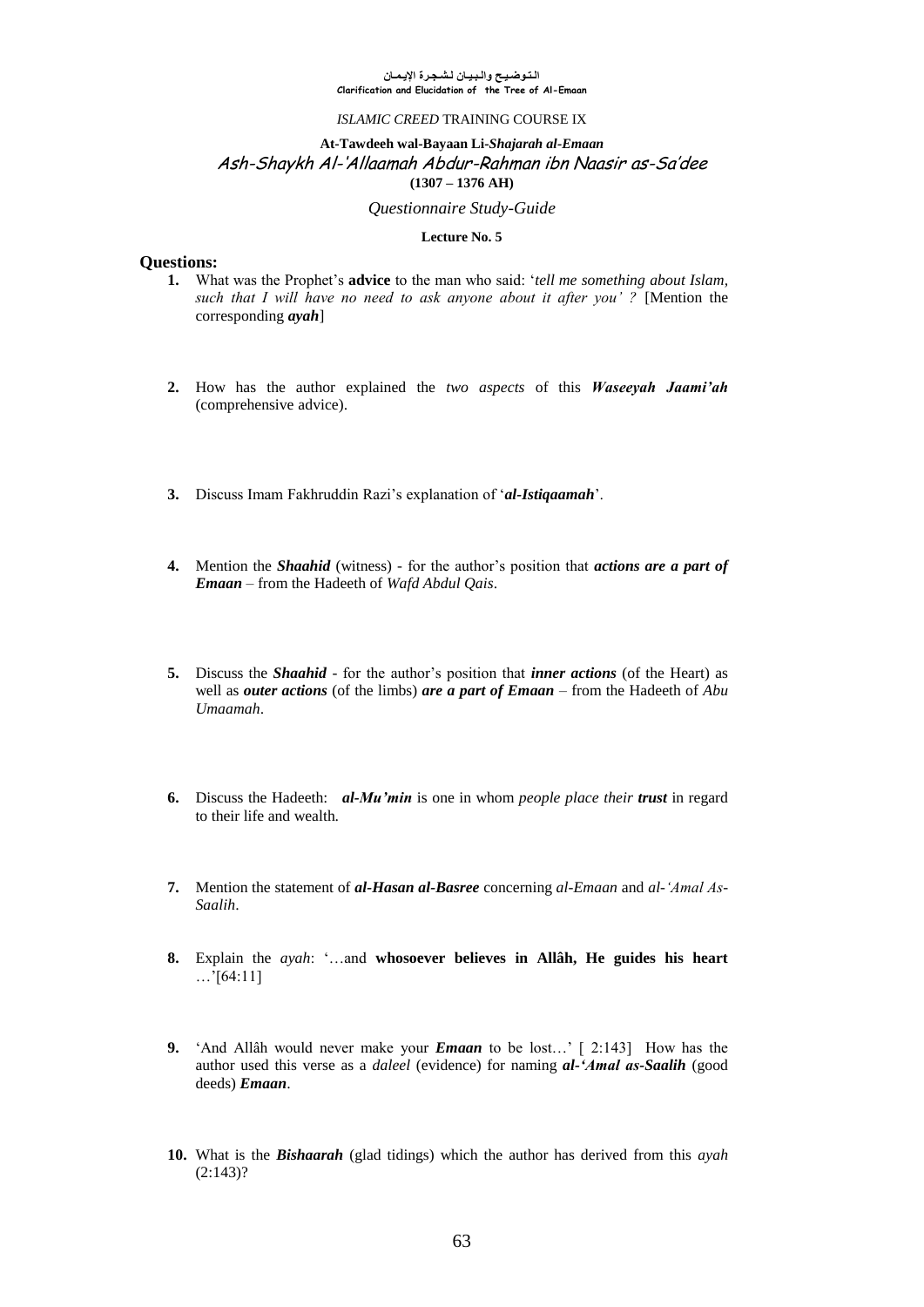#### *ISLAMIC CREED* TRAINING COURSE IX

# **At-Tawdeeh wal-Bayaan Li-***Shajarah al-Emaan* Ash-Shaykh Al-'Allaamah Abdur-Rahman ibn Naasir as-Sa'dee **(1307 – 1376 AH)** *Questionnaire Study-Guide*

# **Lecture No. 6**

- **1.** Mention the *first argument* of the author for the **increase** and **decrease** of *Emaan*.
- **2.** Mention a *daleel* (evidence) from the **Qur'an** for the *increase* and *decrease* of *Emaan*.
- **3.** Mention a *daleel* (evidence) from the **Sunnah** for the *increase* and *decrease* of *Emaan.*
- **4.** Mention some of the aspects of *Emaan* where there is a clear *difference/superiority* of some people over others.
- **5.** What was the saying of **Mu'adh ibn Jabal** describing *Dhikru-llah* as *Emaan.*
- **6.** Define *Ilm al-Yaqeen*, "*Ain al-Yaqeen* and *Haqq al-Yaqeen*.

- **7.** What was the *answer of Ibraaheem*, when Allah said to him: "Do you not believe?"
- **8.** Mention the four *Mujmal* (General/Comprehensive) ways through which *Emaan* is derived.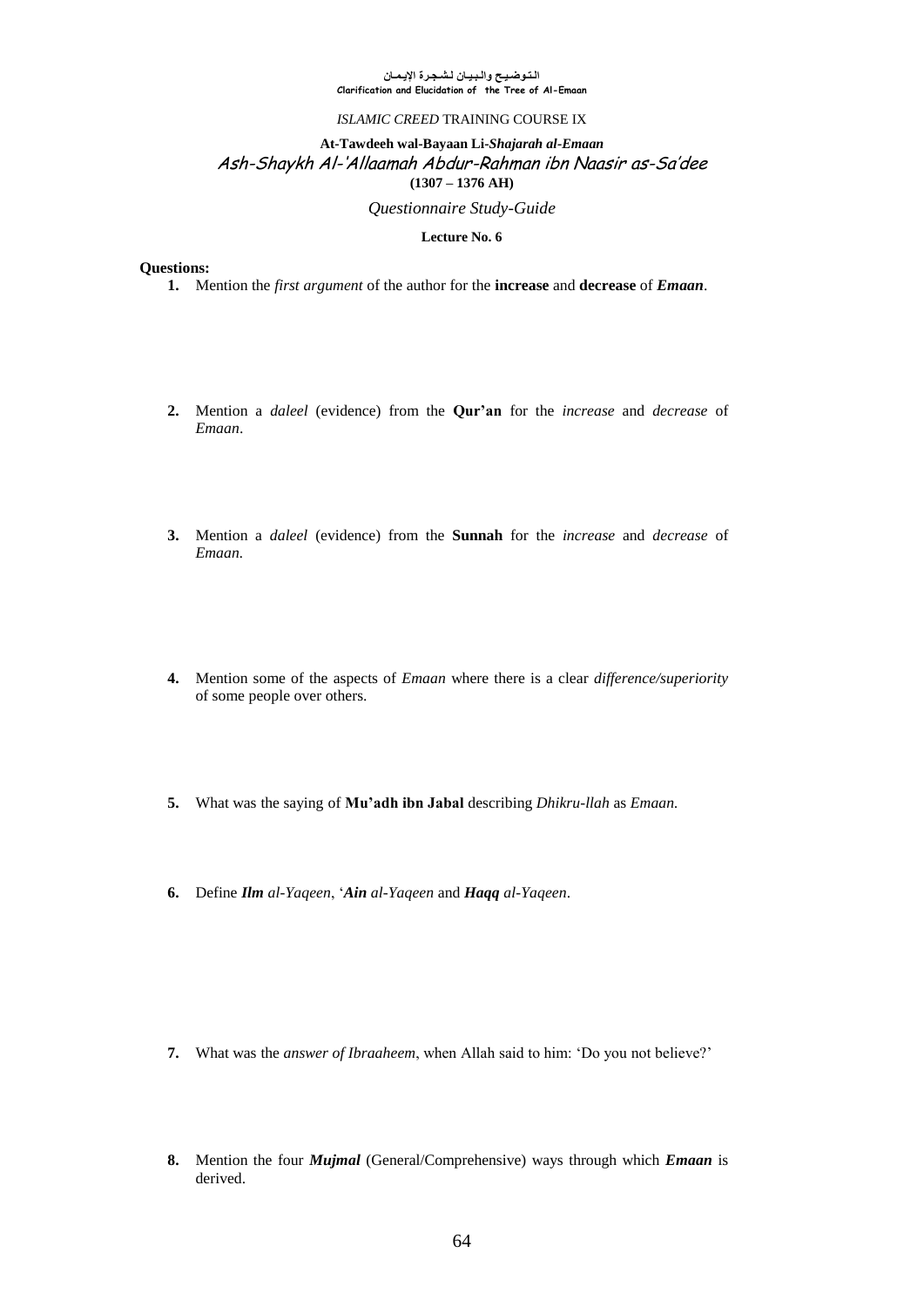#### *ISLAMIC CREED* TRAINING COURSE IX

# **At-Tawdeeh wal-Bayaan Li-***Shajarah al-Emaan* Ash-Shaykh Al-'Allaamah Abdur-Rahman ibn Naasir as-Sa'dee **(1307 – 1376 AH)** *Questionnaire Study-Guide*

# **Lecture No. 7**

- **1.** Discuss the most important *means* of achieving and strengthening *Emaan*.
- **2.** Give a *daleel* (proof) from the Hadeeth of the Prophet for the above.
- **3.** How does the knowledge of *Asmaa"ullah* imply the three divisions of Tawheed?
- *4.* Mention the *sources* for the knowledge of *Asmaa"ullah* & the *deviations* one must *avoid.*
- **5.** *Mention the ayah used by Imam Bukhaaree as a proof for Ziyaadah (increase) al*-Emaan.
- **6.** Mention some *aspects* of Qur"an which increase one"s *Emaan* upon reflection (*Tadabbur*).
- **7.** Mention an *ayah* of *Qur'an* which shows the its *perfection*, and that it is *from Allah*.
- **8.** Discuss the *ayah*: "Allâh bears witness that *Lâ ilâha illa Huwa*, and the angels, and those having knowledge …"[Aali Imraan 3:18]
- **9.** How does Allah use the *Ahlu-Ilm* as *witnesses* in this world and the next?
- **10.** *Why* has Allah *rebuked* the *Kuffaar* for not reflecting upon or pondering over the Our'an?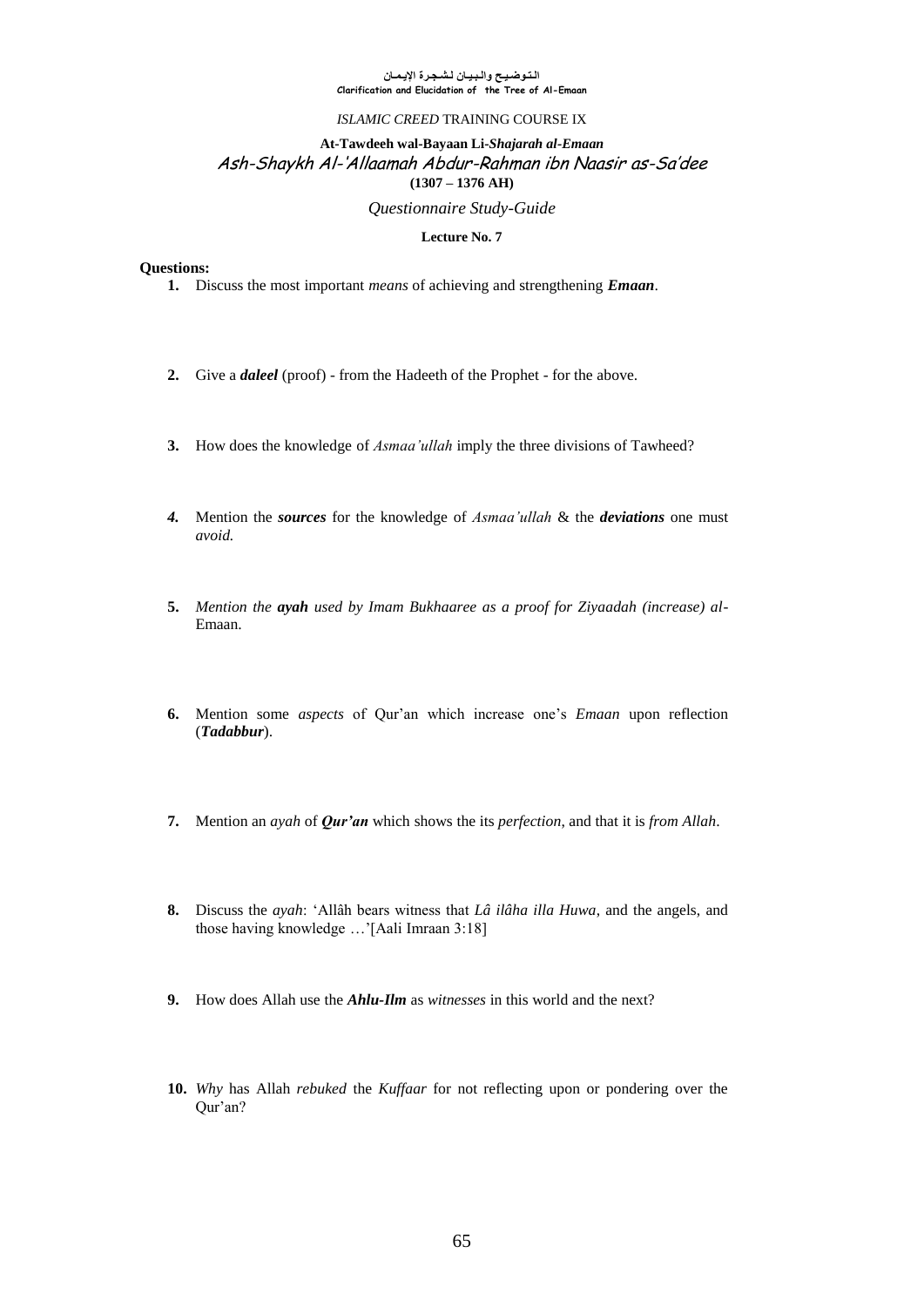#### *ISLAMIC CREED* TRAINING COURSE IX

# **At-Tawdeeh wal-Bayaan Li-***Shajarah al-Emaan* Ash-Shaykh Al-'Allaamah Abdur-Rahman ibn Naasir as-Sa'dee **(1307 – 1376 AH)** *Questionnaire Study-Guide*

# **Lecture No. 8**

- 1. Mention some of those things which *Emaan* is *derived* from, *caused* by or *strengthened* through.
- 2. How can *knowing* the **Prophet's life history** be a *source of Emaan.*
- 3. Mention the *ayah* of Qur"an supporting this point.
- 4. How has the *Khuluq* (character) of the Prophet been described in the *Qur"an* and *Sunnah*?
- 5. What was the *basis* of the acknowledgment of the *Prophethood* of Muhammad by the Roman Emporer?
- 6. Mention the *three general aspects* of **Allah's** *Sifaat* mentioned by the author as being *indicated* by *at-Tafakkur fi-l-Kawn* (pondering over what Allah has created in the Universe).
- 7. What does this *Tafakkur fi-l-Kawn lead* the one who engages in it *to*?
- 8. Discuss the author"s explaination of the relationship between *al-Emaan* and *ash-Shukr* (thankfulness)[in reflecting upon the bounties of Allah].
- 9. How has the author explained the relationship between *Emaan* & *Dhikr*  (remembrance)?
- 10. Mention some of the general areas of *Mahaasin ad-Deen* (Beautiful aspects of Islam).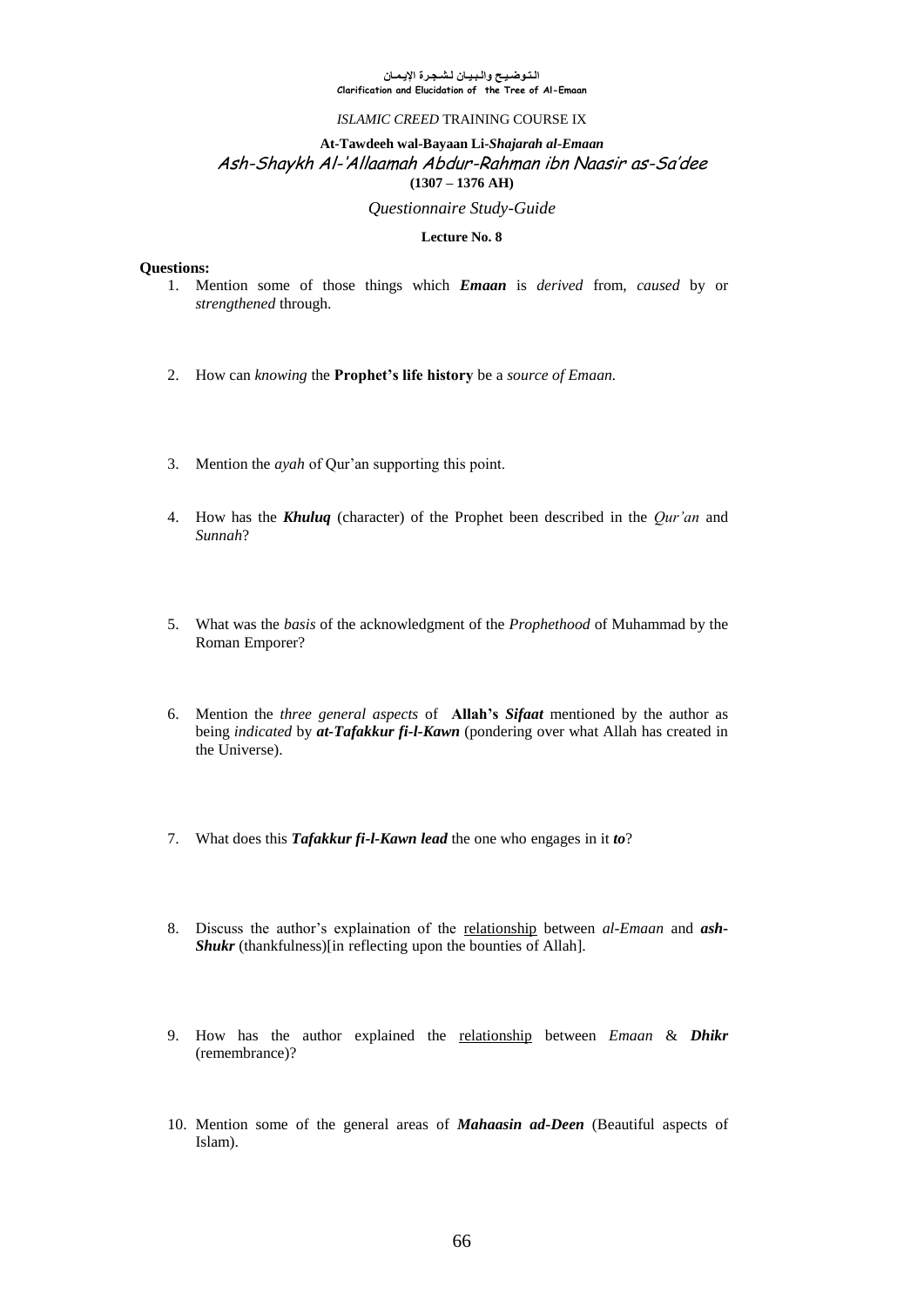#### *ISLAMIC CREED* TRAINING COURSE IX

# **At-Tawdeeh wal-Bayaan Li-***Shajarah al-Emaan* Ash-Shaykh Al-'Allaamah Abdur-Rahman ibn Naasir as-Sa'dee **(1307 – 1376 AH)** *Questionnaire Study-Guide*

# **Lecture No. 9**

- 1. Mention some of those things from which *Emaan* is *derived* or *strengthened*.
- 2. Mention the two **divisions** of *al-Ihsaan* [in terms of who it is directed towards].
- 3. Mention the Prophet"s definition of *al-Ihsaan* in the Hadeeth of *Jibreel*.
- 4. Mention the two **levels** of *al-Ihsaan* understood from this definition.
- 5. Mention some of the *characteristics* with which the *successful believers* are described.
- 6. What is the meaning of : "*as-Sadaqah is a Burhaan*"?
- 7. Mention a *Hadeeth* showing the importance of being faithful to *Amaanaat* (trusts).
- 8. Mention the two matters required for the *Shajarah al-Emaan* to grow and blossom.
- 9. Mention the four *characteristics* of the *successful person* from *Soorah al-"Asr*.
- 10. Discuss the *Qaa'idah* (rule) mentioned by the author in his explanation *Soorah al- "Asr*.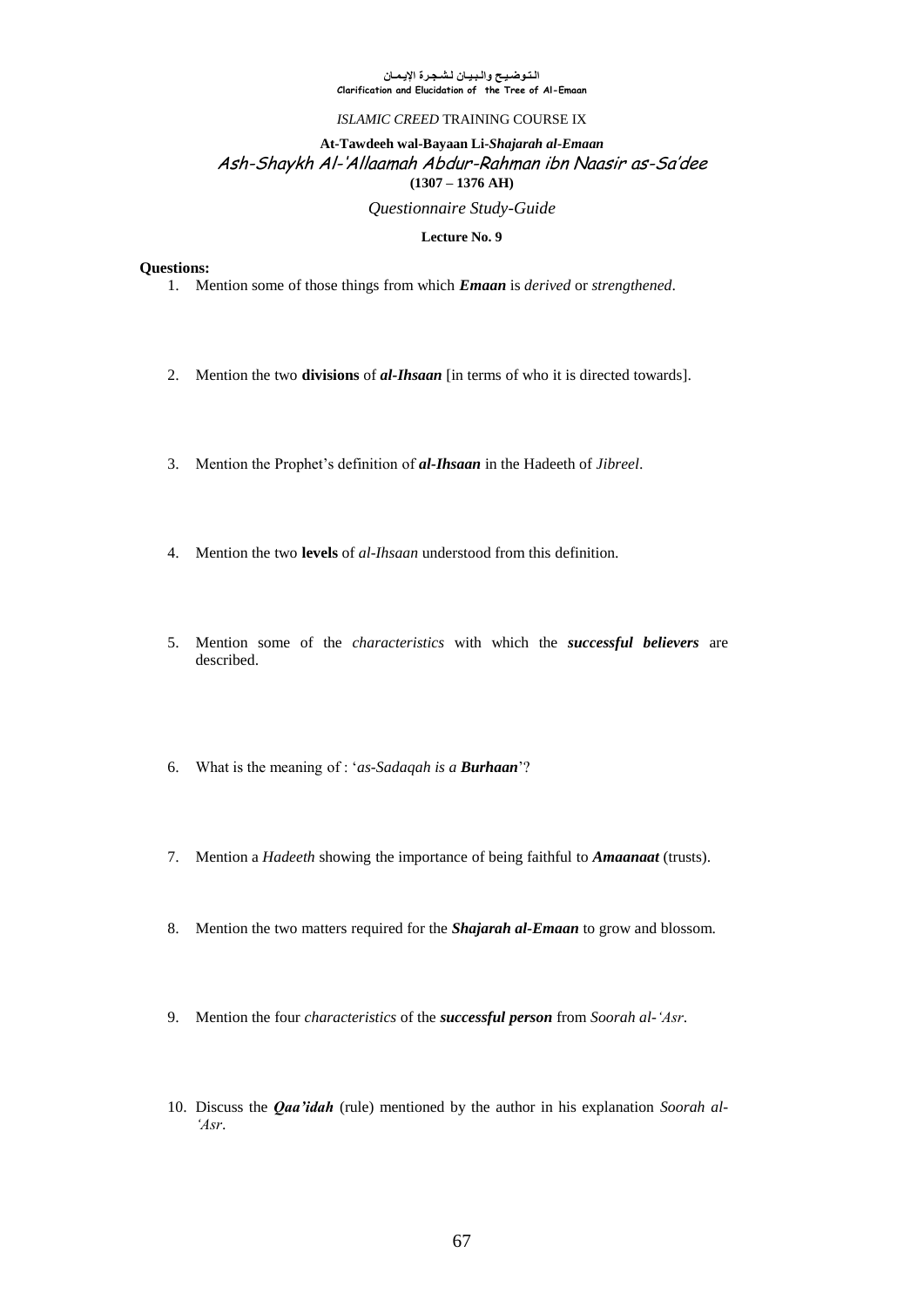## *ISLAMIC CREED* TRAINING COURSE IX

# **At-Tawdeeh wal-Bayaan Li-***Shajarah al-Emaan* Ash-Shaykh Al-'Allaamah Abdur-Rahman ibn Naasir as-Sa'dee **(1307 – 1376 AH)** *Questionnaire Study-Guide*

# **Lecture No. 10**

- 1. Mention some of those things from which *Emaan* is *derived* or *strengthened*.
- *2.* What does the author mean by *Tawteen an-Nafs*?
- *3.* Discuss the main *difference* between the second section the things from which Emaan is derived from and this section – the benefits and fruits of Emaan.
- *4.* What are the two characteristics of the one who has earned the *Wilaayah of Allah.*
- *5.* Mention the statement of Shaykh al-Islam, quoted here by the author, defining the *Wali*.
- *6.* Mention a *daleel* for this definition from the Qur"an.
- 7. Mention some of the *benefits* that the *Walee* of Allah will receive.
- 8. What is the meaning of: '...But the greatest bliss is the Good Pleasure of Allâh. That is the supreme success.' [at-Taubah 9:71-72]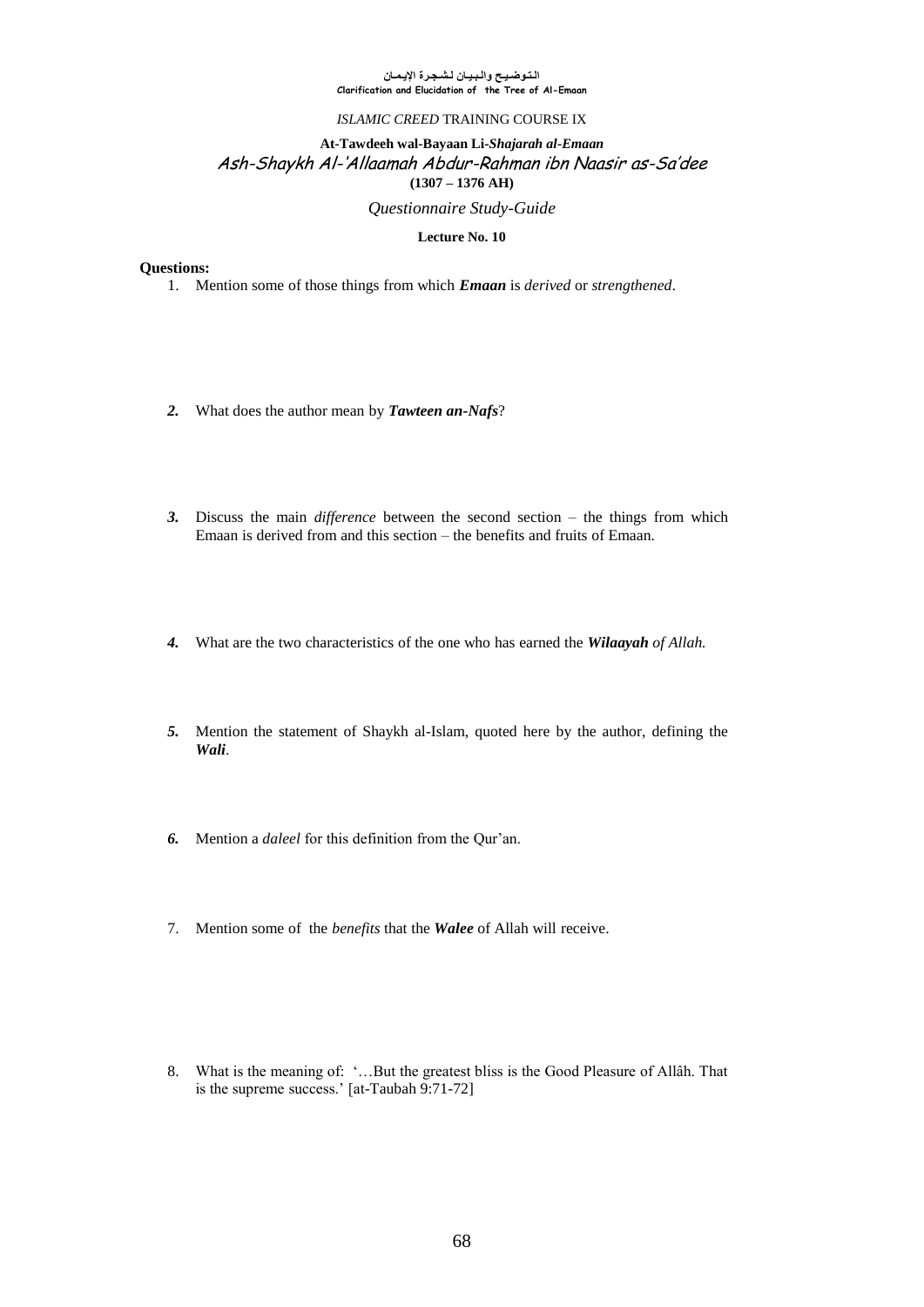#### *ISLAMIC CREED* TRAINING COURSE IX

# **At-Tawdeeh wal-Bayaan Li-***Shajarah al-Emaan* Ash-Shaykh Al-'Allaamah Abdur-Rahman ibn Naasir as-Sa'dee **(1307 – 1376 AH)** *Questionnaire Study-Guide*

# **Lecture No. 11**

- **1.** Discuss: "*al-Emaan al-Kaamil* prevents one from **entering** the Fire & even a little *Emaan*…"
- *2.* How has the author defined "*al-Emaan al-Kaamil"* which prevents one from entering the Fire?
- *3.* Mention the Hadeeth of Bukharee which proves that even the *least amount of Emaan* benefits.
- *4.* Discuss the author"s *explanation* of Allah"s *Mudaafa'ah* (defence) of the *Mu"mineen*.
- *5.* Mention the *Du"aa of Yoonus* & and the Hadeeth concerning it.
- *6.* Mention some of the **fruits** of *Emaan* & *Taqwa* from Soorah at-Talaaq [65:2, 4, 5].
- *7.* Mention *al-Qaa'idah* which explains *why* these verses are not *limited* to the subject of *Talaaq*.
- *8.* Discuss the author"s *tafseer* (explanation) of *al-Hayaat at-Tayyibah* (the Good Life).
- **9.** Mention the other *tafseer* (explanation) the minority opinion of *al-Hayaat at-Tayyibah*.
- **10.** Discuss: "*And whoever desires the Hereafter and strives for it, with the necessary effort due for it while he is a Mu'min then such are the ones whose striving shall be appreciated".*[ 17:19]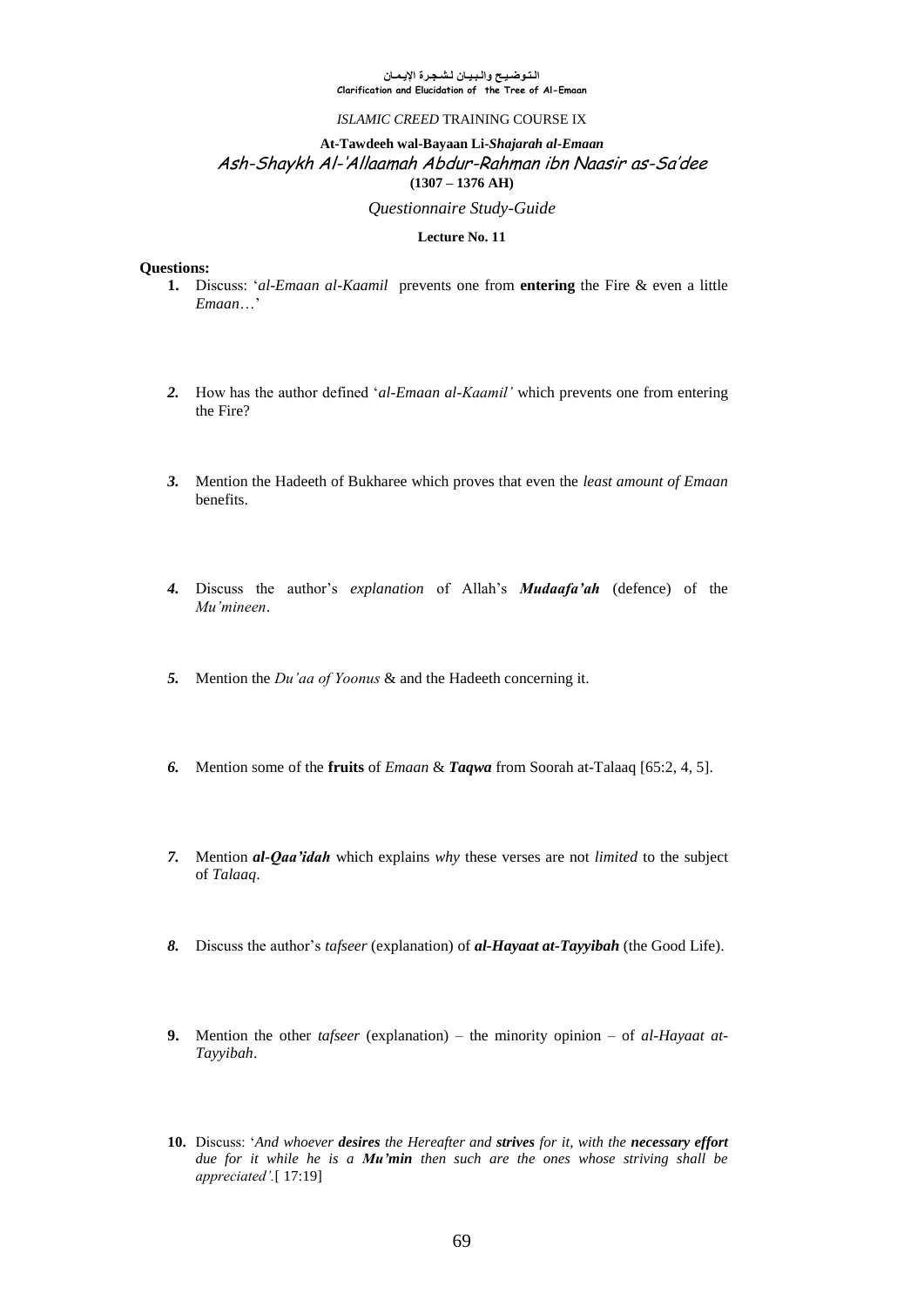#### *ISLAMIC CREED* TRAINING COURSE IX

# **At-Tawdeeh wal-Bayaan Li-***Shajarah al-Emaan* Ash-Shaykh Al-'Allaamah Abdur-Rahman ibn Naasir as-Sa'dee **(1307 – 1376 AH)** *Questionnaire Study-Guide*

# **Lecture No. 12**

- *1.* What will be the *fruit* (result) of *al-'Amal* (works/deeds) which are not based upon *Emaan*?
- *2.* How has the author defined the *Rooh* (core/essence) of *Emaan* in Allah & His Messenger?
- *3.* Explain "*al-Akhsareen A'maalan*" (greatest losers**)** in respect of deeds *Yawm al-Qiyaamah*.
- *4.* Mention the *comparison* which the author has made between *"ar-Riddah"* (apostacy) and "*ad-Dukhool fi-l-Islam"* (entering into al-Islam).
- *5.* Mention 2 types of *Hidaayah* (guidance) to *as-Sirat al-Mustaqeem* alluded to by the author.
- *6.* Explain: "*No calamity befalls, but by the Leave of Allâh,…*[at-Taghaabun 64:11]
- *7.* Explain*: "…and whosoever believes in Allâh*, *He guides his heart…"* [64:11]
- *8.* Discuss the *general explanation* for the above verse offered by the author is his *Tafseer*.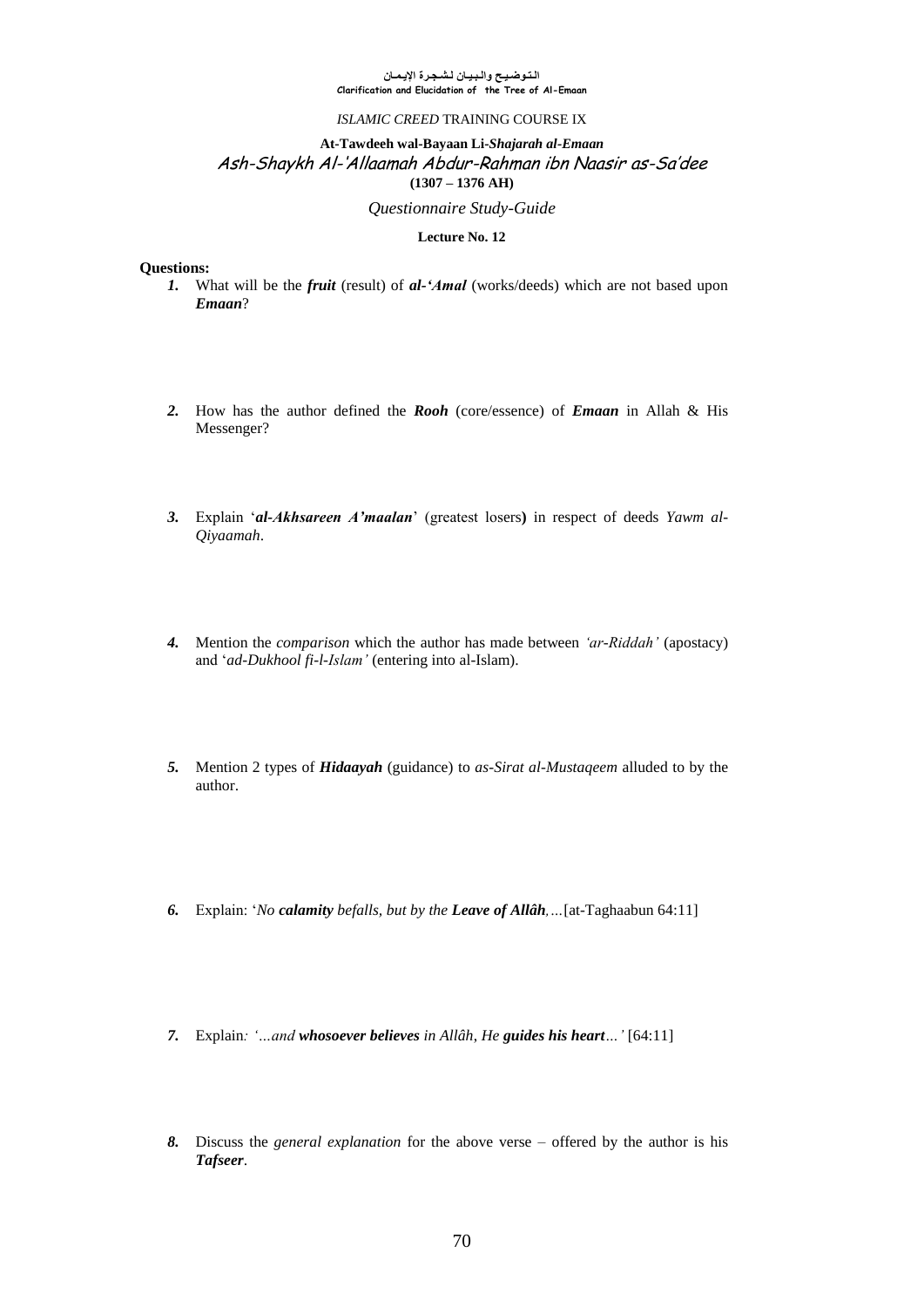### *ISLAMIC CREED* TRAINING COURSE IX

# **At-Tawdeeh wal-Bayaan Li-***Shajarah al-Emaan* Ash-Shaykh Al-'Allaamah Abdur-Rahman ibn Naasir as-Sa'dee **(1307 – 1376 AH)** *Questionnaire Study-Guide*

# **Lecture No. 13**

- 1. What is the *Qaa'idah* (rule) mentioned by the author concerning *Emaan* being a *Tasleeyah* (consolation, comfort) at the time of calamities, afflictions or misfortunes.
- *2.* Mention the *daleel* (evidence) which the author has given to support this point.
- *3.* Mention an example of how *strong Emaan* was a *comfort* at the time of loss of a loved one.
- *4.* Discuss: "*Get acquainted with Allah in times of ease, then He will Know you in times of difficulty."*
- *5.* What are the three (3) things mentioned by **Haafidh Ibn Rajab** that would earn Allah"s care at the time of *death* and the questioning in the *grave?*
- *6.* Mention some of the benefits achieved by the one who is **loved** by *Allah* and *al-Mu'minoon*.
- *7.* What has the authored defined as the way to *Takmeel al-Emaan* (perfection of Emaan)?
- *8.* What are the two main factors for achieving *al-Imaamah fi-d-Deen* (Leadership in Religion)?
- 9. Discuss the author"s *Tafseer* of the above two factors for achieving *al-Imaamah fi-d-Deen*.
- *10.* Discuss the *fruit of Emaan* mentioned in *al-Mujaadilah* 58:11: "*Allâh will exalt in degree those of you who believe, and those who have been granted knowledge...*"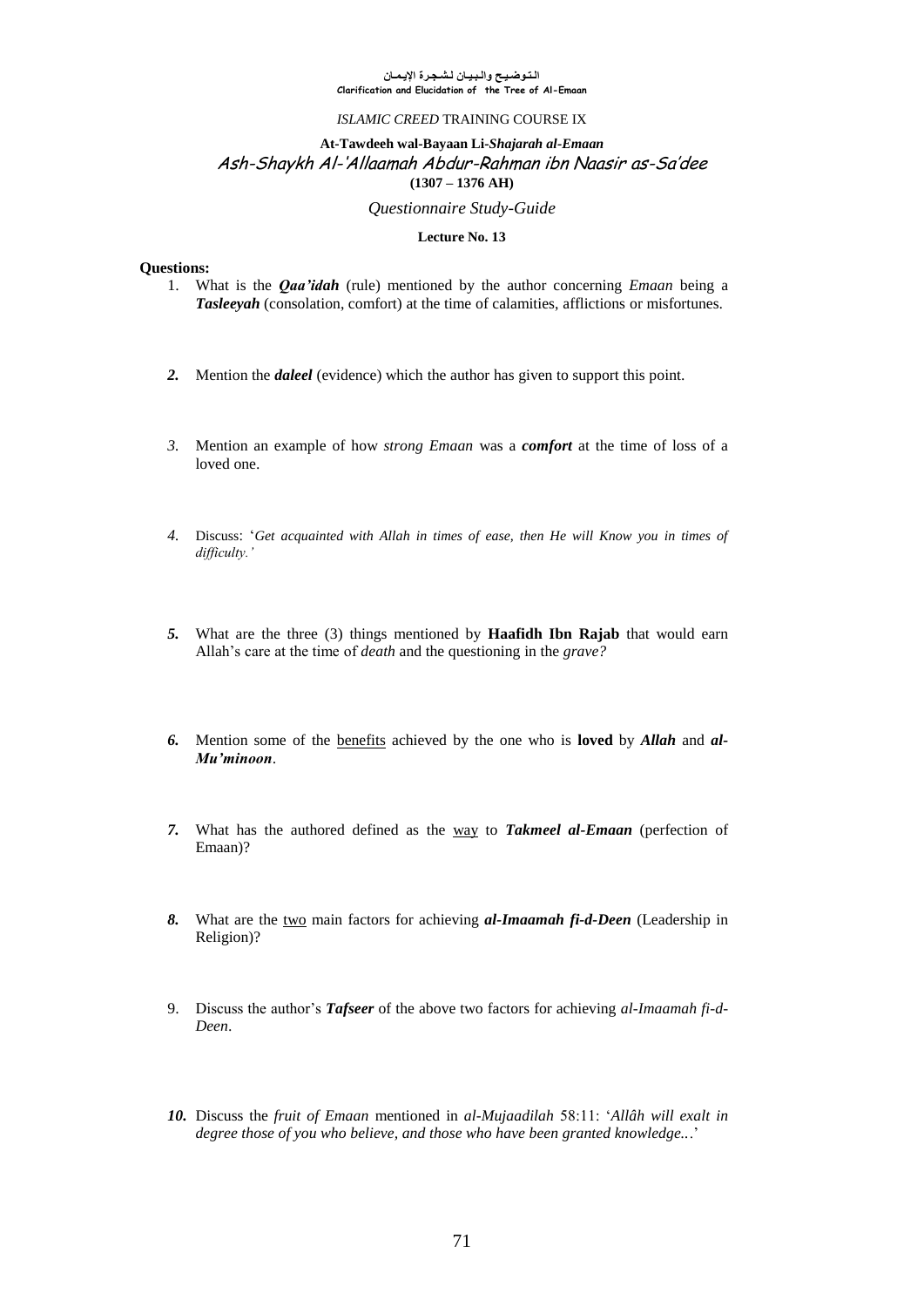#### *ISLAMIC CREED* TRAINING COURSE IX

# **At-Tawdeeh wal-Bayaan Li-***Shajarah al-Emaan* Ash-Shaykh Al-'Allaamah Abdur-Rahman ibn Naasir as-Sa'dee **(1307 – 1376 AH)** *Questionnaire Study-Guide*

#### **Lecture No. 14**

- **1.** Discuss the author"s statement: "For them is *al-Bishaarah al-Mutlaqah* and *al-Muqayyidah*"
- **2.** Discuss: "*So whosoever believes (Aamana) and does righteous good deeds (Aslaha), upon such shall come no fear (Khawf), nor shall they grieve (Huzn).* [al-An"aam 6:48]
- **3.** How has the author defined *al-Amnu at-Taamu* (Complete Security/Safety)?
- **4.** Discuss *al-Bishaarah al-Kaamilah* (*ash-Shaamilah*) mentioned in 10:64 & 41:30-32.
- **5.** Explain: "O you who believe! Fear Allâh, and believe in His Messenger He will give you a double portion of His Mercy (*Kiflaini min Rahmati-hi*)…" [al-Hadeed 57:28]
- **6.** Discuss: "On the **Day** you see the believers (men and women): their light running forward before them and by their right hands. *Glad tidings* for you this Day! …"[al-Hadeed 57:12]
- **7.** From the *Fruits of Emaan* is *al-Maghfirah*: "*And whoever"s sins are forgiven will….*"
- **8.** From the *Fruits of Emaan* is achieving *al-Falaah* and *al-Hudaa.* [Discuss these two terms].
- *9.* Mention some of the reasons why the **Mu'min** benefits from the **Reminders** [*al-Mawaa"idh, at-Tadhkeer and al-Aayaat*].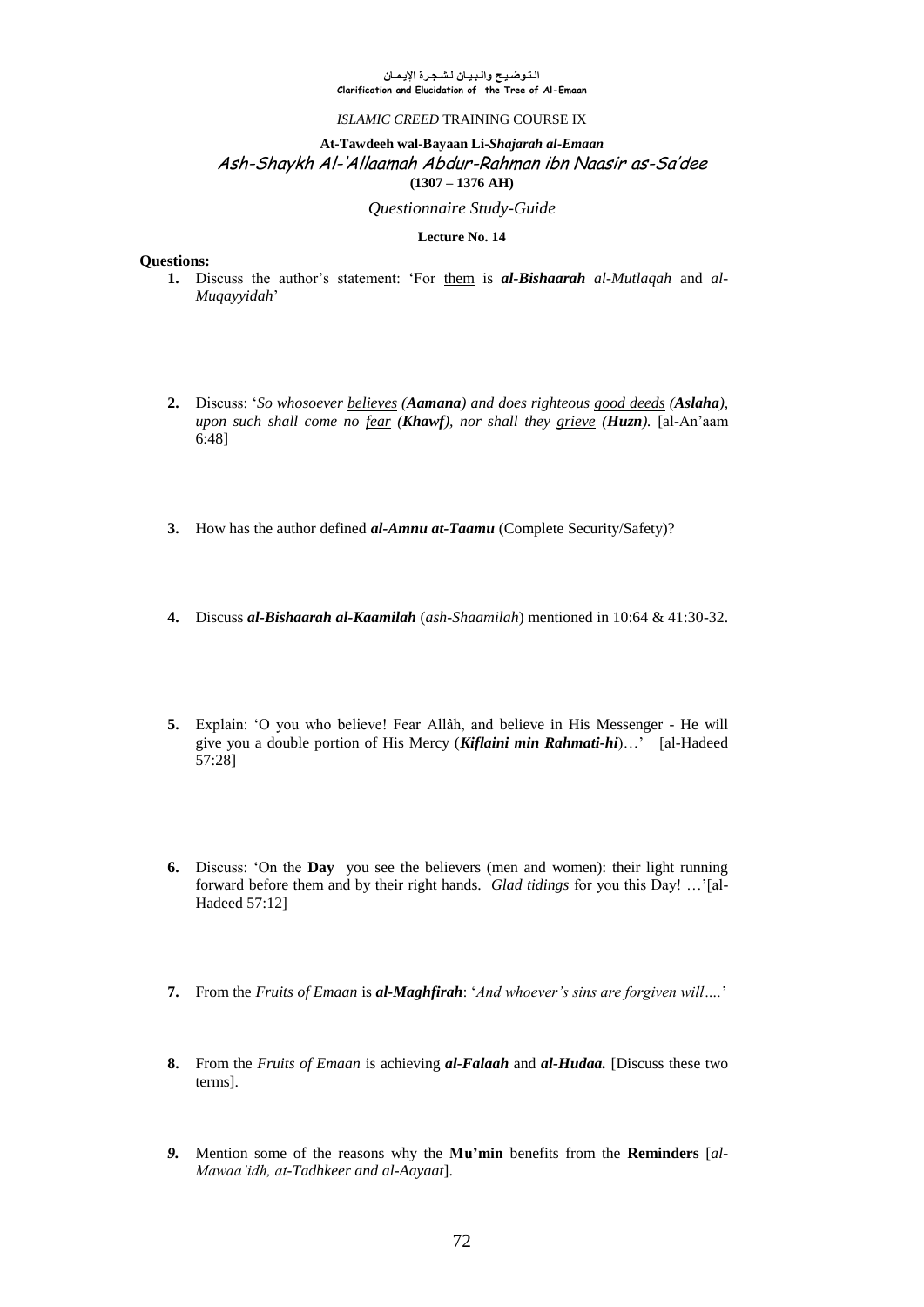#### **الـتـوضـيـح والـبـيـان لـشـجـرة اإليـمـان Clarification and Elucidation of the Tree of Al-Emaan**

### *ISLAMIC CREED* TRAINING COURSE IX

# **At-Tawdeeh wal-Bayaan Li-***Shajarah al-Emaan* Ash-Shaykh Al-'Allaamah Abdur-Rahman ibn Naasir as-Sa'dee **(1307 – 1376 AH)** *Questionnaire Study-Guide*

## **Lecture No. 15**

## **Questions:**

- 1. What is it about the *Mu'min* that causes "*the whole of his affair [to be] Khair* (good)"?
- *2.* How has Shaykh *al-Uthaimeen* explained: "if any harm befalls him, he endures it *patiently'*?
- *3.* Discuss Shaykh *al-Uthaimeen"s* explanation of: "If he receives *good*, he *thanks*  $(Allah)$ … $\cdot$ .
- *4.* Discuss the condition of *al-Kaafir* when *Sarraa'u* (good) or *Darraa'u* (harm) comes to him.
- *5.* Mention the *Ni'mataan* (2 blessings) which the *Mu"min* enjoys when at the time of *Sarraa'u.*
- *6.* Mention the 3 *Ni'am* (blessings) which the *Mu"min* enjoys at the time of *Darraa'u*  (hardship).
- *7.* Where do the *Shukook* (doubts) which harm one"s *Emaan* come from?
- *8.* Discusss the *Dawaa'* (medicine) prescribed by the Prophet for the *Daa'* (disease) of doubt.
- *9.* Mention the *Qaa'idah* from: "*So, after the Truth, what else can there be except error*". [10:32]
- *10.* In what way is *al-Emaan* a *Malja'a* (place of refuge, shelter) for *al-Mu"mineen*?